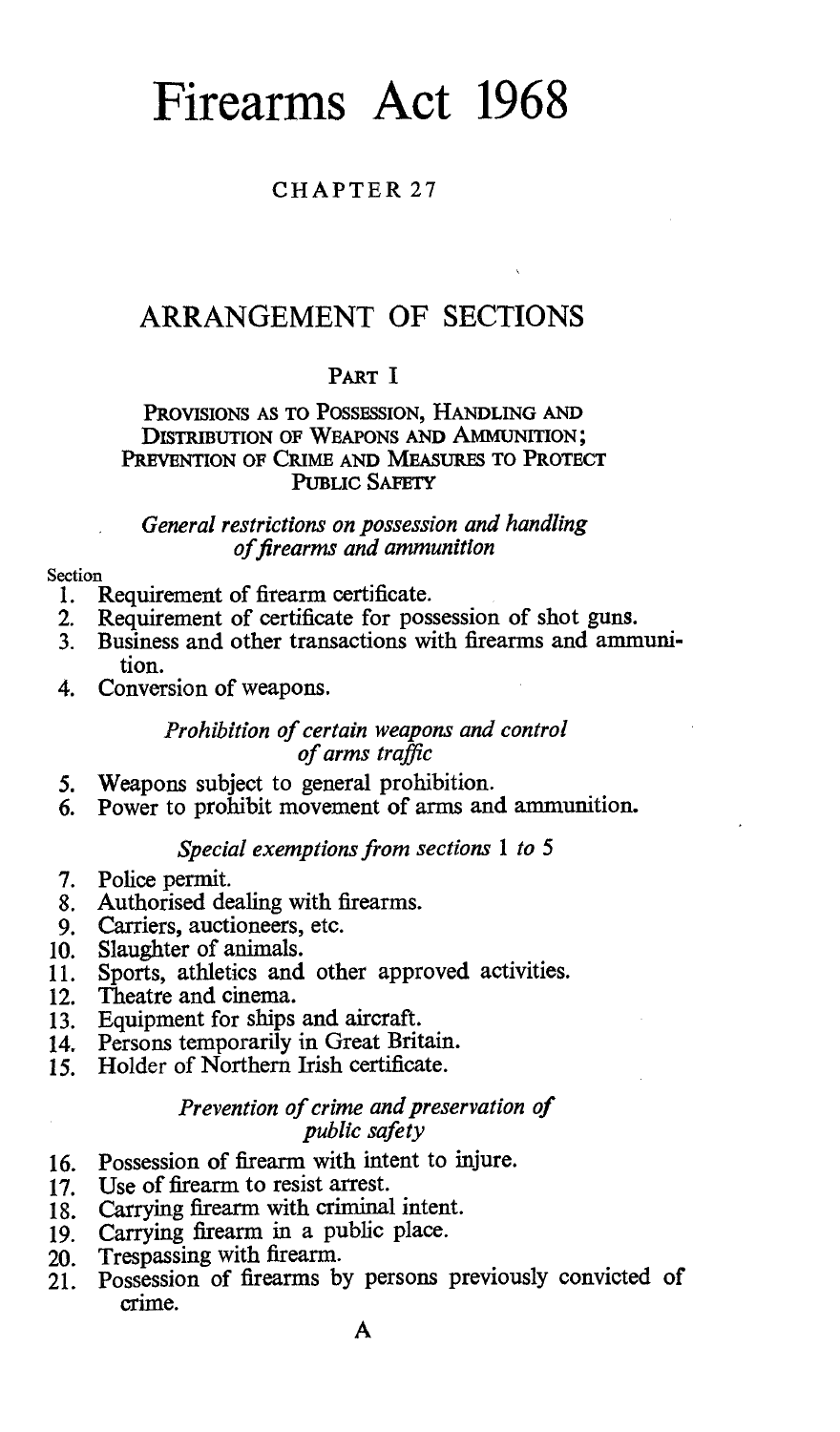- Section<br>22. / 22. Acquisition and possession of firearms by minors.<br>23. Exceptions from s.  $22(4)$  and  $(5)$ .
- 23. Exceptions from s. 22(4) and (5).<br>24. Supplying firearms to minors.
- 24. Supplying firearms to minors.<br>25. Supplying firearm to person of
- Supplying firearm to person drunk or insane.

#### PART II

#### FIREARM AND SHOT GUN CERTIFICATES; REGISTRATION OF FIREARMS DEALERS

#### Grant, renewal, variation and revocation of firearm and shot gun certificates

- 26. Application for, and grant of, certificates.<br>27. Special provisions about firearm certific
- Special provisions about firearm certificates.
- 28. Special provisions about shot gun certificates.
- 29. Variation of firearm certificates.<br>30. Revocation of certificates.
- 30. Revocation of certificates.<br>31. Certificate for prohibited
- Certificate for prohibited weapon.
- 32. Fee for certificate and exemption from paying it in certain cases.

#### Registration of firearms dealers

- 33. Police register.
- 34. Grounds for refusal of registration.<br>35. Fee for registration and renewal the
- 35. Fee for registration and renewal thereof.<br>36. Conditions of registration.
- 36. Conditions of registration.<br>37. Registration of new place
- 37. Registration of new place of business.<br>38. Removal from register of dealer's name
- 38. Removal from register of dealer's name or place of business.
- Offences in connection with registration.

#### Supplementary

- 40. Compulsory register of transactions in firearms.<br>41. Exemption from s.40 in case of trade in
- Exemption from s. 40 in case of trade in shot gun components.
- 42. Transactions with persons not registered as firearms dealers.<br>43. Power of Secretary of State to alter fees.
- 43. Power of Secretary of State to alter fees.<br>44. Appeals from police decisions under Par
- 44. Appeals from police decisions under Part II.<br>45. Consequences where registered dealer convi
- Consequences where registered dealer convicted of offence.

#### PART III

#### LAW ENFORCEMENT AND PUNISHMENT OF OFFENCES

- 46. Power of search with warrant.
- 47. Powers of constables to stop and search.<br>48. Production of certificates.
- 48. Production of certificates.<br>49. Police powers in relation
- 49. Police powers in relation to arms traffic.<br>50. Special powers of arrest.
- 50. Special powers of arrest.<br>51. Prosecution and punishm
- 51. Prosecution and punishment of offences.<br>52. Forfeiture and disposal of firearms: can
- Forfeiture and disposal of firearms; cancellation of certificate by convicting court.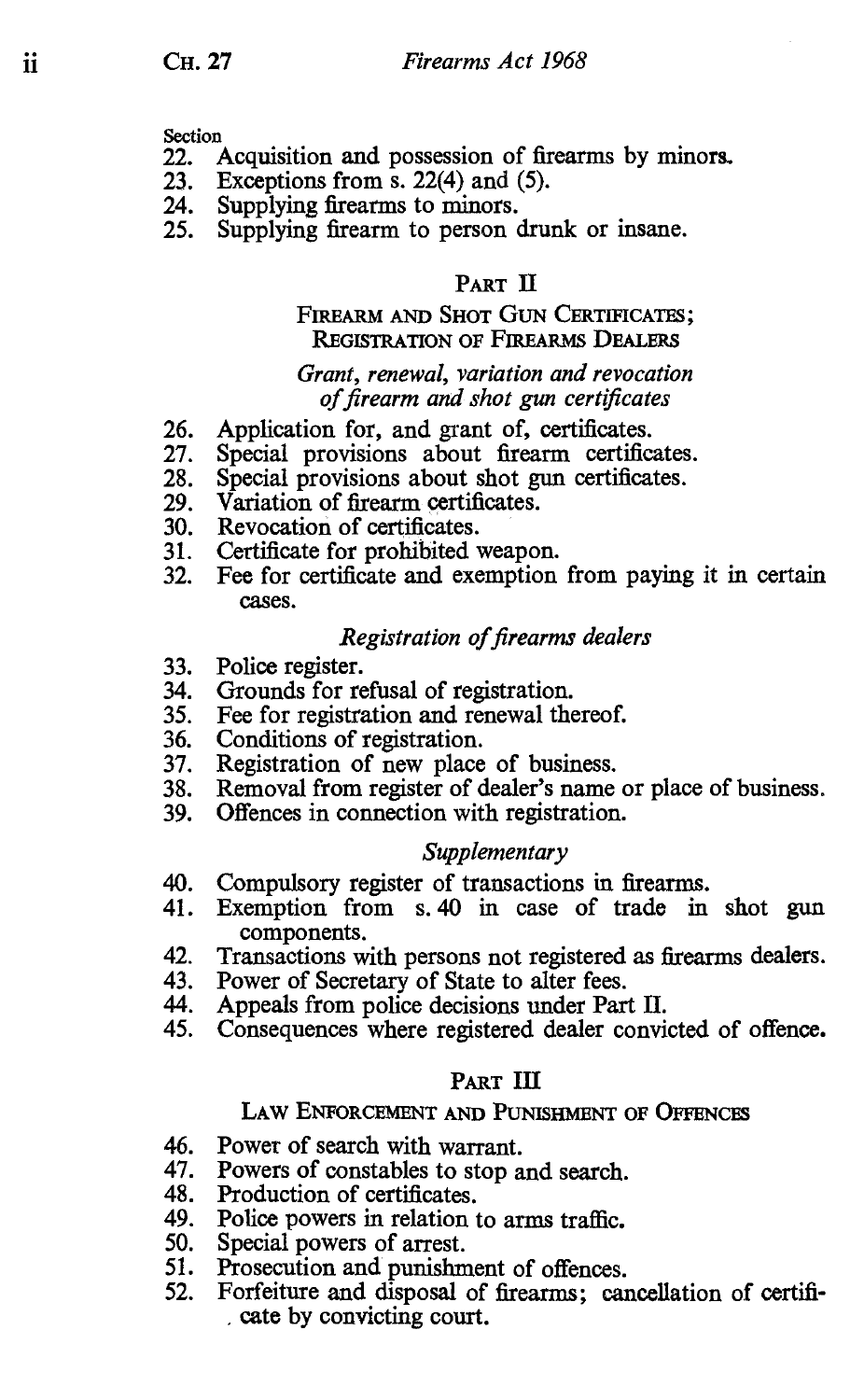#### PART IV

#### MISCELLANEOUS AND GENERAL

**Section** 

- 53. Rules for implementing this Act.<br>54. Application of Parts I and II to 0
- 54. Application of Parts I and II to Crown servants.<br>55. Exercise of police functions.
- 55. Exercise of police functions.<br>56. Service of notices.
- 56. Service of notices.<br>57. Interpretation.
- 57. Interpretation.<br>58. Particular savi
- 58. Particular savings.<br>59. Repeals and general
- 59. Repeals and general savings.<br>60. Short title, commencement a
- Short title, commencement and extent.

SCHEDULES:

Schedule 1---Offences to which section  $17(2)$  applies.

- Schedule 2—Offences to which sections  $17(2)$  and 18 apply in Scotland.
- Schedule 3-Jurisdiction and procedure on application under section  $2\hat{1}(6)$ .

Schedule 4-Particulars to be entered by firearms dealer in register of transactions.

Schedule 5-Provisions as to appeals under s. 44.

Schedule 6-Prosecution and punishment of offences.

Schedule 7-Repeals.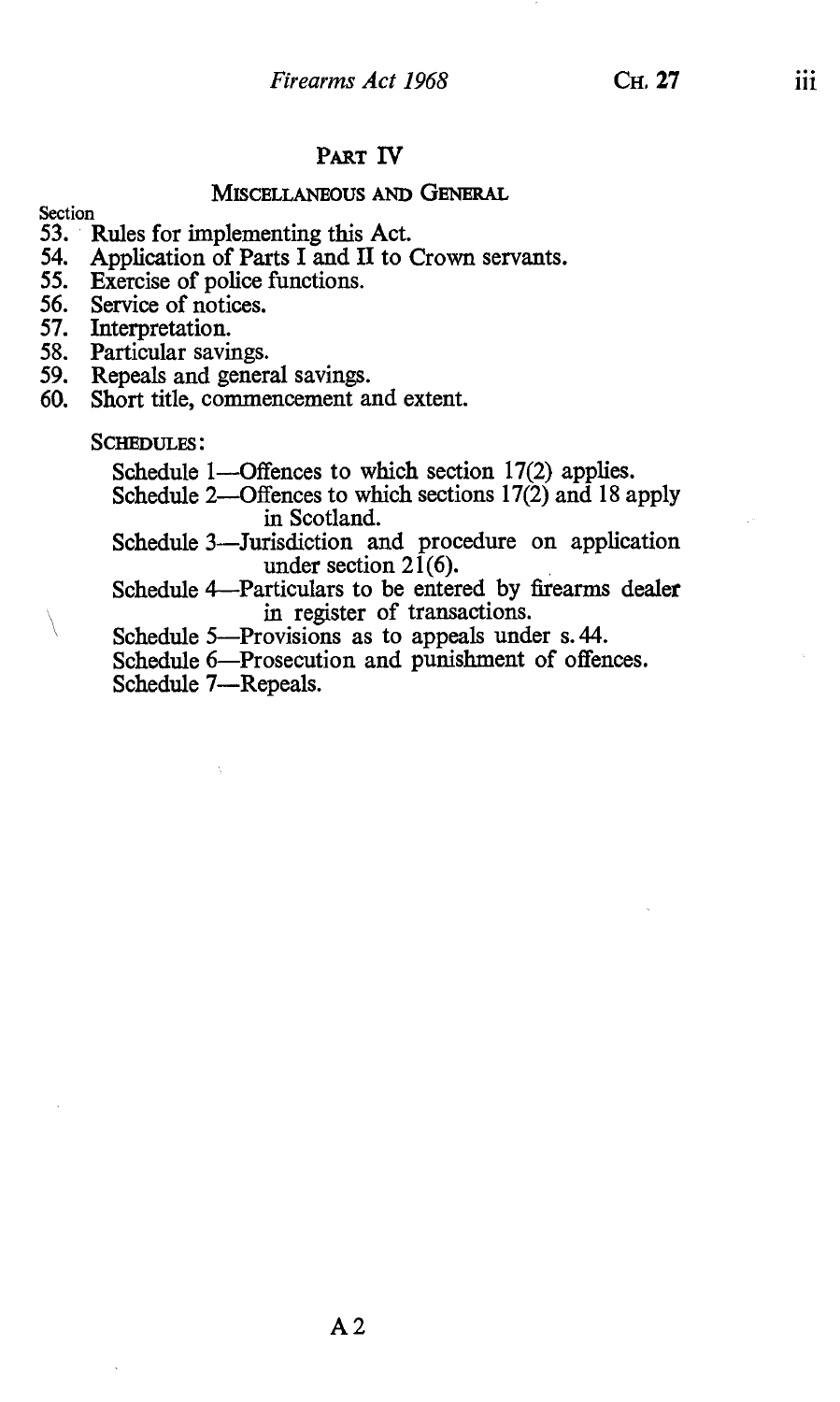#### ELIZABETH II



#### 1968 CHAPTER 27

An Act to consolidate the Firearms Acts 1937 and 1965, the Air Guns and Shot Guns, etc., Act 1962, Part V of the Criminal Justice Act 1967 and certain enactments amending the Firearms Act 1937. [30th May 1968]

E IT ENACTED by the Queen's most Excellent Majesty, by and with the advice and consent of the Lords Spiritual and Temporal, and Commons, in this present Parliament assembled, and by the authority of the same, as follows

#### PART I

#### PROVISIONS AS TO POSSESSION, HANDLING AND DISTRIBUTION OF WEAPONS AND AMMUNITION ; PREVENTION OF CRIME AND MEASURES TO PROTECT PUBLIC SAFETY

General restrictions on possession and handling of firearms and ammunition

1.-(1) Subject to any exemption under this Act, it is an Requirement offence for a person-

- certificate.
- $(a)$  to have in his possession, or to purchase or acquire, a firearm to which this section applies without holding a firearm certificate in force at the time, or otherwise than as authorised by such a certificate ;
- (b) to have in his possession, or to purchase or acquire, any ammunition to which this section applies without holding a firearm certificate in force at the time, or otherwise than as authorised by such a certificate, or in quantities in excess of those so authorised.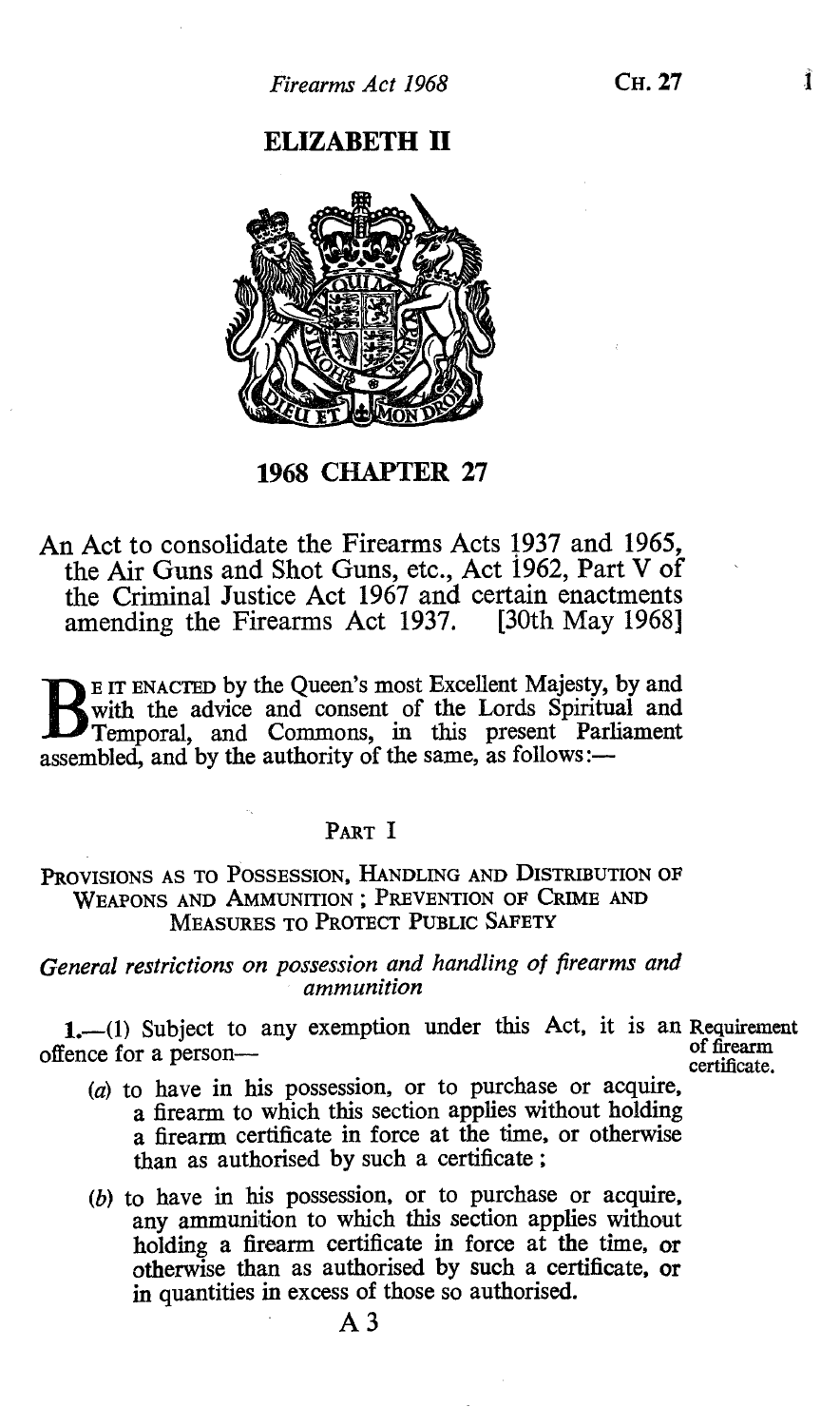PART I (2) It is an offence for a person to fail to comply with a condition subject to which a firearm certificate is held by him.

- (3) This section applies to every firearm except—
	- (a) a shot gun (that is to say a smooth-bore gun with a barrel not less than 24 inches in length, not being an air gun) ; and
	- (b) an air weapon (that is to say, an air rifle, air gun or air pistol not of a type declared by rules made by the Secretary of State under section 53 of this Act to be specially dangerous).

(4) This section applies to any ammunition for a firearm, except the following articles,  $namely:$ 

- (a) cartridges containing five or more shot, none of which exceeds -36 inch in diameter ;
- (b) ammunition for an air gun, air rifle or air pistol ; and
- (c) blank cartridges not more than one inch in diameter measured immediately in front of the rim or cannelure of the base of the cartridge.

Requirement of certificate for possession of shot guns.

 $2,-(1)$  Subject to any exemption under this Act, it is an offence for a person to have in his possession, or to purchase or acquire, a shot gun without holding a certificate under this Act authorising him to possess shot guns.

(2) It is an offence for a person to fail to comply with a condition subject to which a shot gun certificate is held by him.

Business  $3,-(1)$  A person commits an offence if, by way of trade or and other business, he-

- transactions (a) manufactures, sells, transfers, repairs, tests or proves<br>with firearms (a) manufactures, sells, transfers, repairs, tests or proves and other business, he—<br>transactions (a) manufactures, sells, transfers, repairs, tests or proves<br>and ammuni-<br>tion. Act applies, or a shot gun; or and ammuni-<br>tion. Act applies, or a shot gun ; or
	- (b) exposes for sale or transfer, or has in his possession for sale, transfer, repair, test or proof any such firearm or ammunition, or a shot gun,

without being registered under this Act as a firearms dealer.

(2) It is an offence for a person to sell or transfer to any other person in the United Kingdom, other than a registered firearms dealer, any firearm or ammunition to which section 1 of this Act applies, or a shot gun, unless that other produces a firearm certificate authorising him to purchase or acquire it or, as the case may be, his shot gun certificate, or shows that he is by virtue of this Act entitled to purchase or acquire it without holding <sup>a</sup> certificate.

and other business, he-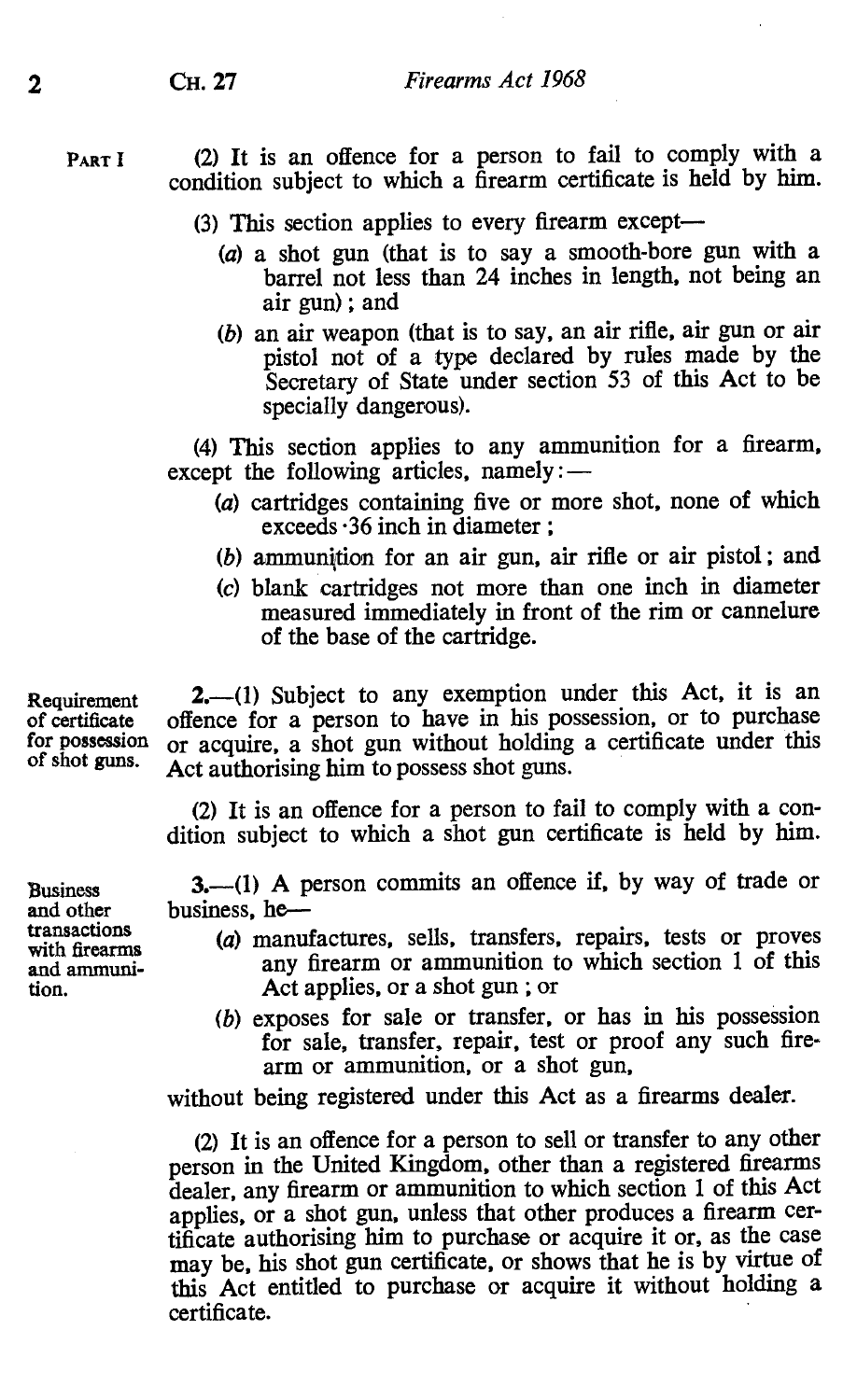(3) It is an offence for a person to undertake the repair, test or PART I proof of a firearm or ammunition to which section 1 of this Act applies, or of a shot gun, for any other person in the United Kingdom other than a registered firearms dealer as such, unless that other produces or causes to be produced a firearm certificate authorising him to have possession of the firearm or ammunition or, as the case may be, his shot gun certificate, or shows that he is by virtue of this Act entitled to have possession of it without holding a certificate.

(4) Subsections (1) to (3) above have effect subject to any exemption under subsequent provisions of this Part of this Act.

(5) A person commits an offence if, with a view to purchasing or acquiring, or procuring the repair, test or proof of, any firearm or ammunition to which section 1 of this Act applies, or a shot gun, he produces a false certificate or a certificate in which any false entry has been made, or personates a person to whom a certificate has been granted, or makes any false statement.

(6) It is an offence for a pawnbroker to take in pawn any firearm or ammunition to which section 1 of this Act applies, or a shot gun.

4.-(1) Subject to this section, it is an offence to shorten the Conversion<br>regular of a shot gun to a langth less than 24 inches barrel of a shot gun to a length less than 24 inches.

(2) It is not an offence under subsection (1) above for a registered firearms dealer to shorten the barrel of a shot gun for the sole purpose of replacing a defective part of the barrel so as to produce a barrel not less than 24 inches in length.

(3) It is an offence for a person other than a registered firearms dealer to convert into a firearm anything which, though having the appearance of being a firearm, is so constructed as to be incapable of discharging any missile through its barrel.

(4) A person who commits an offence under section 1 of this Act by having in his possession, or purchasing or acquiring, a shotgun which has been shortened contrary to subsection (1) above or a firearm which has been converted contrary to subsection (3) above (whether by a registered firearms dealer or not), without holding a firearm certificate authorising him to have it in his possession, or to purchase or acquire it, shall be treated for the purposes of provisions of this Act relating to the punishment of offences as committing that offence in an aggravated form.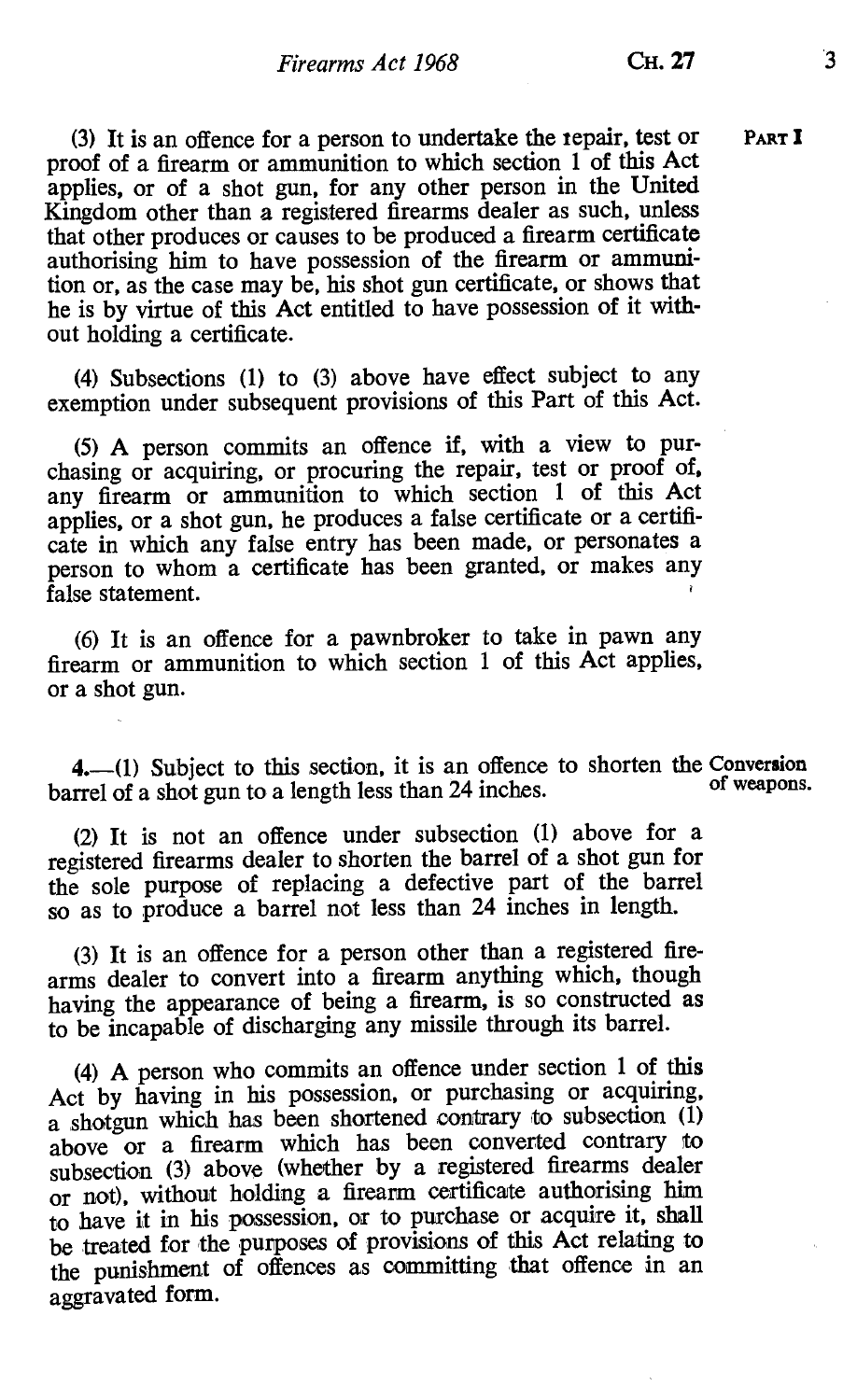PART I

Weapons subject to general prohibition.

#### Prohibition of certain weapons and control of arms traffic

5.--(1) A person commits an offence if, without the authority of the Defence Council, he has in his possession, or purchases or acquires, or manufactures, sells or transfers-

- $(a)$  any firearm which is so designed or adapted that, if pressure is applied to the trigger, missiles continue to be discharged until pressure is removed from the trigger or the magazine containing the missiles is empty ;
- (b) any weapon of whatever description designed or adapted for the discharge of any noxious liquid, gas or other thing ; and
- (c) any ammunition containing, or designed or adapted to contain, any such noxious thing.

(2) The weapons and ammunition specified in subsection (1) of this section are referred to in this Act as " prohibited weapons " and " prohibited ammunition " respectively.

(3) An authority given to a person by the Defence Council under this section shall be in writing and be subject to conditions specified therein.

(4) The conditions of the authority shall include such as the Defence Council, having regard to the circumstances of each particular case, think fit to impose for the purpose of securing that the prohibited weapon or ammunition to which the authority relates will not endanger the public safety or the peace.

(5) It is an offence for a person to whom an authority is given under this section to fail to comply with any condition of the authority.

(6) The Defence Council may at any time, if they think fit, revoke an authority given to a person under this section by notice in writing requiring him to deliver up the authority to such person as may be specified in the notice within twenty-one days from the date of the notice ; and it is an offence for him to fail to comply with that requirement.

 $6.$ - $(1)$  The Secretary of State may by order prohibit the removal of firearms or ammunition-

- (a) from one place to another in Great Britain ; or
- (b) from Great Britain to Northern Ireland ; or
- (c) for export from Great Britain,

unless the removal is authorised by the chief officer of police for the area from which they are to be removed, and unless such other conditions as may be specified in the order are complied with.

Power to prohibit movement of arms and ammunition.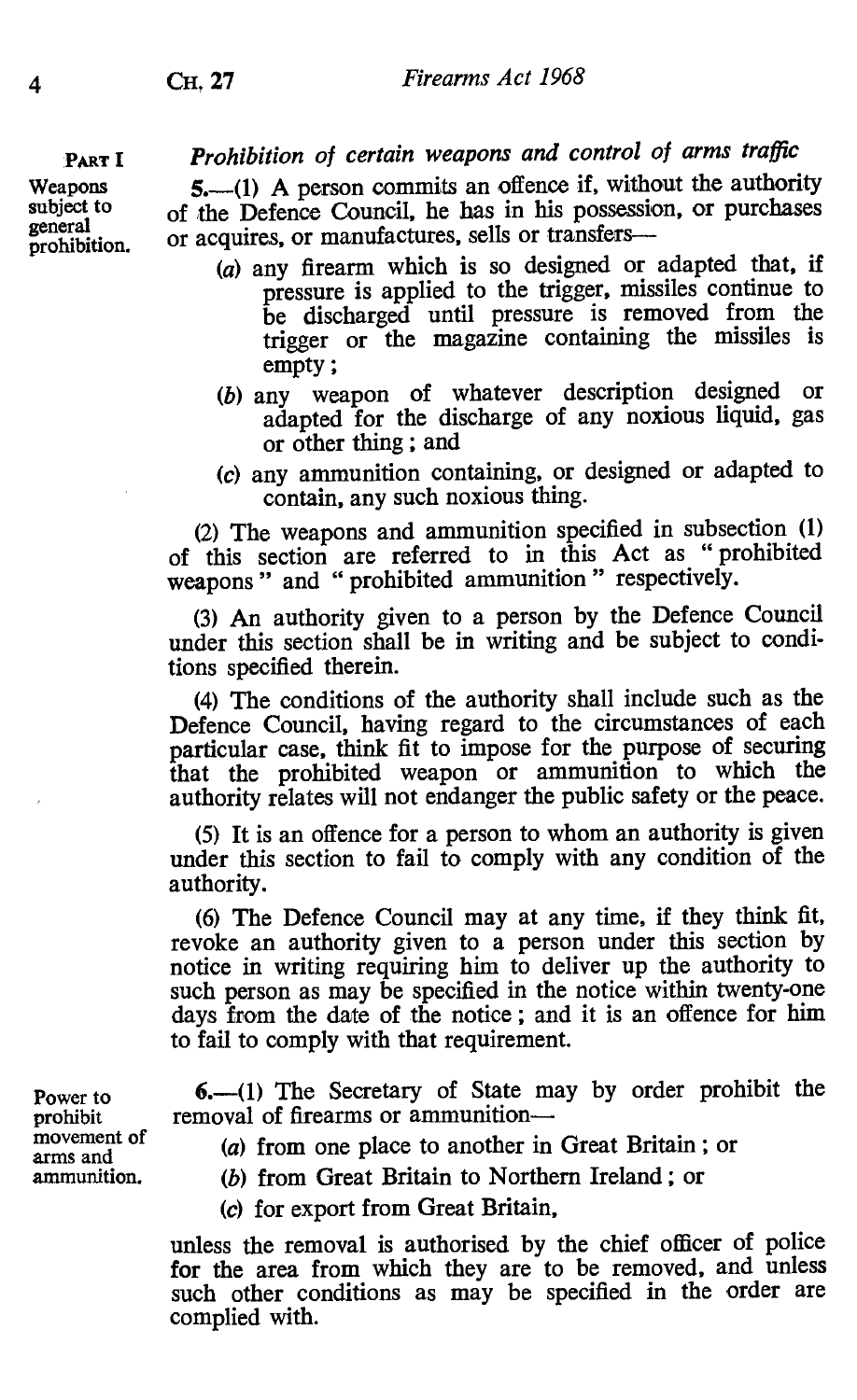- (2) An order under this section may apply---
	- (a) either generally to all such removals, or to removals from and to particular localities specified in the order; and
	- (b) either to all firearms and ammunition or to firearms and ammunition of such classes and descriptions as may be so specified ; and
	- (c) either to all modes of conveyance or to such modes of conveyance as may be so specified ;

but no such order shall prohibit the holder of a firearm certificate from carrying with him any firearm or ammunition authorised by the certificate to be so carried.

(3) It is an offence to contravene any provision of-

- (a) an order made under this section ; or
- (b) an order made under section 9 of the Firearms 1920 c. 43. Act 1920 (the former enactment corresponding to section 18 of the Firearms Act 1937 and this section) ; 1937 c. 12. or
- (c) any corresponding Northern Irish order, that is to say an order made under the said section 9 as extending to Northern Ireland or under any enactment of the Parliament of Northern Ireland repealing and reenacting that section, prohibiting the removal of firearms or ammunition from Northern Ireland to Great Britain.

(4) An order under this section shall be made by statutory instrument and may be varied or revoked by a subsequent order made thereunder by the Secretary of State.

#### Special exemptions from sections 1 to 5

7.--(1) A person who has obtained from the chief officer of Police permit. police for the area in which he resides a permit for the purpose in the prescribed form may, without holding a certificate under this Act, have in his possession a firearm and ammunition in accordance with the terms of the permit.

(2) It is an offence for a person to make any statement which he knows to be false for the purpose of procuring, whether for himself or for another person, the grant of a permit under this section.

 $8$ —(1) A person carrying on the business of a firearms Authorised dealer and registered as such under this Act, or a servant of dealing with such a person may, without holding a certificate, have in his firearms. possession, or purchase or acquire, a firearm or ammunition in the ordinary course of that business.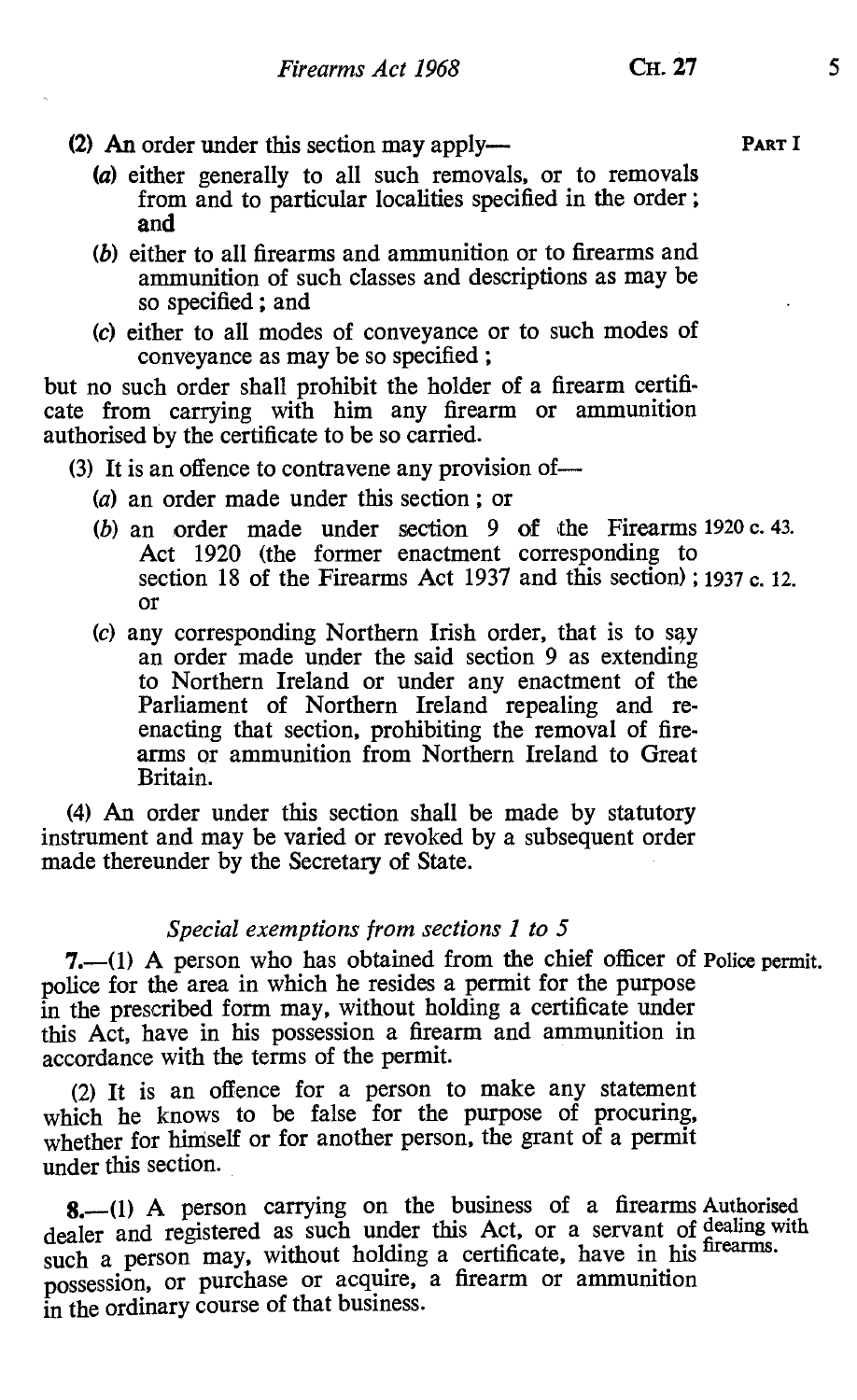PART I (2) It is not an offence under section 3(2) of this Act for a person-

- (a) to part with the possession of any firearm or ammunition, otherwise than in pursuance of a contract of sale or hire or by way of gift or loan, to a person who shows that he is by virtue of this Act entitled to have possession of the firearm or ammunition without holding a certificate ; or
- (b) to return to another person a shot gun which he has lawfully undertaken to repair, test or prove for the other.

Carriers, auctioneers, etc.

 $9$ .  $(1)$  A person carrying on the business of an auctioneer, carrier or warehouseman, or a servant of such a person, may, without holding a certificate, have in his possession a firearm or ammunition in the ordinary course of that business.

(2) It is not an offence under section  $3(1)$  of this Act for an auctioneer to sell by auction, expose for sale by auction or have in his possession for sale by auction a firearm or ammunition without being registered as a firearms dealer, if he has obtained from the chief officer of police for the area in which the auction is held a permit for that purpose in the prescribed form and complies with the terms of the permit.

(3) It is an offence for a person to make any statement which he knows to be false for the purpose of procuring, either for himself or for another person, the grant of a permit under subsection (2) of this section.

(4) It is not an offence under section 3 (2) of this Act for <sup>a</sup> carrier or warehouseman, or a servant of a carrier or warehouseman, to deliver any firearm or ammunition in the ordinary course of his business or employment as such.

Slaughter of animals. 1958 c. 8. 1928 c. 29.

10.-(1) A person licensed under section 3 of the Slaughter of Animals Act 1958 or section 2 of the Slaughter of Animals (Scotland) Act 1928 may, without holding a certificate, have in his possession a slaughtering instrument and ammunition therefor in any slaughterhouse or knacker's yard in which he is employed.

(2) The proprietor of a slaughterhouse or knacker's yard or a person appointed by him to take charge of slaughtering instruments and ammunition therefor for the purpose of storing them in safe custody at that slaughterhouse or knacker's yard may, without holding a certificate, have in his possession a slaughtering instrument or ammunition therefor for that purpose.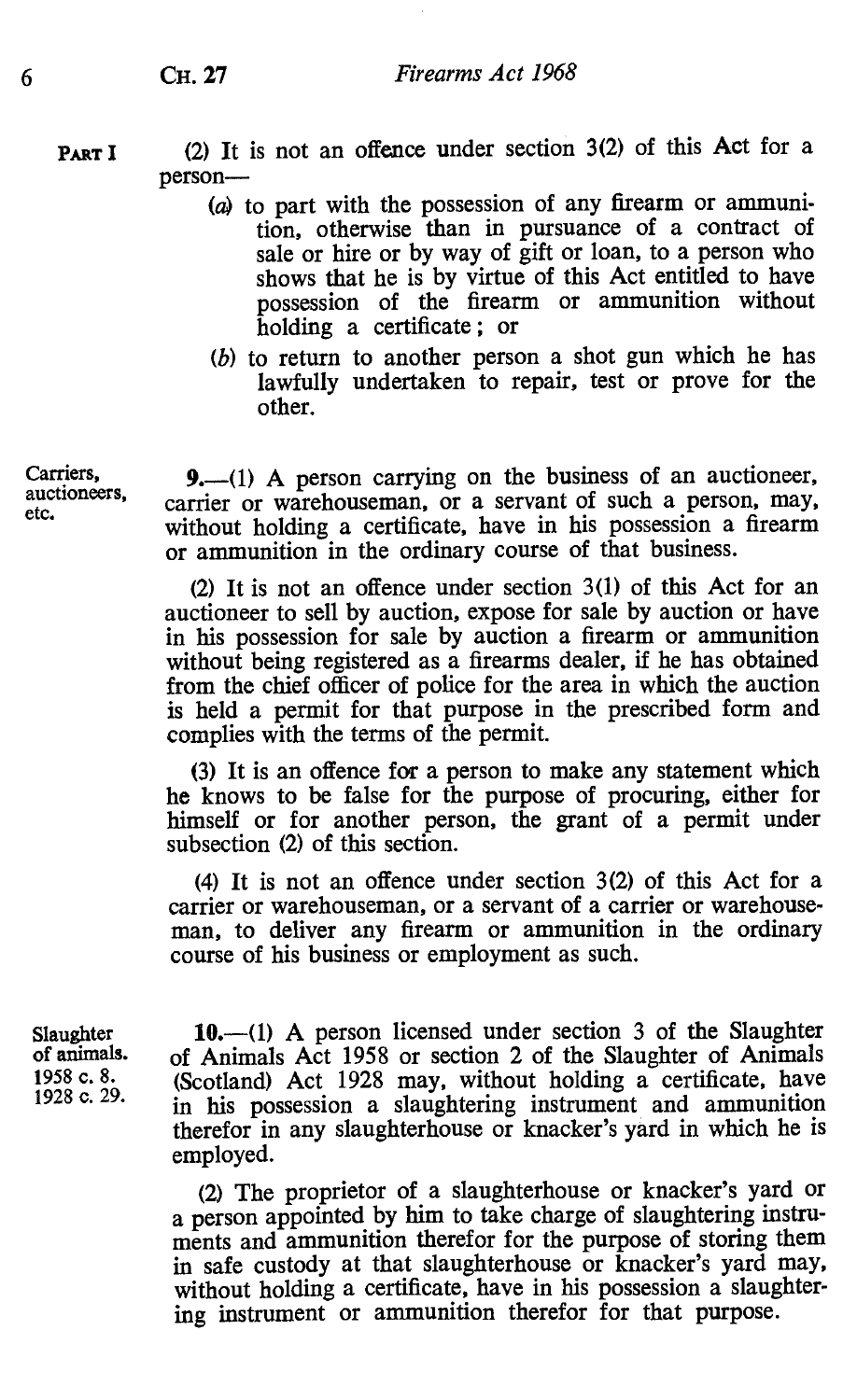11.—(1) A person carrying a firearm or ammunition belong- PART I ing to another person holding a certificate under this Act may, Sports, without himself holding such a certificate, have in his possession athletics and that firearm or ammunition under instructions from, and for the other approved and incurrent of animalization direct monutations from, and for the activities.

(2) A person may, without holding a certificate, have a firearm in his possession at an athletic meeting for the purpose of starting races at that meeting.

(3) A member of a rifle club or miniature rifle club or cadet corps approved by the Secretary of State may, without holding a certificate, have in his possession a firearm and ammunition when engaged as a member of the club or corps in, or in connection with, drill or target practice.

(4) A person conducting or carrying on a miniature rifle range (whether for a rifle club or otherwise) or shooting gallery at which no firearms are used other than air weapons or miniature rifles not exceeding  $23$  inch calibre may, without holding a certificate, have in his possession, or purchase or acquire, such miniature rifles and ammunition suitable therefor ; and any person may, without holding a certificate, use any such rifle and ammunition at such a range or gallery.

(5) A person may, without holding a shot gun certificate, borrow a shot gun from the occupier of private premises and use it on those premises in the occupier's presence.

(6) A person may, without holding a shot gun certificate, use a shot gun at a time and place approved for shooting at artificial targets by the chief officer of police for the area in which that place is situated.

12.-(1) A person taking part in a theatrical performance or Theatre and a rehearsal thereof, or in the production of a cinematograph cinema. film, may, without holding a certificate, have a firearm in his possession during and for the purpose of the performance, rehearsal or production.

(2) Where the Defence Council are satisfied, on the application of a person in charge of a theatrical performance, a rehearsal of such a performance or the production of a cinematograph film, that such a firearm as is described in section  $5(1)(a)$  of this Act is required for the purpose of the performance, rehearsal or production, they may under section 5 of this Act, if they think fit, not only authorise that person to have possession of the firearm but also authorise such other persons as he may select to have possession of it while taking part in the performance, rehearsal or production.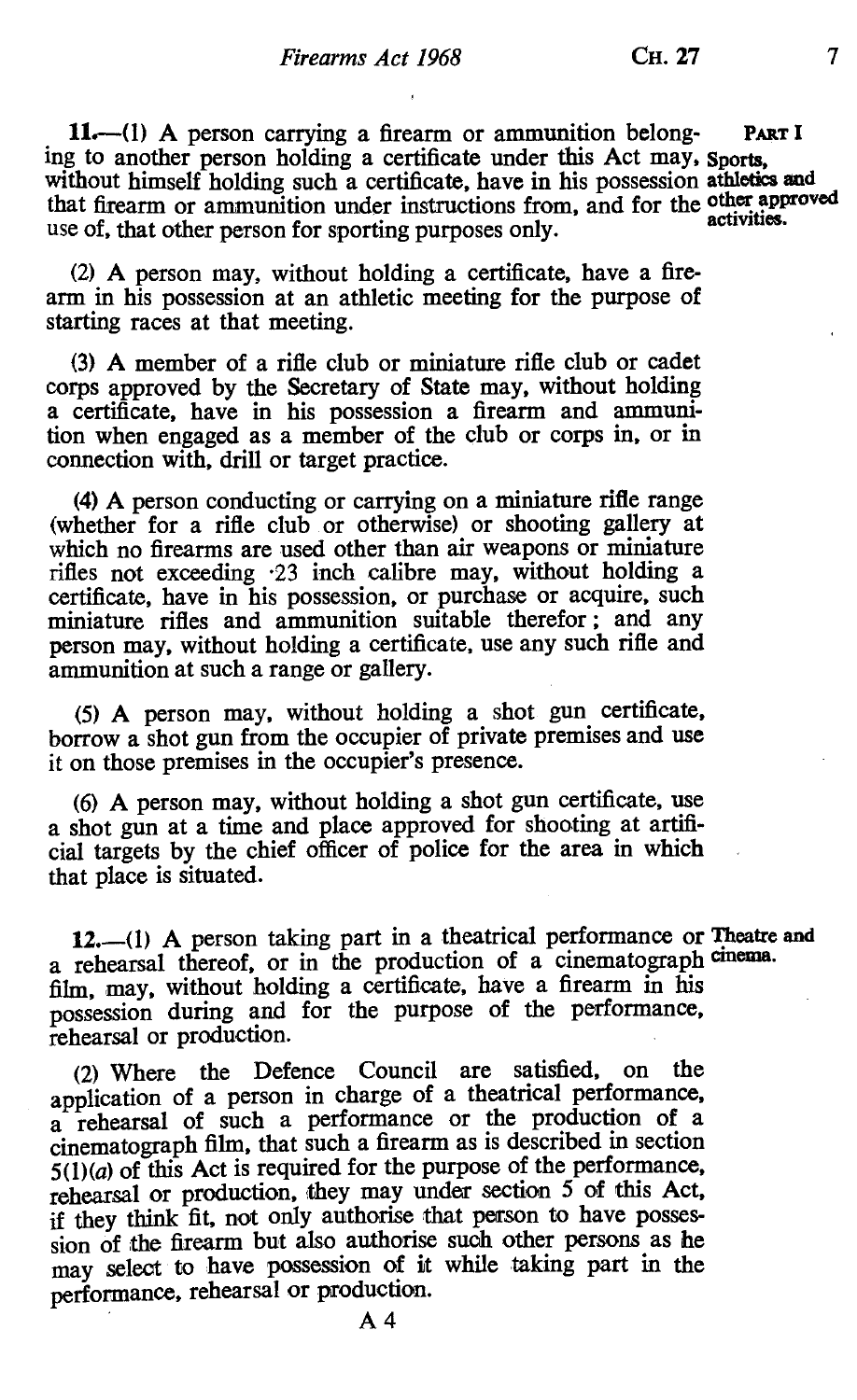$PART I$  13.—(1) A person may, without holding a certificate,—

- Equipment (a) have in his possession a firearm or ammunition on board<br>for ships and  $\alpha$  a ship, or a signalling apparatus or ammunition therefor for ships and a ship, or a signalling apparatus or ammunition therefor on board an aircraft or at an aerodrome, as part of the equipment of the ship, aircraft or aerodrome ;
	- (b) remove a signalling apparatus or ammunition therefor, being part of the equipment of an aircraft, from one aircraft to another at an aerodrome, or from or to an aircraft at an aerodrome to or from a place appointed for the storage thereof in safe custody at that aerodrome. and keep any such apparatus or ammunition at such a place ; and
	- (c) if he has obtained from an officer of police a permit for the purpose in the prescribed form, remove a firearm from or to a ship, or a signalling apparatus from or to an aircraft or aerodrome, to or from such place and for such purpose as may be specified in the permit.

(2) It is an offence for a person to make any statement which he knows to be false for the purpose of procuring, either for himself or for another person, the grant of a permit under subsection  $(1)(c)$  of this section.

14. A person who has been in Great Britain for not more than thirty days in all in the preceding twelve months may have in his possession, or purchase or acquire, a shot gun without holding a shot gun certificate.

Holder of Northern Irish a firearm certificate issued in Northern Ireland authorising him 15. Section 2(1) of this Act does not apply to a person holding to possess a shot gun.

#### Prevention of crime and preservation of public safety

16. It is an offence for a person to have in his possession any firearm or ammunition with intent by means thereof to endanger life or cause serious injury to property, or to enable another person by means thereof to endanger life or cause serious injury to property, whether any injury to person or property has been caused or not.

 $17.$ —(1) It is an offence for a person to make or attempt to make any use whatsoever of a firearm or imitation firearm with intent to resist or prevent the lawful arrest or detention of himself or another person.

> (2) If a person, at the time of his committing or being arrested for an offence specified in Schedule 1 to this Act, has in his possession a firearm or imitation firearm, he shall be

Personstemporarily in Great Britain.

certificate.

Possession of firearm with intent to injure.

Use of firearm to resist arrest.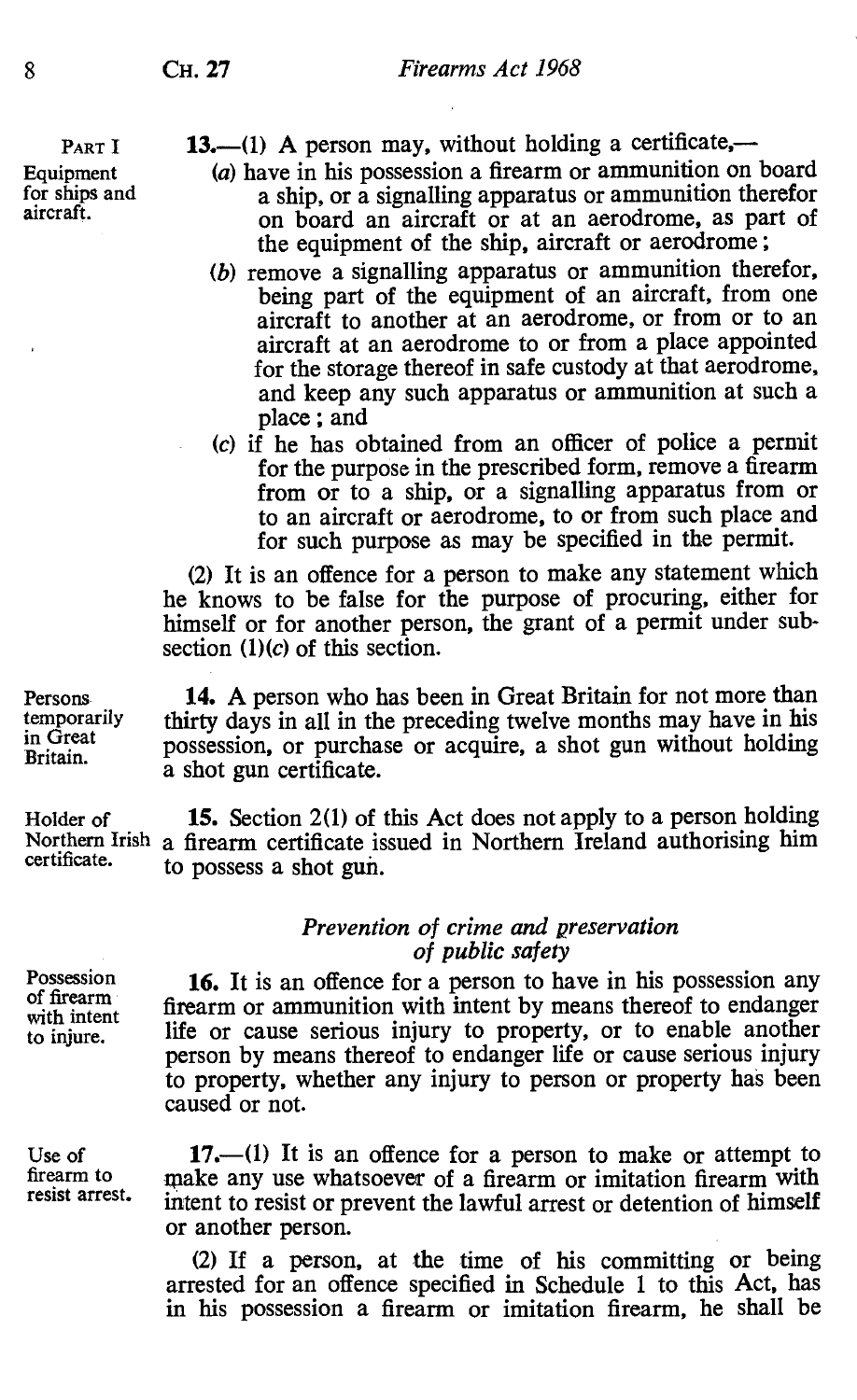١Q

guilty of an offence under this subsection unless he shows that PART I he had it in his' possession for a lawful object.

(3) A firearm or imitation firearm shall, notwithstanding that it is not loaded or is otherwise incapable of discharging any shot, bullet or other missile, be deemed to be an offensive weapon or instrument for the purpose of section  $23(1)(a)$  of the Larceny 1916 c. 50. Act 1916 (armed robbery) and section 28(1) of that Act (going armed by night).

(4) For purposes of this section, the definition of " firearm " in section 57(1) of this Act shall apply without paragraphs (b) and (c) of that subsection, and " imitation firearm " shall be construed accordingly.

(5) In the application of this section to Scotland, a reference to Schedule 2 to this Act shall be substituted for the reference in subsection  $(2)$  to Schedule 1; and subsection  $(3)$  shall be omitted.

 $18$ —(1) It is an offence for a person to have with him a fire- Carrying arm or imitation firearm with intent to commit an indictable firearm offence, or to resist arrest or prevent the arrest of another, in with criminal either case while he has the firearm or imitation firearm with him.

(2) In proceedings for an offence under this section proof that the accused had a firearm or imitation firearm with him and intended to commit an offence, or to resist or prevent arrest, is evidence that he intended to have it with him while doing so.

(3) In the application of this section to Scotland, for the reference to an indictable offence there shall be substituted a reference to any offence specified in paragraphs 1 to 18 of Schedule 2 to this Act.

19. A person commits an offence if, without lawful authority Carrying or reasonable excuse (the proof whereof lies on him) he has with  $\frac{1}{2}$ him in a public place a loaded shot gun or loaded air weapon, public place. or any other firearm (whether loaded or not) together with ammunition suitable for use in that firearm.

20.-(1) A person commits an offence if, while he has a Trespassing firearm with him, he enters or is in any building or part of a with firearm. building as a trespasser and without reasonable excuse (the proof whereof lies on him).

(2) A person commits an offence if, while he has a firearm with him, he enters or is on any land as a trespasser and without reasonable excuse (the proof whereof lies on him).

(3) In subsection (2) of this section the expression " land " includes land covered with water.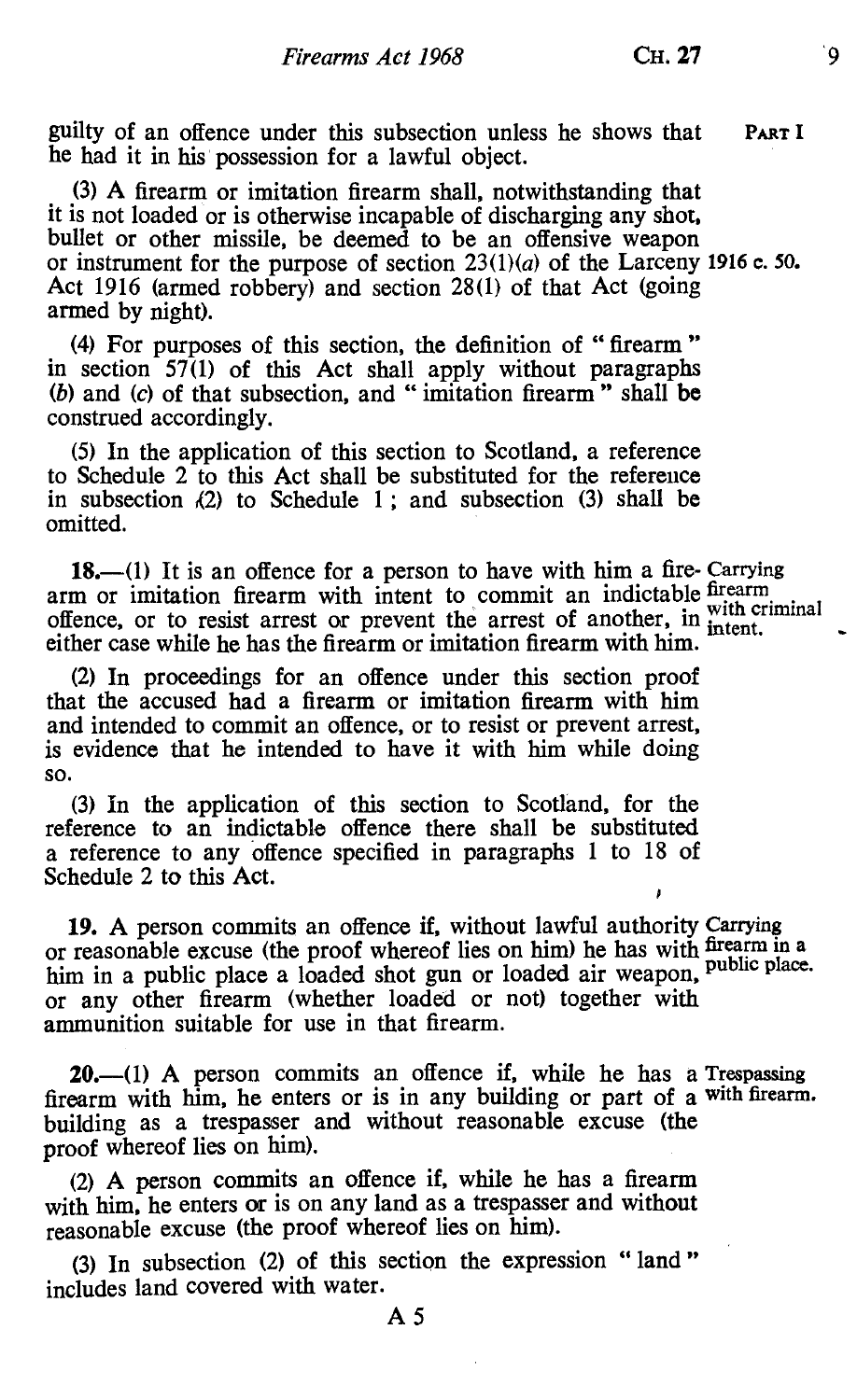convicted<br>of crime.

PART I 21.---(1) A person who has been sentenced to preventive<br>Possession of detention, or to imprisonment or to corrective training for Possession of detention, or to imprisonment or to corrective training for firearms a term of three years or more, or who has been sentenced firearms a term of three years or more, or who has been sentenced<br>by persons to be detained for such a term in a young offenders institution by persons to be detained for such a term in a young offenders institution previously in Sociland shall not at any time have a firearm or ammunition in Scotland, shall not at any time have a firearm or ammunition in his possession.

> (2) A person who has been sentenced to borstal training, to corrective training for less than three years or to imprisonment for a term of three months or more but less than three years, or who has been sentenced to be detained for such a term in a detention centre or in a young offenders institution in Scotland, shall not at any time before the expiration of the period of five years from the date of his release have a firearm or ammunition in his possession.

 $(3)$  A person who---

- (a) is the holder of a licence issued under section 53 of 1933 c. 12. the Children and Young Persons Act 1933 or section 57 1937 c. 37. of the Children and Young Persons (Scotland) Act 1937 (which sections provide for the detention of children and young persons convicted of serious crime, but enable them to be discharged on licence by the Secretary of State); or
	- (b) is subject to a recognizance to keep the peace or to be of good behaviour, a condition of which is that he shall not possess, use or carry a firearm, or is subject to a probation order containing a requirement that he shall not possess, use or carry a firearm ; or
	- (c) has, in Scotland, been ordained to find caution a condition of which is that he shall not possess, use or carry a firearm ;

shall not, at any time during which he holds the licence or is so subject or has been so ordained, have a firearm or ammunition in his possession.

(4) It is an offence for a person to contravene any of the foregoing provisions of this section.

(5) It is an offence for a person to sell or transfer a firearm or ammunition to, or to repair, test or prove a firearm or ammunition for, a person whom he knows or has reasonable ground for believing to be prohibited by this section from having a firearm or ammunition in his possession.

(6) A person prohibited under subsection (1), (2) or (3) of this section from having in his possession a firearm or ammunition may apply to quarter sessions or, in Scotland, in accordance with Act of Sederunt to the sheriff for a removal of the prohibition ; and if the application is granted that prohibition shall not then apply to him.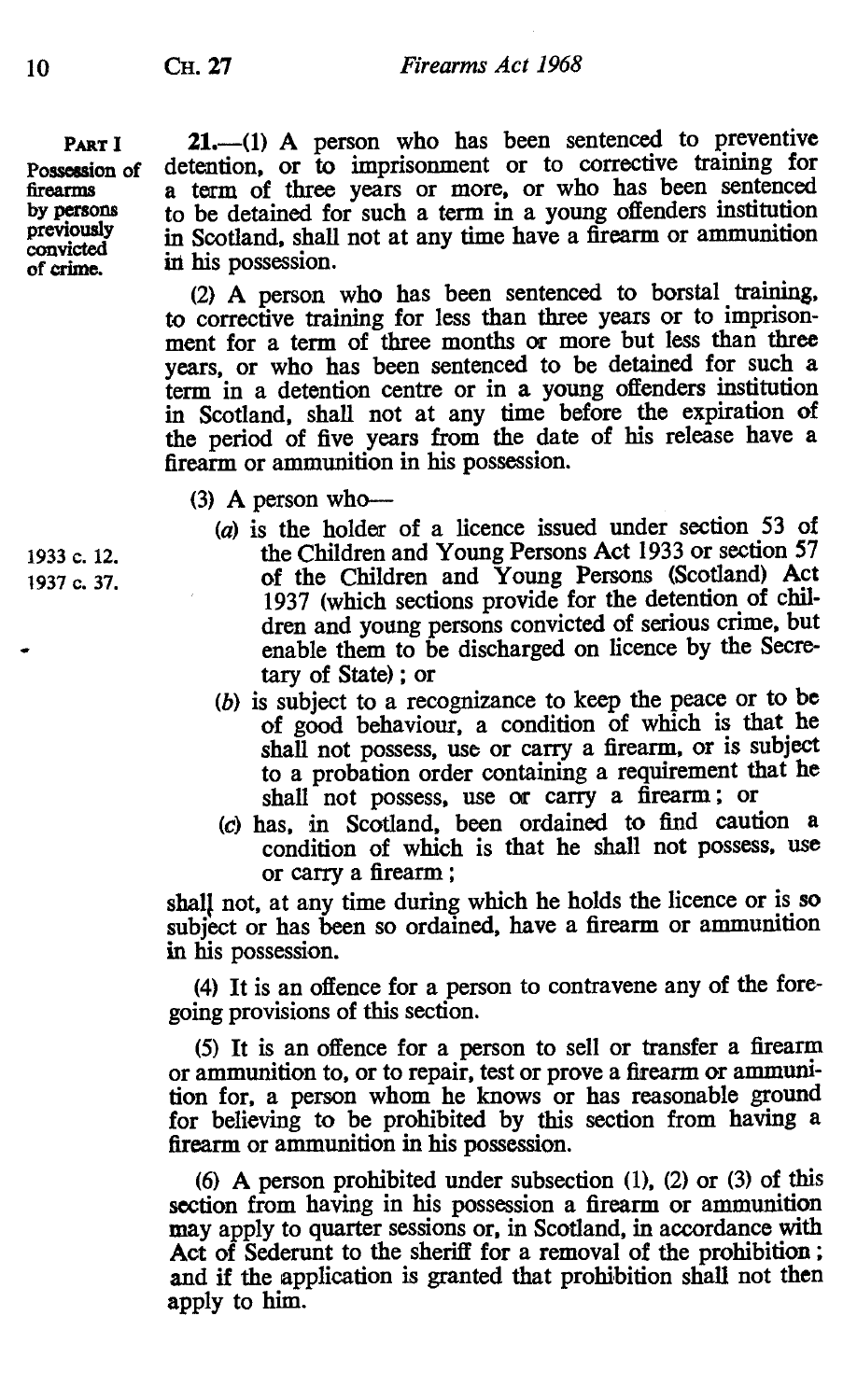22.--(1) It is an offence for a person under the age of seventeen Acquisition and possession to purchase or hire any firearm or ammunition.

(2) It is an offence for a person under the age of fourteen to by minors. have in his possession any firearm or ammunition to which section 1 of this Act applies, except in circumstances where under section 11(1), (3) or (4) of this Act he is entitled to have possession of it without holding a firearm certificate.

(3) It is an offence for a person under the age of fifteen to have with him an assembled shot gun except while under the supervision of a person of or over the age of twenty-one, or while the shot gun is so covered with a securely fastened gun cover that it cannot be fired.

(4) Subject to section 23 below, it is an offence for a person under the age of fourteen to have with him an air weapon or ammunition for an air weapon.

(5) Subject to section 23 below, it is an offence for a person under the age of seventeen to have an air weapon with him in a public place, except an air gun or air rifle which is so covered with a securely fastened gun cover that it cannot be fired.

 $23$ —(1) It is not an offence under section 22(4) of this Act Exceptions for a person to have with him an air weapon or ammunition from  $s$ , 22 while he is under the supervision of a person of or over the age  $(4)$  and  $(5)$ . of twenty-one ; but where a person has with him an air weapon on any premises in circumstances where he would be prohibited from having it with him but for this subsection, it is an offence-

- (a) for him to use it for firing any missile beyond those premises ; or
- (b) for the person under whose supervision he is to allow him so to use it.

(2) It is not an offence under section 22(4) or (5) of this Act for <sup>a</sup>person to have with him an air weapon or ammunition at a time when-

- (a) being a member of a rifle club or miniature rifle club for the time being approved by the Secretary of State for the purposes of this section or section 11(3) of this Act, he is engaged as such a member in or in connection with target practice ; or
- (b) he is using the weapon or ammunition at a shooting gallery where the only firearms used are either air weapons or miniature rifles not exceeding 23 inch calibre.

of firearms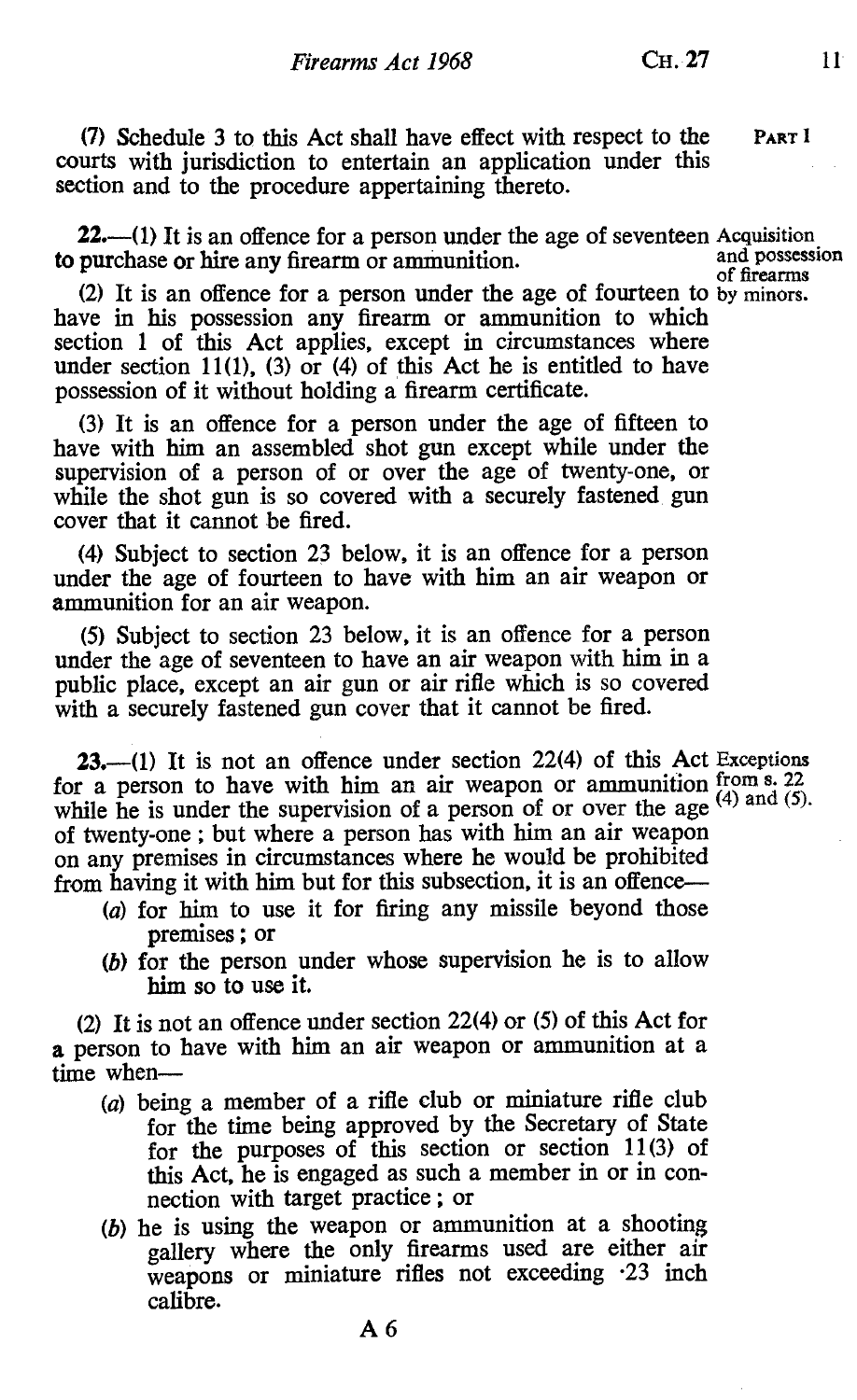firearms to

**PART I** 24.  $(1)$  It is an offence to sell or let on hire any firearm Supplying or ammunition to a person under the age of seventeen.

- $m_{\text{innors.}}^{t}$  (2) It is an offence--
	- (a) to make a gift of or lend any firearm or ammunition to which section 1 of this Act applies to a person under the age of fourteen ; or
	- (b) to part with the possession of any such firearm or ammunition to a person under that age, except in circumstances where that person is entitled under section 11(1), (3) or (4) of this Act to have possession thereof without holding a firearm certificate.

(3) It is an offence to make a gift of a shot gun or ammunition for a shot gun to a person under the age of fifteen.

- $(4)$  It is an offence-
	- (a) to make a gift of an air weapon or ammunition for an air weapon to a person under the age of fourteen ; or
	- (b) to part with the possession cf an air weapon or ammunition for an air weapon to a person under that age except where by virtue of section 23 of this Act the person is not prohibited from having it with him.

(5) In proceedings for an offence under any provision of this section it is a defence to prove that the person charged with the offence believed the other person to be of or over the age mentioned in that provision and had reasonable ground for the belief.

person drunk 25. It is an offence for a person to sell or transfer any firearm or ammunition to, or to repair, prove or test any firearm or ammunition for, another person whom he knows or has reasonable cause for believing to be drunk or of unsound mind.

#### PART II

#### FIREARM AND SHOT GUN CERTIFICATES ; REGISTRATION OF FIREARMS DEALERS

#### Grant, renewal, variation and revocation of firearm and shot gun certificates

Application for, and grant of, certificates.

Supplying firearm to

or insane.

 $26.$  (1) An application for the grant of a firearm or shot gun certificate shall be made in the prescribed form to the chief officer of police for the area in which the applicant resides and shall state such particulars as may be required by the form.

(2) Rules made by the Secretary of State under section 53 of this Act may-

(a) require any application for a certificate to be accompanied by a photograph of the applicant ;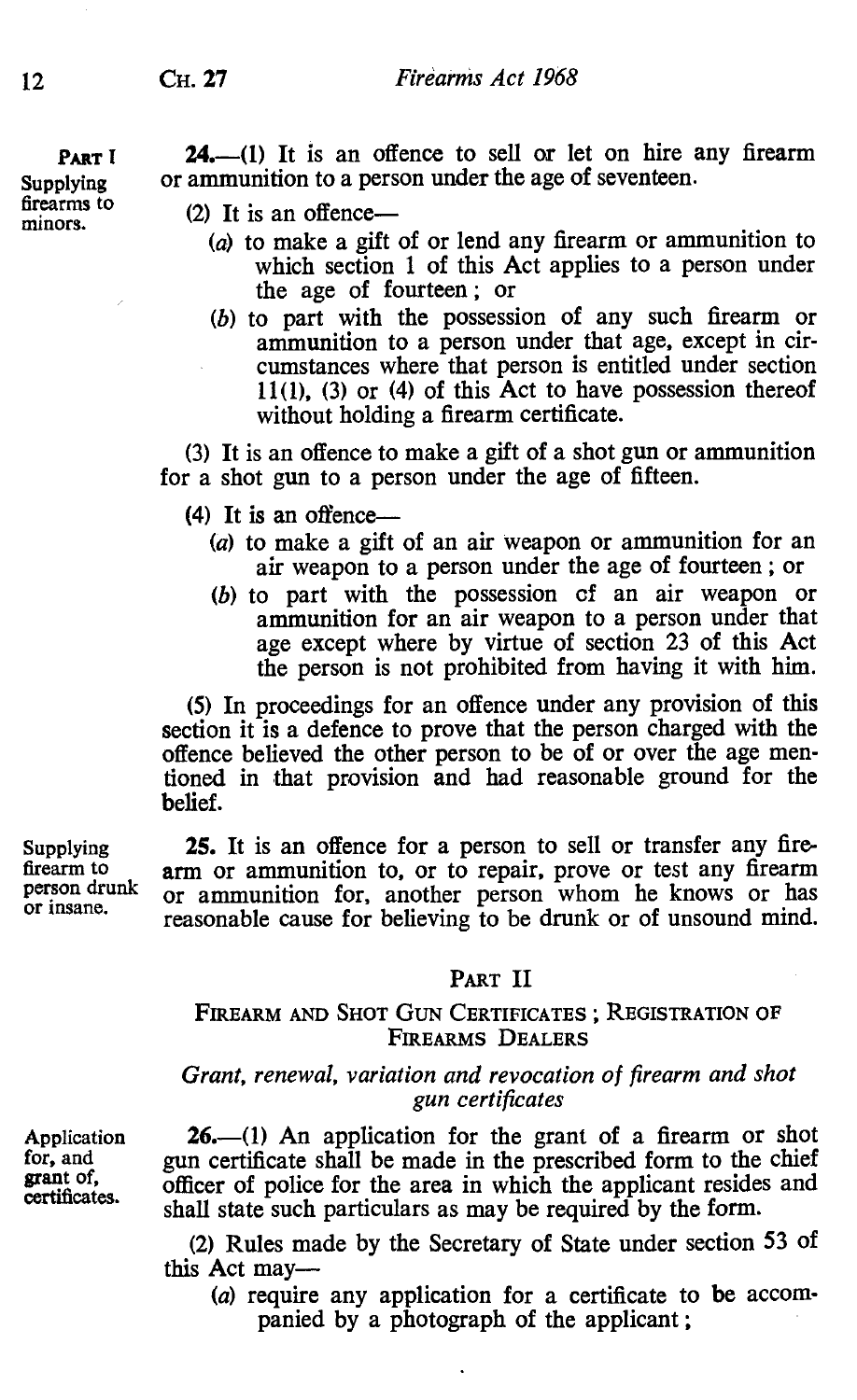(b) require the verification in the prescribed manner of any PART  $II$ prescribed particulars and of the likeness of any such photograph to the applicant.

(3) Subject to the special provision made for shot gun certificates by section 28(3) below, a certificate shall, unless previously revoked or cancelled, continue in force for three years, or such shorter period as may be prescribed, from the date when it was granted or last renewed, but shall be renewable for a further period of three years, or a further prescribed period, by the chief officer of police for the area in which the holder resides, and so on from time to time ; and the foregoing provisions of this section apply to the renewal of a certificate as they apply to a grant:

Provided that, subject to the power of renewal conferred by this subsection, a certificate granted or last renewed in Northern Ireland shall not continue in force for a period longer than that for which it was so granted or last renewed.

(4) A person aggrieved "by the refusal of a chief officer of police to grant or to renew a certificate under this Act may in accordance with section 44 of this Act appeal against the refusal.

(5) It is an offence for a person to make any statement which he knows to be false for the purpose of procuring, whether for himself or any other person, the grant or renewal of a certificate under this Act.

27.--(1) A firearm certificate shall be granted by the chief Special officer of police if he is satisfied that the applicant has a good provisions reason for having in his possession, or for purchasing or about firearm acquiring, the firearm or ammunition in respect of which the application is made, and can be permitted to have it in his possession without danger to the public safety or to the peace:

Provided that a firearm certificate shall not be granted to a person whom the chief officer of police has reason to believe to be prohibited by this Act from possessing a firearm to which section 1 of this Act applies, or to be of intemperate habits or unsound mind, or to be for any reason unfitted to be entrusted with such a firearm.

(2) A firearm certificate shall be in the prescribed form and shall specify the conditions (if any) subject to which it is held, the nature and number of the firearms to which it relates and, as respects ammunition, the quantities authorised to be purchased and to be held at any one time thereunder.

(3) This section applies to the renewal of a firearm certificate as it applies to a grant.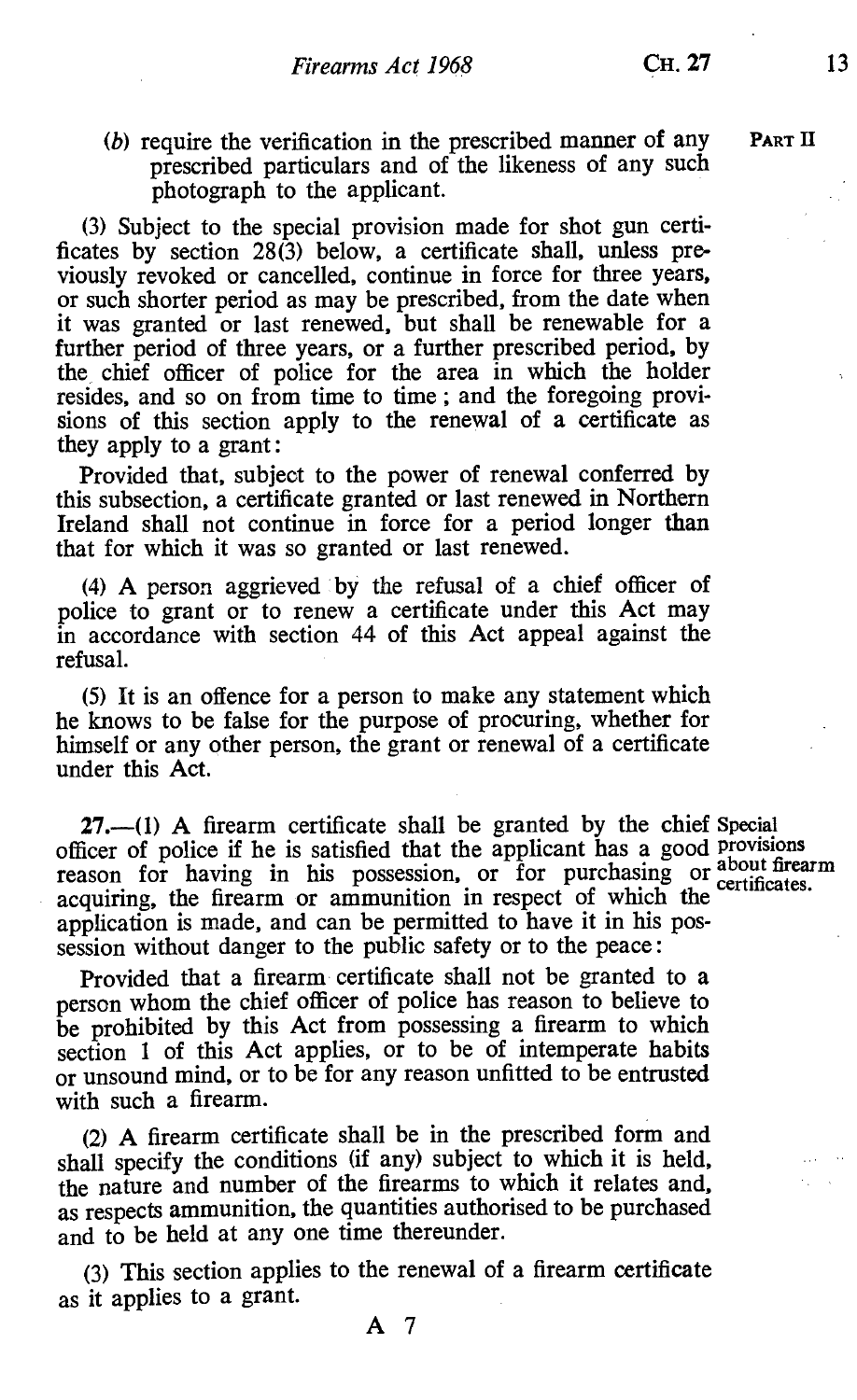$P_{ART II}$  28.-(1) A shot gun certificate shall be granted or, as the Special case may be, renewed by the chief officer of police unless he provisions has reason to believe that the applicant provisions has reason to believe that the applicant-<br>about shot gun

about shot gun (a) is prohibited by this Act from possessing a shot gun; or eartificates.

(b) cannot be permitted to possess a shot gun without danger to the public safety or to the peace.

(2) A shot gun certificate shall be in the prescribed form and shall-

- (a) be granted or renewed subject to any prescribed conditions and no others ; and
- (b) specify the conditions, if any, subject to which it is granted or renewed.

(3) Notwithstanding section 26(3) of this Act, a shot gun certificate issued before the expiration of six months from the date of the commencement of this Act shall continue in force for such period from that date or from the date when it is granted, whichever is the later, as may be specified in the certificate by the chief officer of police (being a period of not less than one year but not more than five years).

Variation of firearm certificates.

 $29$ .—(1) The chief officer of police for the area in which the holder of a firearm certificate resides may at any time by notice in writing vary the conditions subject to which the certificate is held, except such of them as may be prescribed, and may by the notice require the holder to deliver up the certificate to him within twenty-one days from the date of the notice for the purpose of amending the conditions specified therein.

(2) A firearm certificate may also, on the application of the holder, be varied from time to time by the chief officer of police for the area in which the holder for the time being resides ; and a person aggrieved by the refusal of a chief officer of police to vary a firearm certificate may in accordance with section 44 of this Act appeal against the refusal.

(3) It is an offence for a person to make any statement which he knows to be false for the purpose of procuring, whether for himself or another person, the variation of a firearm certificate.

Revocation of  $30$ . (1) A firearm certificate may be revoked by the chief certificates. officer of police for the area in which the holder resides if officer of police for the area in which the holder resides if-

> (a) the chief officer is satisfied that the holder is prohibited by this Act from possessing a firearm to which section <sup>1</sup>of this Act applies or is of intemperate habits or unsound mind, or is otherwise unfitted to be entrusted with such a firearm ; or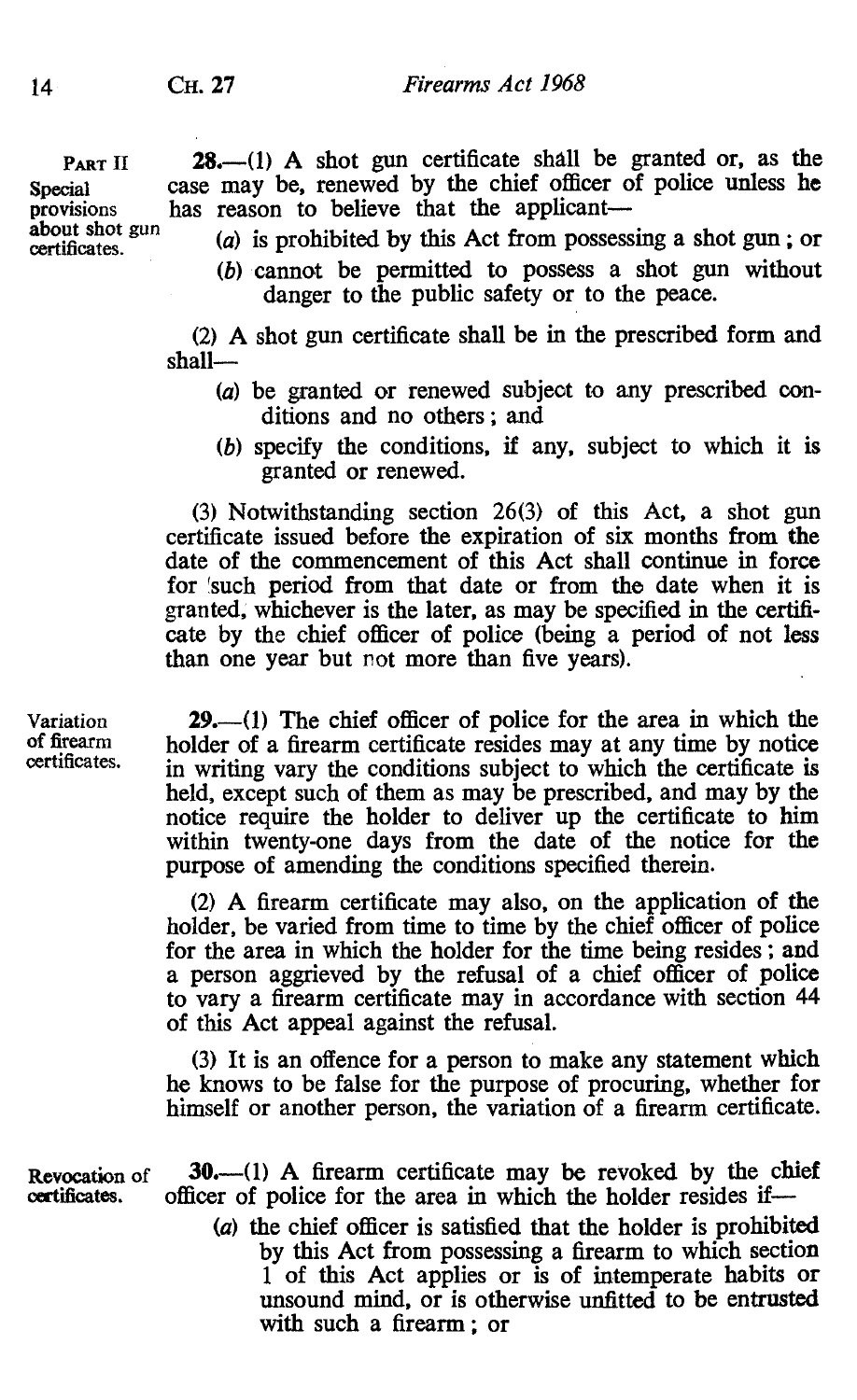(b) the holder fails to comply with a notice under section PART II 29(1) of this Act requiring him to deliver up the certificate.

(2) A shot gun certificate may be revoked by the chief officer of police if he is satisfied that the holder is prohibited by this Act from possessing a shot gun or cannot be permitted to possess a shot gun without danger to the public safety or to the peace.

(3) A person aggrieved by the revocation of a certificate under subsection  $(1)(a)$  or  $(2)$  of this section may in accordance with section 44 of this Act appeal against the refusal.

(4) Where a certificate is revoked by the chief officer of police under this section, he shall by notice in writing require the holder to surrender the certificate ; and it is an offence for the holder to fail to do so within twenty-one days from the date of the notice :

Provided that, if an appeal is brought against the revocation, this subsection shall not apply to that revocation unless the appeal is abandoned or dismissed, and shall then apply with the substitution, for the reference to the date of the notice, of a reference to the date on which the appeal was abandoned or dismissed.

31,-(1) A chief officer of police shall not refuse to grant Certificate for or renew, and shall not revoke, a firearm certificate in respect prohibited<br>of a prohibited weapon or prohibited ammunition if the appli weapon. of a prohibited weapon or prohibited ammunition if the applicant for the certificate is for the time being authorised by the Defence Council under section 5 of this Act to have possession of that weapon or ammunition.

(2) Where an authority of the Defence Council under that section to have possession of, or to purchase or acquire, a prohibited weapon or prohibited ammunition is revoked, the firearm certificate relating to that weapon or ammunition shall be revoked or varied accordingly by the chief officer of police by whom it was granted.

 $32$ , (1) Subject to this Act, there shall be payable- Fee for

(a) on the grant of a firearm or shot gun certificate a fee of  $\frac{\text{certificance}}{\text{as } 5\text{s}}$ . Od.: 5s. Od.; exemption

- (b) on the renewal of a certificate or on the replacement of  $\lim_{x \to a} \frac{1}{x}$  points of  $\lim_{x \to a} \frac{1}{x}$ a certificate which has been lost or destroyed, a fee  $\frac{t}{\text{cases}}$  is in certain of 2s. 6d. ; and
- (c) on any variation of a firearm certificate (otherwise than when it is renewed or replaced at the same time) so as to increase the number of firearms to which the certificate relates, a fee of 2s. 6d.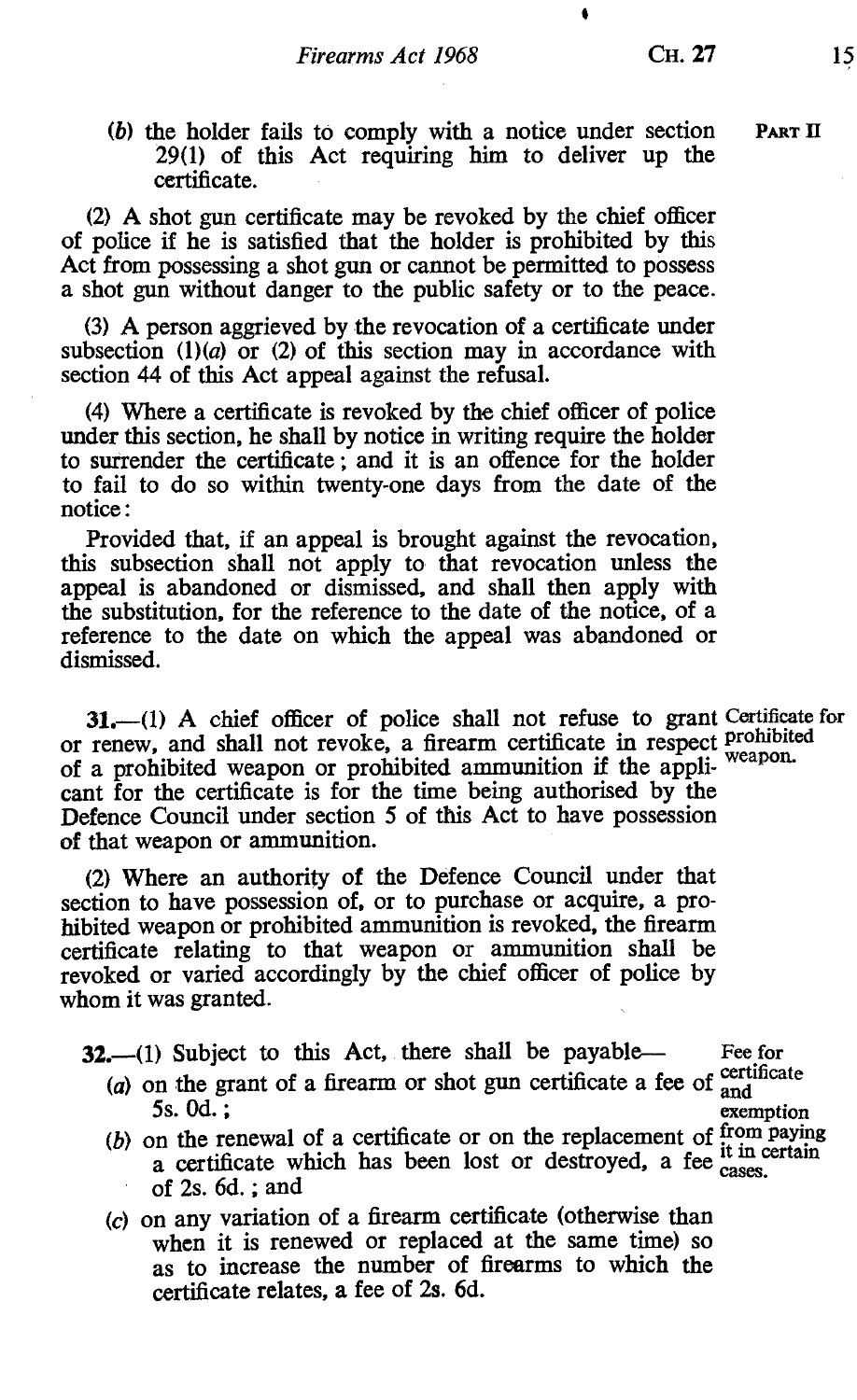PART II (2) No fee shall be payable on the grant to a responsible officer of a rifle club, minature rifle club, or cadet corps approved for the purpose by the Secretary of State, of a firearm certificate in respect of firearms or ammunition to be used solely for target practice or drill by the members of the club or corps, or on the variation or renewal of a certificate so granted.

> (3) No fee shall be payable on the grant, variation or renewal of a firearm certificate if the chief officer of police is satisfied that the certificate relates solely to and, in the case of a variation, will continue when varied to relate solely to-

- (a) a firearm or ammunition which the applicant requires as part of the equipment of a ship ; or
- (b) a signalling apparatus, or ammunition therefor, which the applicant requires as part of the equipment of an aircraft or aerodrome ; or
- (c) a slaughtering instrument, or ammunition therefor, which the applicant requires for the purpose of the slaughter of animals.
- (4) No fee shall be payable—
	- (a) on the grant or renewal of a firearm certificate relating solely to a firearm which is shown to the satisfaction of the chief officer of police to be kept by the applicant as a trophy of war ; or
	- (b) on any variation of a certificate the sole effect of which is to add such a firearm as aforesaid to the firearms to which the certificate relates,

if the certificate is granted, renewed or varied subject to the condition that the applicant shall not use the firearm.

#### Registration of firearms dealers

Police 33.-(1) For purposes of this Act, the chief officer of police<br>register. for every area shall keep in the prescribed form a register of for every area shall keep in the prescribed form a register of firearms dealers.

> (2) Except as provided by section 34 of this Act, the chief officer of police shall enter in the register the name of any person who, having or proposing to have a place of business in the area, applies to be registered as a firearms dealer.

(3) In order to be registered, the applicant must furnish the chief officer of police with the prescribed particulars, which shall include particulars of every place of business at which he proposes to carry on business in the area as a firearms dealer and, except as provided by this Act, the chief officer of police shall enter every such place of business in the register.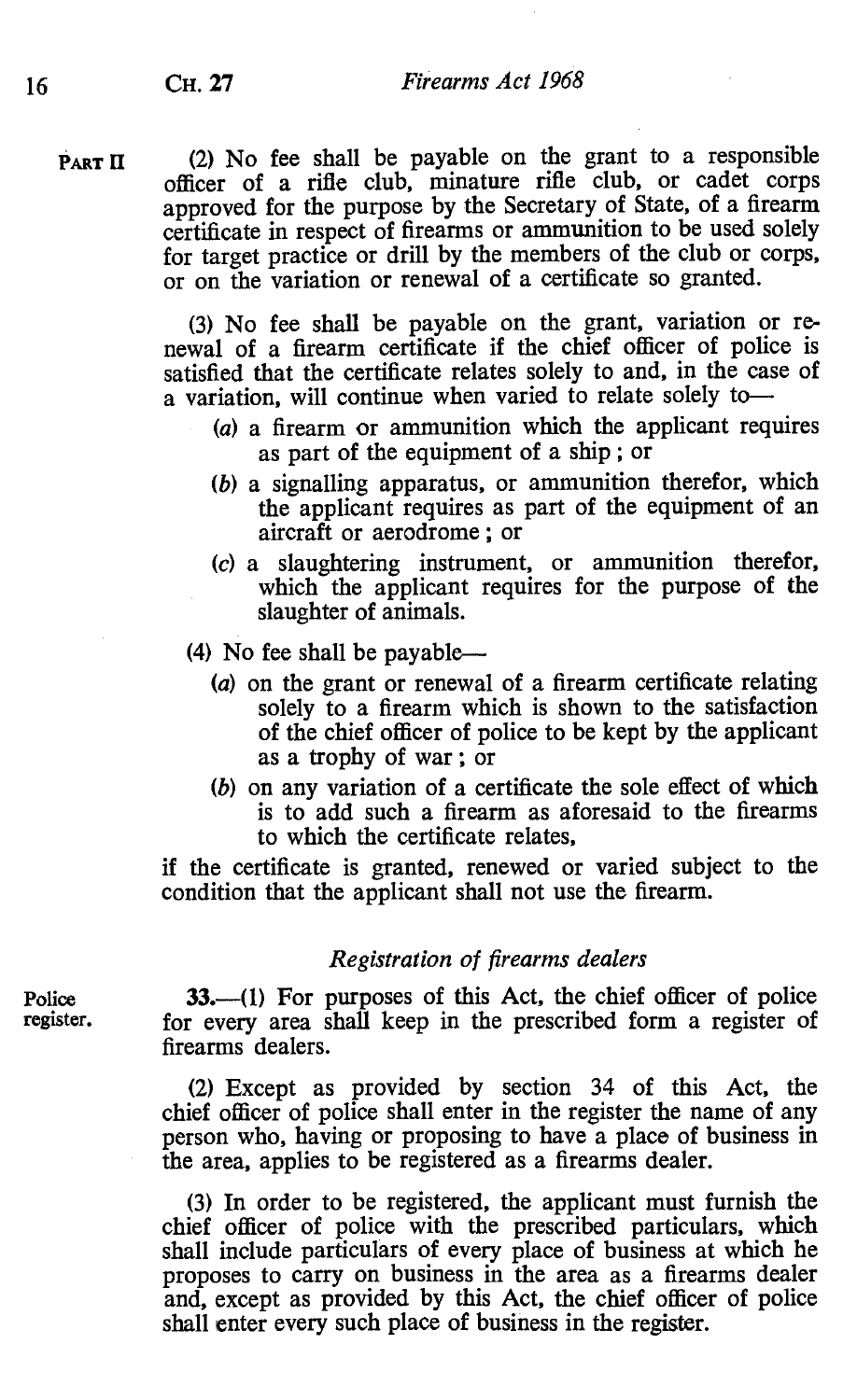(4) When a person is registered, the chief officer of police PART II shall grant or cause to be granted to him a certificate of registration.

(5) A person for the time being registered shall, on or before 1st June in each year-

- (a) surrender his certificate to the chief officer of police; and
- (b) apply in the prescribed form for a new certificate ;

and thereupon the chief officer of police shall, subject to sections 35(3) and 38(1) below, grant him a new certificate of registration.

34.-(1) The chief officer of police shall not register an Grounds for applicant as a firearms dealer if he is prohibited to be so refusal of registered by order of a court in Great Britain made under section registration. 45 of this Act, or by order of a court in Northern Ireland under section 8(5) of the Firearms Act 1920 or any enactment of the 1920 c. 43. Parliament of Northern Ireland amending or substituted for that section.

(2) Subject to subsection (3) below, the chief officer of police may refuse to register an applicant, if he is satisfied that the applicant cannot be permitted to carry on business as a firearms dealer without danger to the public safety or to the peace.

(3) In the case of a person for the time being authorised by the Defence Council under section 5 of this Act to manufacture, sell or transfer prohibited weapons or ammunition, the chief officer of police shall not refuse to enter his name in the register on the ground that he cannot be permitted to carry on business as a firearms dealer without danger to the public safety or to the peace.

(4) The chief officer of police, if he is satisfied that a place of business notified to him under section 33(3) of this Act by an applicant for registration is a place at which the person cannot be permitted to carry on business as a firearms dealer without danger to the public safety or to the peace, may refuse to enter that place of business in the register.

(5) A person aggrieved by the refusal of a chief officer of police to register him as a firearms dealer, or to enter in the register a place of business of his, may in accordance with section 44 of this Act appeal against the refusal.

35.-(1) Subject to this Act, on the registration of a person Fee for as a firearms dealer there shall be payable by him a fee of £5. registration and renewal

(2) No fee shall be payable if the chief officer of police for thereof. the area in which the applicant has applied to be registered is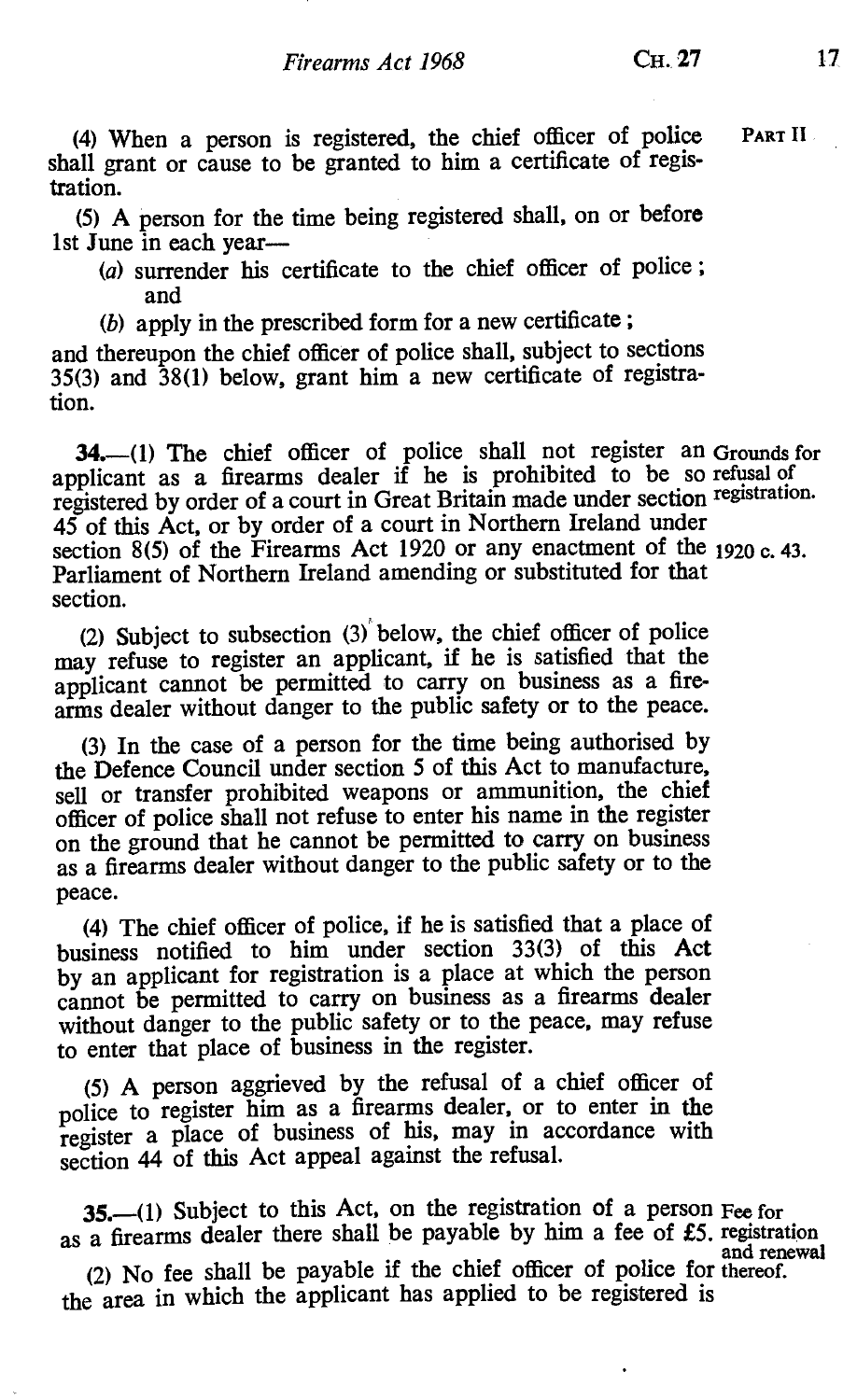PART II satisfied that the only place of business in respect of which the application is made-

- (a) has become situated in that area because of an alteration
	- in the boundary of the area and was previously entered in the register for another area ; or
- (b) is one to which the applicant proposes to transfer the business previously carried on by him at a place entered in the register for another area.

(3) Before a person for the time being registered as a firearms dealer can be granted a new certificate of registration under section 33(5) of this Act, he shall pay a fee of  $\pounds$ 1.

Conditions of  $36$ . (1) The chief officer of police may at any time impose registration. conditions subject to which the registration of a person as a conditions subject to which the registration of a person as a firearms dealer is to have effect and may at any time, of his own motion or on the application of the dealer, vary or revoke any such condition.

> (2) The chief officer of police shall specify the conditions for the time being in force under this section in the certificate of registration granted to the firearms dealer and, where any such condition is imposed, varied or revoked during the currency of the certificate of registration, the chief officer of police-

- (a) shall give to the dealer notice in writing of the condition or variation (giving particulars) or of the revocation, as the case may be ; and
- (b) may by that notice require the dealer to deliver up to him his certificate of registration within twenty-one days from the date of the notice, for the purpose of amending the certificate.

(3) A person aggrieved by the imposition or variation of, or refusal to vary or revoke, any condition of a firearms dealer's registration may in accordance with section 44 of this Act appeal against the imposition, variation or refusal.

Registration of new place of business.

 $37$ .-(1) A person registered in any area as a firearms dealer and proposing to carry on business as such at a place of business in that area which is not entered in the register, shall notify the chief officer of police for that area and furnish him with such particulars as may be prescribed ; and the officer shall, subject to the provisions of this section, enter that place of business in the register.

(2) The chief officer of police, if he is satisfied that a place of business notified to him by a person under subsection (1) of this section is a place at which that person cannot be permitted to carry on business as a firearms dealer without danger to the public safety or to the peace, may refuse to enter it in the register.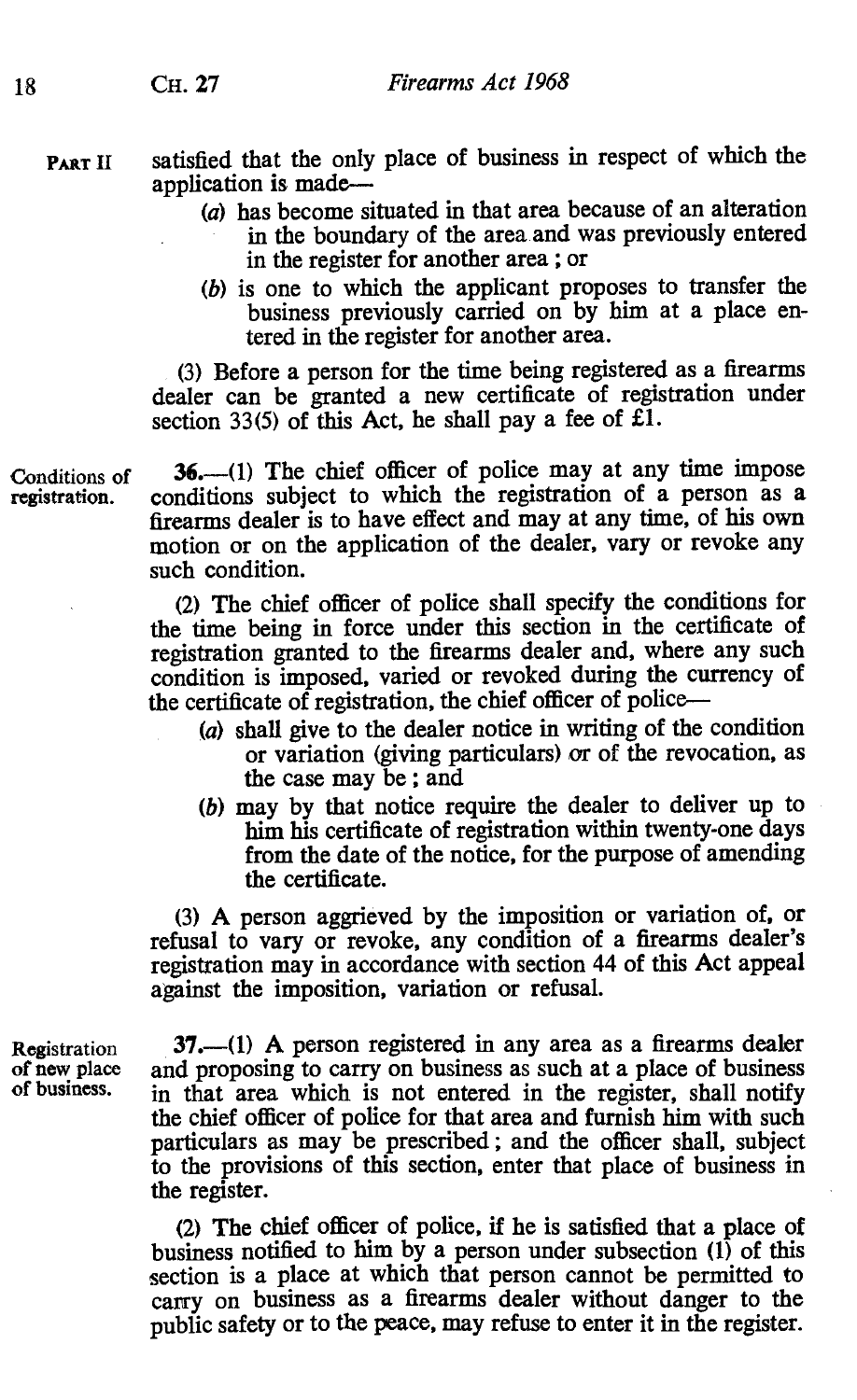refusal.

(3) A person aggrieved by the refusal by a chief officer of PART II police to enter in the register a place of business of his may in accordance with section 44 of this Act appeal against the

38.-(1) If the chief officer of police, after giving reasonable Removal from notice to a person whose name is on the register, is satisfied that register of dealer's name<br>the person-<br>or place of<br>or place of

- $(a)$  is no longer carrying on business as a firearms dealer; or business.
- (b) has ceased to have a place of business in the area ; or
- (c) cannot be permitted to continue to carry on business as a firearms dealer without danger to the public safety or to the peace,

he shall (subject to this section) cause the name of that person to be removed from the register.

(2) In the case of a person for the time being authorised by the Defence Council under section 5 of this Act to manufacture, sell or transfer prohibited weapons or ammunition, the chief officer of police shall not remove his name from the register on the ground that he cannot be permitted to continue to carry on business as a firearms dealer without danger to the public safety or to the peace.

(3) If the chief officer of police is satisfied that a person registered as a firearms dealer has failed to comply with any of the conditions of registration in force under section 36 of this Act, he may remove from the register either that person's name or any place of business of his to which the condition relates.

(4) If the chief officer of police is satisfied that a place entered in the register as a person's place of business is one at which that person cannot be permitted to carry on business as a firearms dealer without danger to the public safety or to the peace, he may remove that place from the register.

(5) The chief officer of police shall cause the name of a person to be removed from the register if the person so desires.

(6) If a person for the time being registered fails to comply with any requirement of section  $33(5)$  of this Act, the chief officer of police shall by notice in writing require him to comply with that requirement and, if the person fails to do so within twenty-one days from the date of the notice or within such further time as the chief officer may in special circumstances allow, shall cause his name to be removed from the register.

(7) A person aggrieved by the removal of his name from the register, or by the removal from the register of a place of business of his, may in accordance with section 44 of this Act appeal against the removal.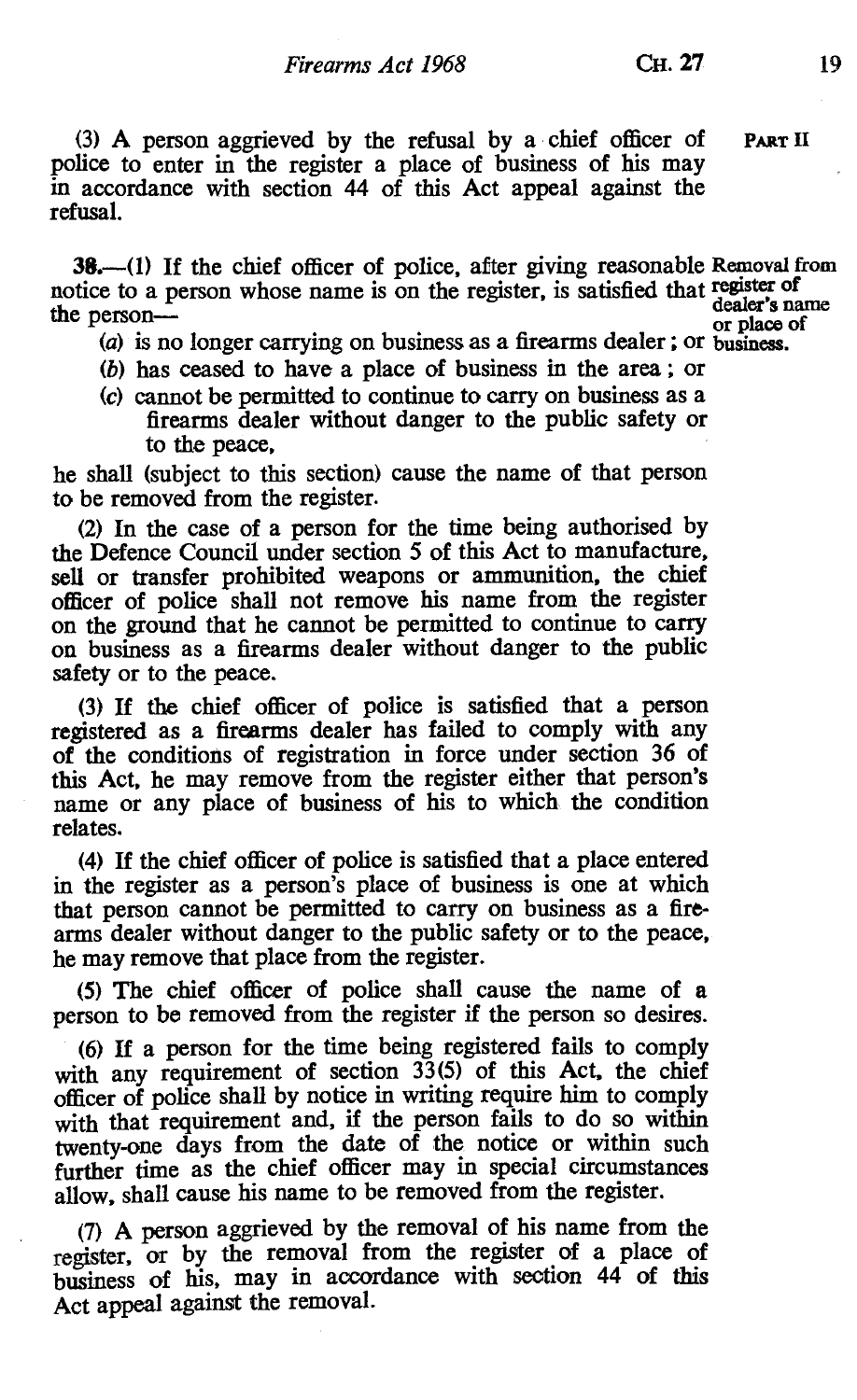PART II (8) Where the chief officer of police causes the name of a firearms dealer to be removed from the register, he shall by notice in writing require the dealer to surrender his certificate of registration ; and it is an offence for the dealer to fail to do so within twenty-one days from the date of the notice :

> Provided that, if an appeal is brought against the removal, this subsection shall not apply to that removal unless the appeal is abandoned or dismissed and shall then apply with the substitution, for the reference to the date of the notice, of a reference to the date on which the appeal was abandoned or dismissed.

- Offences in  $39$ . (1) A person commits an offence if, for the purpose-<br>connection
- $(2)$  connection  $(3)$  of procuring the registration of himself or another registration. person as a firearms dealer; or
	- (b) of procuring, whether for himself or another person, the entry of any place of business in a register of firearms dealers,

he makes any statement which he knows to be false.

(2) A person commits an offence if, being a registered firearms dealer, he has a place of business which is not entered in the register for the area in which the place of business is situated and carries on business as a firearms dealer at that place.

(3) Without prejudice to section 38(3) above, a person commits an offence if he fails to comply with any of the conditions of registration imposed on him by the chief officer of police under section 36 of this Act.

#### Supplementary

 $40$ , (1) Subject to section 41 of this Act, every person who by way of trade or business manufactures, sells or transfers firearms or ammunition shall provide and keep a register of transactions and shall enter or cause to be entered therein the particulars specified in Schedule 4 to this Act.

(2) In subsection (1) above and in the said Schedule 4, any reference to firearms is to be construed as not including a reference to air weapons or component parts of, or accessories to, air weapons ; and any reference therein to ammunition is to be construed as not including-

- (a) cartridges containing five or more shot, none of which exceeds -36 inch in diameter ;
- (b) ammunition for an air gun, air rifle or air pistol ; or
- (c) blank cartridges not more than one inch in diameter measured immediately in front of the rim or cannelure of the base of the cartridge.

Compulsory register of transactions in firearms.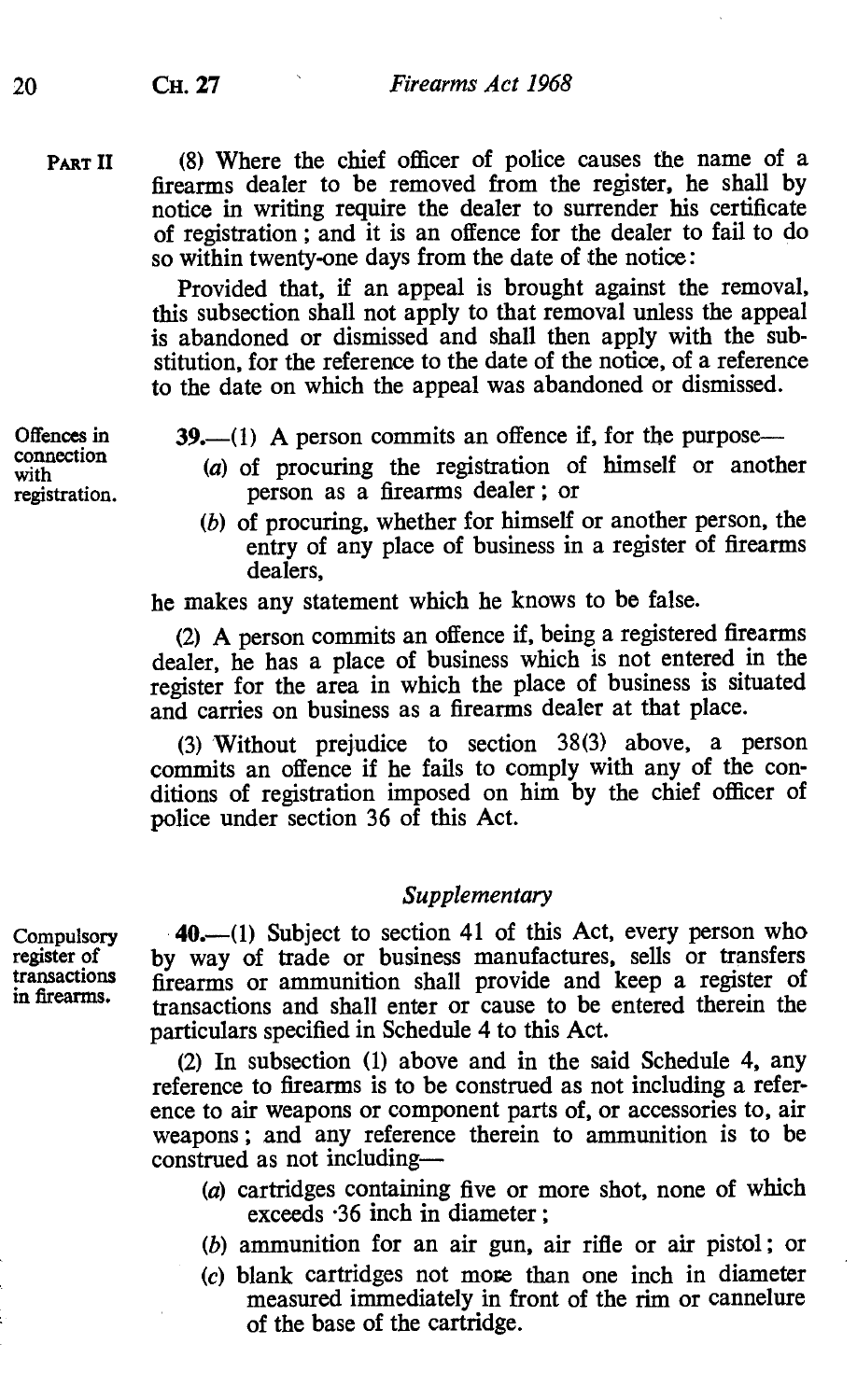(3) Every entry required by subsection (1) of this section to PART II be made in the register shall be made within twenty-four hours after the transaction to which it relates took place and, in the case of a sale or transfer, every person to whom that subsection applies shall at the time of the transaction require the purchaser or transferee, if not known to him, to furnish particulars sufficient for identification and shall immediately enter the said particulars in the register.

(4) Every person keeping a register in accordance with this section shall on demand allow an officer of police, duly authorised in writing in that behalf by the chief officer of police, to enter and inspect all stock in hand and shall on request by an officer of police so authorised or by an officer of customs and excise produce the register for inspection :

Provided that, where a written authority is required by this subsection, the authority shall be produced on demand.

(5) It is an offence for a person to fail to comply with any provision of this section or knowingly to make any false entry in the register required to be kept thereunder.

(6) Nothing in this section applies to the sale of firearms or ammunition by auction in accordance with the terms of a permit issued under section 9(2) of this Act.

(7) Rules made by the Secretary of State under section 53 of this Act may vary or add to Schedule 4 to this Act, and references in this section to that Schedule shall be construed as references to the Schedule as for the time being so varied or added to.

41. If it appears to the chief officer of police that—<br>Exemption

- (a) a person required to be registered as a firearms dealer in case of carries on a trade or business in the course of which trade in shot he manufactures, tests or repairs component parts or gun accessories for shot guns, but does not manufacture, components. test or repair complete shot guns ; and
- (b) it is impossible to assemble a shot gun from the parts likely to come into that person's possession in the course of that trade or business,

the chief officer of police may, if he thinks fit, by notice in writing given to that person exempt his transactions in those parts and accessories, so long as the notice is in force, from all or any of the requirements of section 40 of this Act and Schedule 4 thereto.

from  $\sin 40$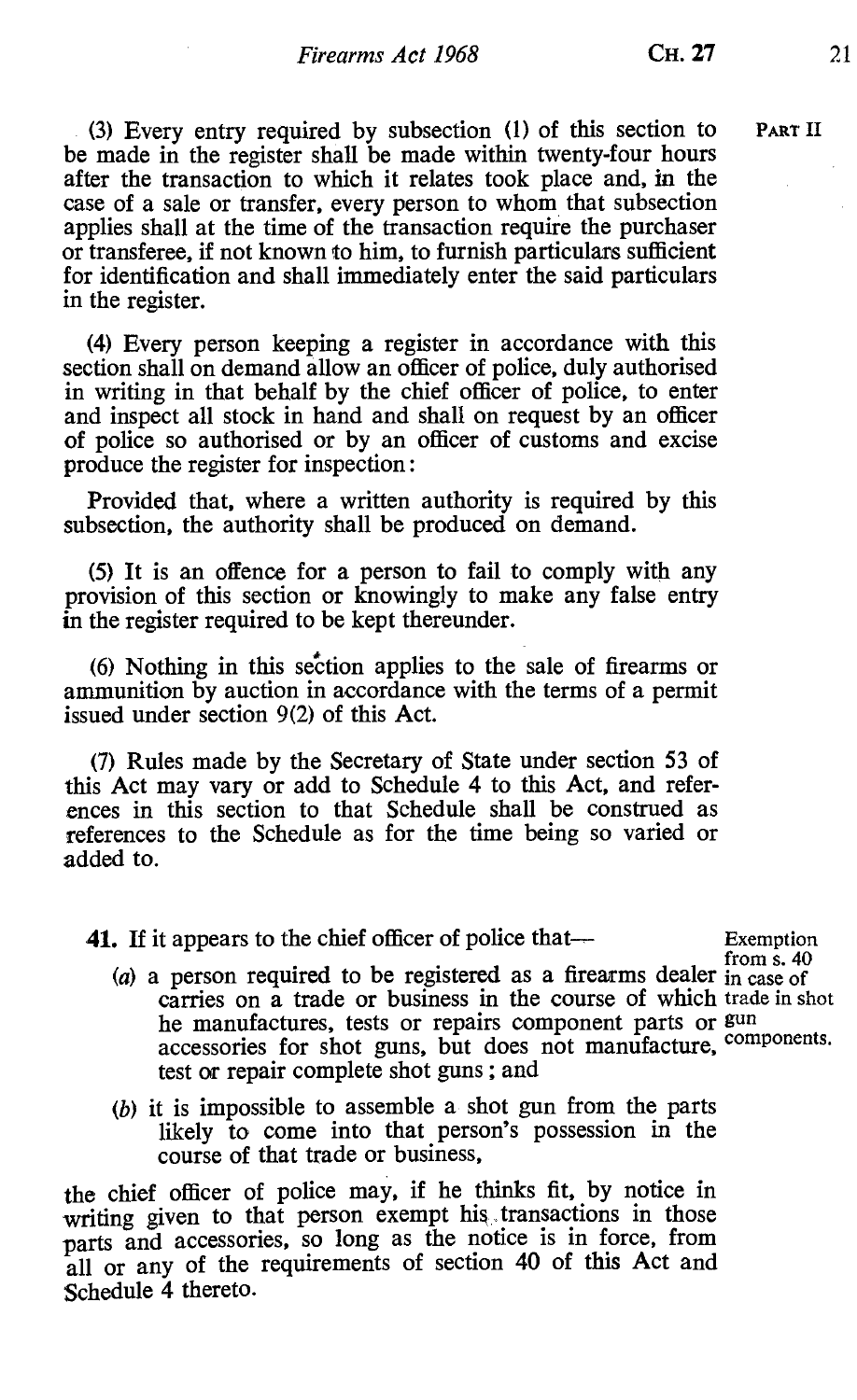**PART II** 42.—(1) A person who sells, lets on hire, gives or lends a Transactions firearm or ammunition to which section 1 of this Act applies to with persons another person in the United Kingdom, not being a registered not registered firecarms dealer shall unless the other person shows that he is not registered firearms dealer shall, unless the other person shows that he is by virtue of this Act entitled to purchase or acquire the firearm or ammunition without holding a firearm certificate, comply with any instructions contained in the certificate produced ; and in the case of a firearm he shall, within forty-eight hours from the transaction, send by registered post or the recorded delivery service notice of the transaction to the chief officer of police by whom the certificate was issued.

> (2) It is an offence for a person to fail to comply with this section.

Power of Secretary of State to alter fees.

43.—(1) Sections 32 and 35 of this Act may be amended by an order made by the Secretary of State so as to vary any sum specified thereby, or so as to provide that any sum payable thereunder shall cease to be so payable.

- (2) An order made under this section may—
	- (a) be limited to such cases as may be specified by the order and may make different provision for different cases so specified ; and
	- (b) be revoked or varied by a subsequent order so made.

(3) The power to make orders under this section shall be exercisable by statutory instrument and any statutory instrument containing such an order shall be subject to annulment in pursuance of a resolution of either House of Parliament.

44.—(1) An appeal under section 26, 29, 30, 34, 36, 37 or 38 of this Act lies, in England and Wales, to quarter sessions and, in Scotland, in accordance with Act of Sederunt to the sheriff.

(2) In relation to an appeal specified in the first column of Part I of Schedule 5 to this Act-

(a) the second column shows, for England and Wales, the court of quarter sessions ; and

(b) the third column shows, for Scotland, the sheriff, having jurisdiction to entertain the appeal.

(3) The procedural and other provisions contained in Part II of Schedule 5 to this Act shall have effect (for England and Wales only) on an appeal to quarter sessions under any provision of this Part of this Act.

**Consequences** where registered order dealer convicted of offence.

45.--(1) Where a registered firearms dealer is convicted of an offence relevant for the purposes of this section the court may

(a) that the name of the dealer be removed from the register ; and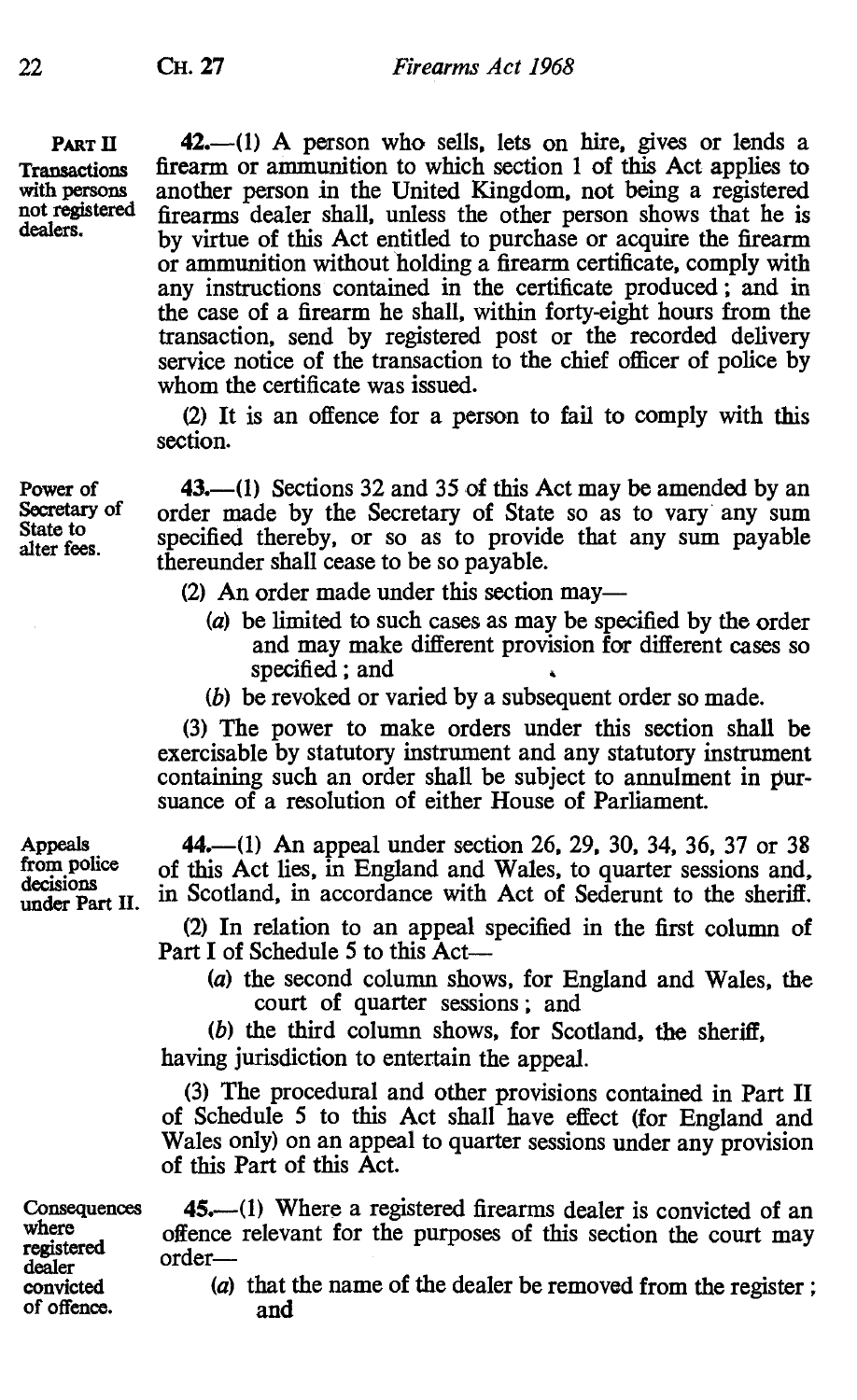- (b) that neither the dealer nor any person who acquires his PART II business, nor any person who took part in the management of the business and was knowingly a party to the offence, shall be registered as a firearms dealer ; and
- (c) that any person who, after the date of the order, knowingly employs in the management of his business the dealer convicted of the offence or any person who was knowingly a party to the offence, shall not be registered as a firearms dealer or, if so registered, shall be liable to be removed from the register ; and
- (d) that any stock-in-hand of the business shall be disposed of by sale or otherwise in accordance with such directions as may be contained in the order.

(2) The offences relevant for the purposes of this section are:—

- (a) all offences under this Act, except an offence under section 2, 22(3) or 24(3) or an offence relating specifically to air weapons; and
- (b) offences against the enactments relating to customs in respect of the import or export of firearms or ammunition to which section 1 of this Act applies, or of shot guns.

(3) A person aggrieved by an order made under this section may appeal against the order in the same manner as against the conviction, and the court may, if it thinks fit, suspend the operation of the order pending the appeal.

#### PART III

#### LAW ENFORCEMENT AND PUNISHMENT OF OFFENCES

46.-(1) If a justice of the peace or, in Scotland, the sheriff Power of or any magistrate (by whatever name called) officiating under the search with provisions of a general or local Police Act, is satisfied by information on oath that there is reasonable ground for suspecting that an offence relevant for the purposes of this section has been, is being, or is about to be committed, he may grant a search warrant authorising a constable named therein-

- (a) to enter at any time any premises or place named in the warrant, if necessary by force, and to search the premises or place and every person found there ;
- (b) to seize and detain any firearm or ammunition which he may find on the premises or place, or on any such person, in respect of which or in connection with which he has reasonable ground for suspecting that an offence relevant for the purposes of this section has been, is being or is about to be committed ; and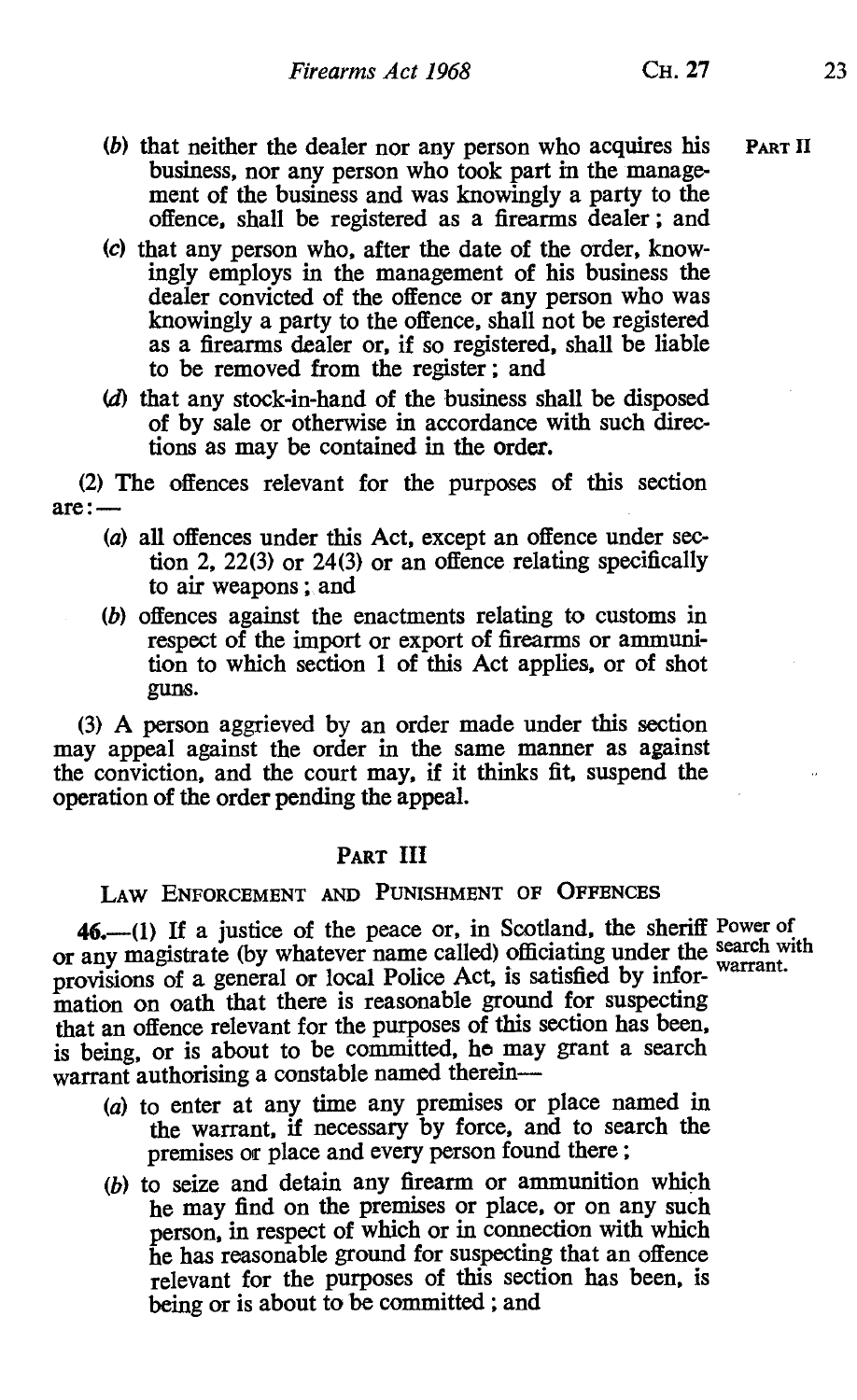to stop and

**PART III** (c) if the premises are those of a registered firearms dealer, to examine any books relating to the business.

> (2) The offences relevant for the purposes of this section are all offences under this Act except an offence under section 22(3) or an offence relating specifically to air weapons.

Powers of  $\left(47,-(1)\right)$  A constable may require any person whom he has constables reasonable cause to suspect reasonable cause to suspect-

- (a) of having a firearm, with or without ammunition, with him in a public place ; or
- (b) to be committing or about to commit, elsewhere than in a public place, an offence relevant for the purposes of this section,

to hand over the firearm or any ammunition for examination by the constable.

(2) It is an offence for a person having a firearm or ammunition with him to fail to hand it over when required to do so by a constable under subsection (1) of this section.

(3) If a constable has reasonable cause to suspect a person of having a firearm with him in a public place, or to be committing or about to commit, elsewhere than in a public place, an offence relevant for the purposes of this section, the constable may search that person and may detain him for the purpose of doing so.

(4) If a constable has reasonable cause to suspect that there is a firearm in a vehicle in a public place, or that a vehicle is being or is about to be used in connection with the commission of an offence relevant for the purposes of this section elsewhere than in a public place, he may search the vehicle and for that purpose require the person driving or in control of it to stop it.

(5) For the purpose of exercising the powers conferred by this section a constable may enter any place.

(6) The offences relevant for the purpose of this section are those under sections  $18(1)$  and  $(2)$  and  $20$  of this Act.

Production of  $\left(48\right)$  -(1) A constable may demand, from any person whom certificates. The believes to be in possession of a firearm or ammunition to he believes to be in possession of a firearm or ammunition to which section 1 of this Act applies, or of a shot gun, the production of his firearm certificate or, as the case may be, his shot gun certificate.

> (2) If a person upon whom a demand is made under this section fails to produce the certificate or to permit the constable to read it, or to show that he is entitled by virtue of this Act to have the firearm, ammunition or shot gun in his possession without holding a certificate, the constable may seize and detain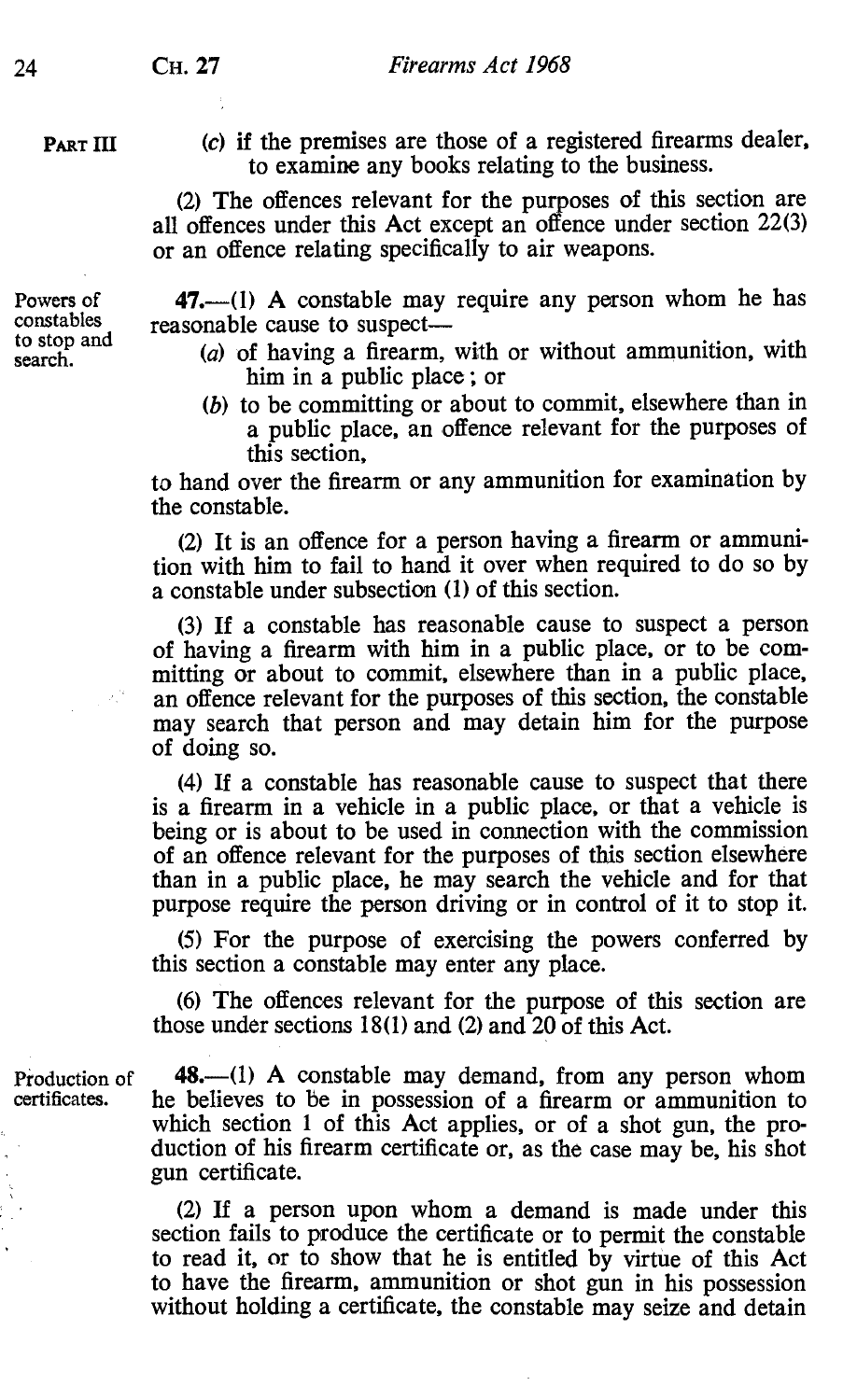the firearm, ammunition or shot gun and may require the person PART III to declare to him immediately his name and address.

(3) If under this section a person is required to declare to a constable his name and address, it is an offence for him to refuse to declare it or to fail to give his true name and address.

49.—(1) An officer of police may search for and seize any Police powers firearms or ammunition which he has reason to believe are being in relation to removed, or to have been removed, in contravention of an arms traffic. order made under section 6 of this Act or of a corresponding Northern Irish order within the meaning of subsection  $(3)(c)$  of that section.

(2) A person having the control or custody of any firearms or ammunition in course of transit shall, on demand by a constable, allow him all reasonable facilities for the examination and inspection thereof and shall produce any documents in his possession relating thereto.

(3) It is an offence for a person to fail to comply with subsection (2) of this section.

 $50$ .—(1) A constable making a search of premises under the Special authority of a warrant under section 46 of this Act may arrest powers of without warrant any person found on the premises whom he arrest. has reason to believe to be guilty of an offence relevant for the purposes of that section.

(2) A constable may arrest without warrant any person whom he has reasonable cause to suspect to be committing an offence under section 19, 20, 21 or  $47(2)$  of this Act and, for the purpose of exercising the power conferred by this subsection, may enter any place.

In Scotland, this subsection shall have effect with the inclusion of a reference to an offence under section 4, 5 or 18 of this Act.

(3) A constable may arrest without warrant a person who refuses to declare his name and address when required to do so under section 48(2) of this Act, or whom he in such a case suspects of giving a false name and address or of intending to abscond.

51.—(1) Part I of Schedule 6 to this Act shall have effect with Prosecution respect to the way in which offences under this Act are punishable and on conviction. punishment of offences.

(2) In relation to an offence under a provision of this Act specified in the first column of the Schedule (the general nature  $\alpha$  if the offence being described in the second column),—

(a) the third column shows whether the offence is punishable on summary conviction or on indictment or either in one way or the other ; and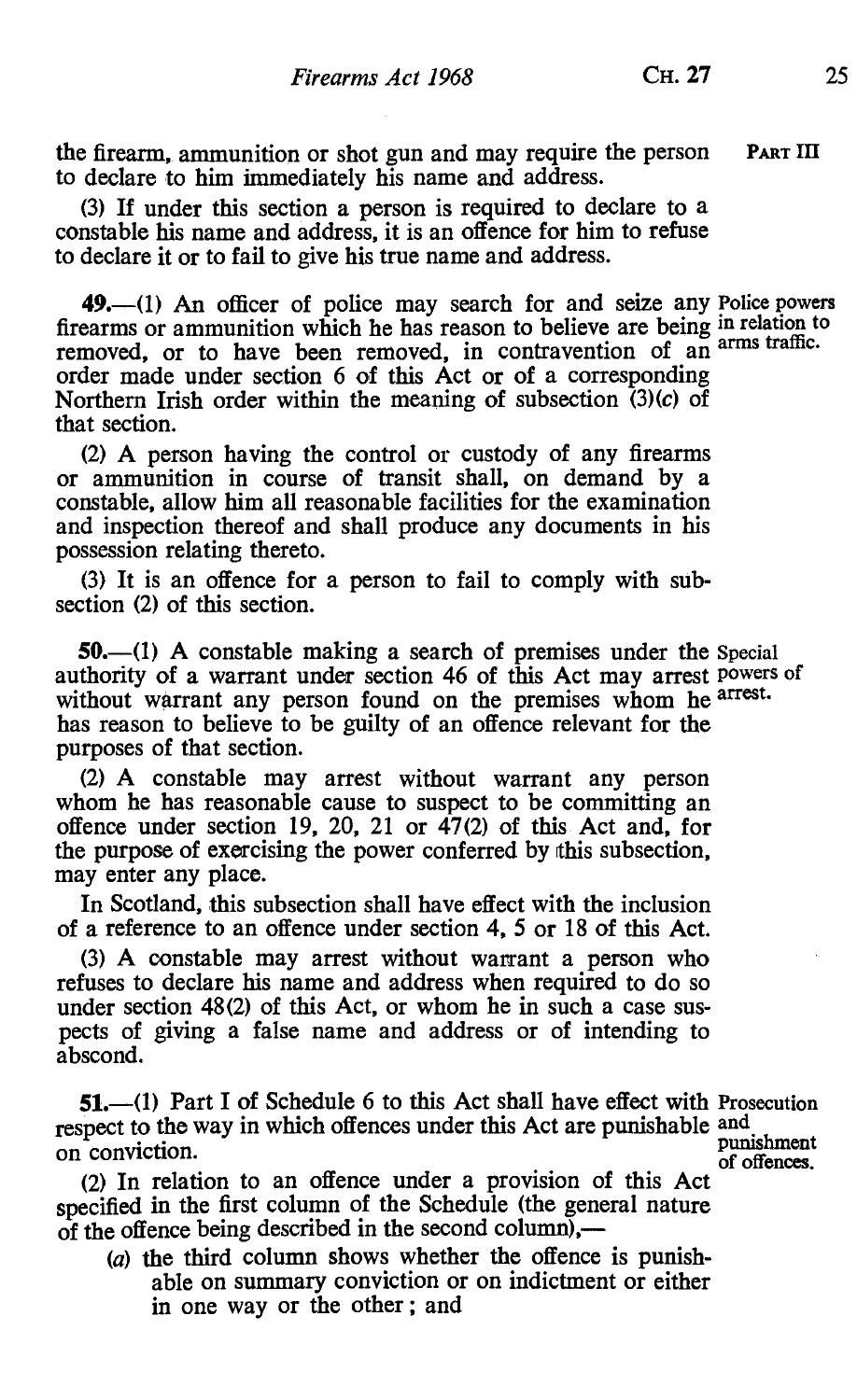**PART III** (b) the fourth column shows the maximum punishment by way of fine or imprisonment under this Act which may be imposed on a person convicted of the offence in the way specified in relation thereto in the third column (that is to say, summarily or on indictment), any reference in the fourth column to a period of years or months being construed as a reference to a term of imprisonment of that duration.

(3) The provisions contained in Part II of Schedule 6 to this Act (being provisions as to the inclusion in an indictment in Scotland of certain summary offences, the punishments which may be imposed when a person is convicted of more than one offence arising out of the same set of circumstances, alternative verdicts and the orders which, in certain cases, a court may make when a person is convicted by or before it) shall have effect in relation to such of the offences specified in Part I of that Schedule as are indicated by entries against those offences in the fifth column of that Part.

(4) Notwithstanding section 104 of the Magistrates' Courts 1952 c. 55. Act 1952 or section 23 of the Summary Jurisdiction (Scotland) 1954 c. 48. Act 1954 (limitation of time for taking proceedings) summary proceedings for an offence under this Act, other than an offence under section 22(3) or an offence relating specifically to air weapons, may be instituted at any time within four years after the commission of the offence :

> Provided that no such proceedings shall be instituted in England after the expiration of six months after the commission of the offence unless they are instituted by, or by the direction of, the Director of Public Prosecutions.

Forfeiture and disposal of firearms; cancellation of certificate by convicting court.

- $52$ —(1) Where a person—
	- (a) is convicted of an offence under this Act (other than an offence under section 22(3) or an offence relating specifically to air weapons) or is convicted of a crime for which he is sentenced to imprisonment, preventive detention, corrective training, borstal training or detention in a detention centre or in a young offenders' institution in Scotland ; or
	- (b) has been ordered to enter into a recognizance to keep the peace or to be of good behaviour, a condition of which is that he shall not possess, use or carry a firearm ; or
	- (c) is subject to a probation order containing a requirement that he shall not possess, use or carry a firearm ; or
	- (d) has, in Scotland, been ordained to find caution a condition of which is that he shall not possess, use or carry a firearm,

the court by or before which he is convicted, or by which the order is made, may make such order as to the forfeiture or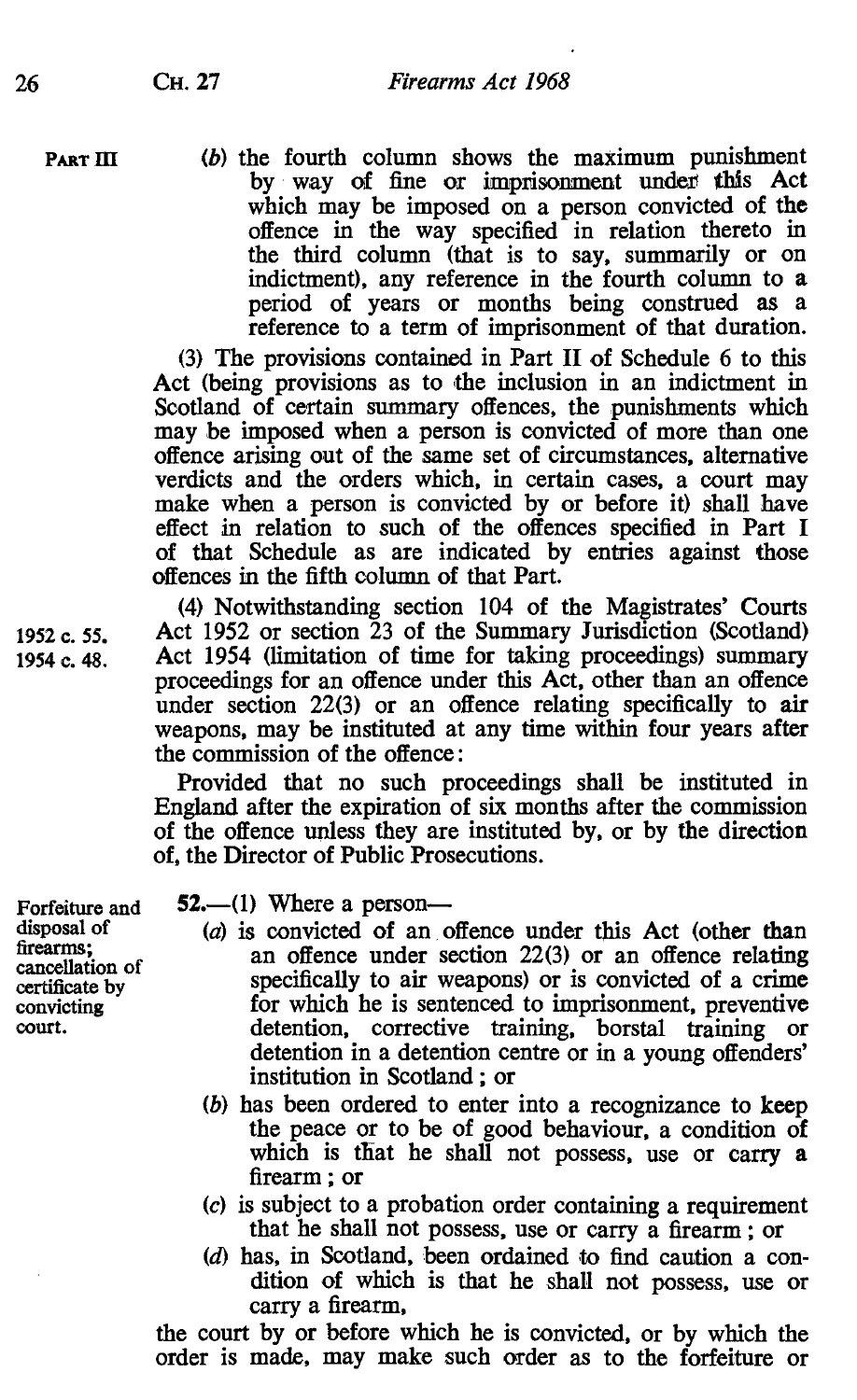(2) Where the court cancels a certificate under this section-

- (a) the court shall cause notice to be sent to the chief officer of police by whom the certificate was granted ; and
- (b) the chief officer of police shall by notice in writing require the holder of the certificate to surrender it ; and
- (c) it is an offence for the holder to fail to surrender the certificate within twenty-one days from the date of the notice given him by the chief officer of police.

(3) A constable may seize and detain any firearm or ammunition which may be the subject of an order for forfeiture under this section.

(4) A court of summary jurisdiction or, in Scotland, the sheriff may, on the application of the chief officer of police, order any firearm or ammunition seized and detained by a constable under this Act to be destroyed or otherwise disposed of.

#### PART IV

#### MISCELLANEOUS AND GENERAL

53. The Secretary of State may by statutory instrument make Rules for implementing rules-

- (a) prescribing the form of certificates under this Act, and this Act. the register required to be kept under section 40 of this Act and other documents ;
- (b) prescribing any other thing which under this Act is to be prescribed ; and
- (c) generally for carrying this Act into effect ;

and rules made under this section may make different provision for different cases.

 $54$ . $(1)$  Sections 1, 2, 7 to 13 and 26 to 32 of this Act apply, Application subject to the modifications specified in subsection (2) of this of Parts I and section, to persons in the service of Her Majesty in their capacity II to Crown as such so far as those provisions relate to the purchase and servants. acquisition, but not so far as they relate to the possession, of firearms.

(2) The modifications referred to above are the following :-

(a) a person in the service of Her Majesty duly authorised in writing in that behalf may purchase or acquire firearms and ammunition for the public service without holding a certificate under this Act ;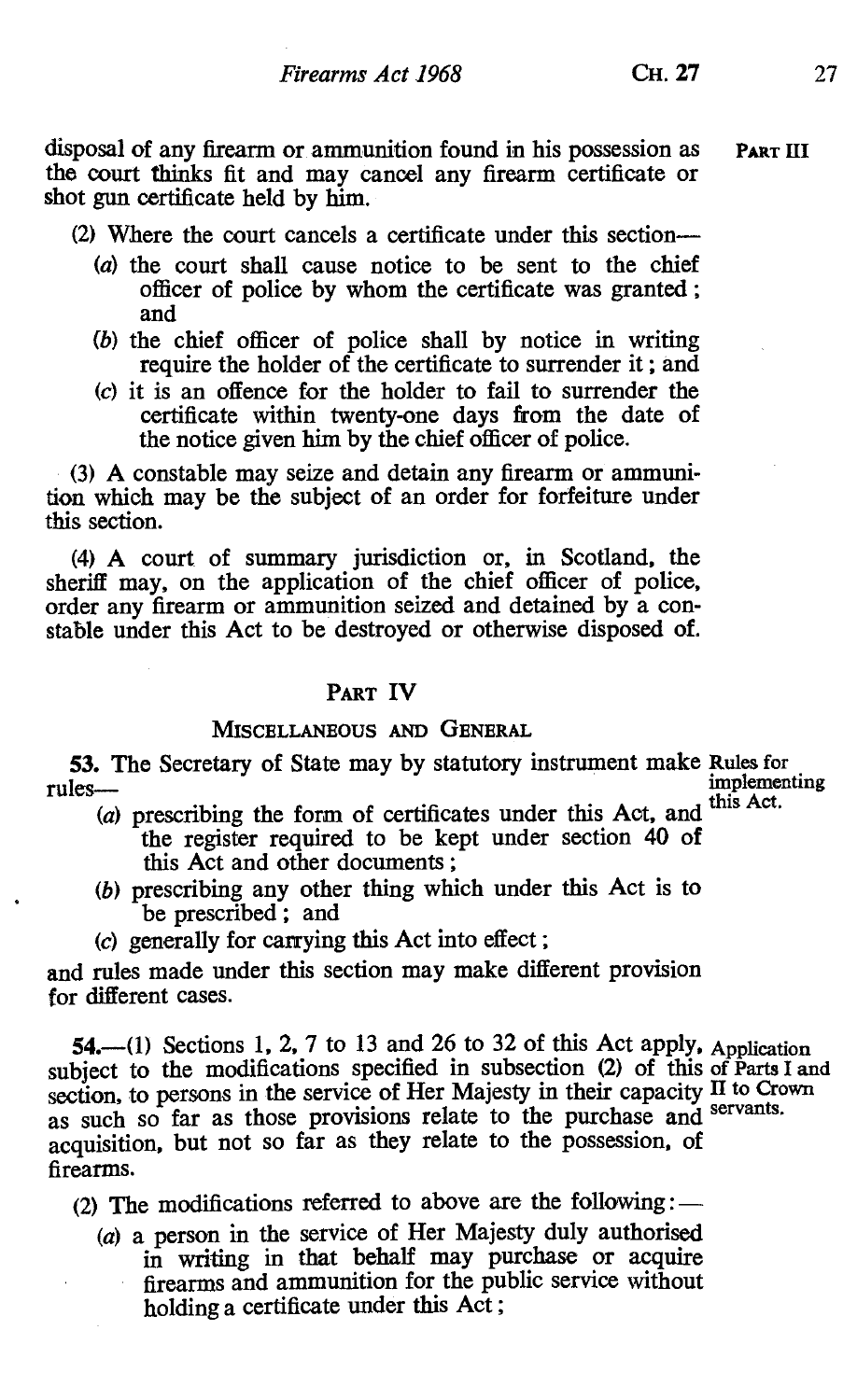PART IV (b) a person in the naval, military or air service of Her Majesty shall, if he satisfies the chief officer of police on an application under section 26 of this Act that he is required to purchase a firearm or ammunition for his own use in his capacity as such, be entitled without payment of any fee to the grant of a firearm certificate authorising the purchase or acquisition or, as the case may be, to the grant of a shot gun certificate.

> (3) For the purposes of this section and of any rule of law whereby any provision of this Act does not bind the Crown, <sup>a</sup> member of a police force shall be deemed to be a person in the service of Her Majesty.

- Exercise 55.-(1) Rules made under section 53 of this Act may-<br>of police (a) regulate the manner in which chief officers of police are to carry out their duties under this Act;
	- (b) enable all or any of the functions of a chief officer of police to be discharged by a deputy in the event of his illness or absence, or of a vacancy in the office of chief officer of police.

(2) Without prejudice to subsection  $(1)(b)$  of this section, the functions of a chief officer of police under this Act shall be exercisable on any occasion by a person, or a person of a particular class, authorised by the chief officer of police to exercise that function on that occasion, or on occasions of that class or on all occasions.

Service of 56. Any notice required or authorised by this Act to be given<br>notices. The a person may be sent by registered post or by the recorded to a person may be sent by registered post or by the recorded delivery service in a letter addressed to him at his last or usual place of abode or,' in the case of a registered firearms dealer, at any place of business in respect of which he is registered.

- Interpretation.  $57$ .--(1) In this Act, the expression " firearm " means a lethal barrelled weapon of any description from which any shot, bullet or other missile can be discharged and includes—
	- (a) any prohibited weapon, whether it is such a lethal weapon as aforesaid or not ; and
	- (b) any component part of such a lethal or prohibited weapon ; and
	- (c) any accessory to any such weapon designed or adapted to diminish the noise or flash caused by firing the weapon ;

and so much of section 1 of this Act as excludes any description of firearm from the category of firearms to which that section applies shall be construed as also excluding component parts of, and accessories to, firearms of that description.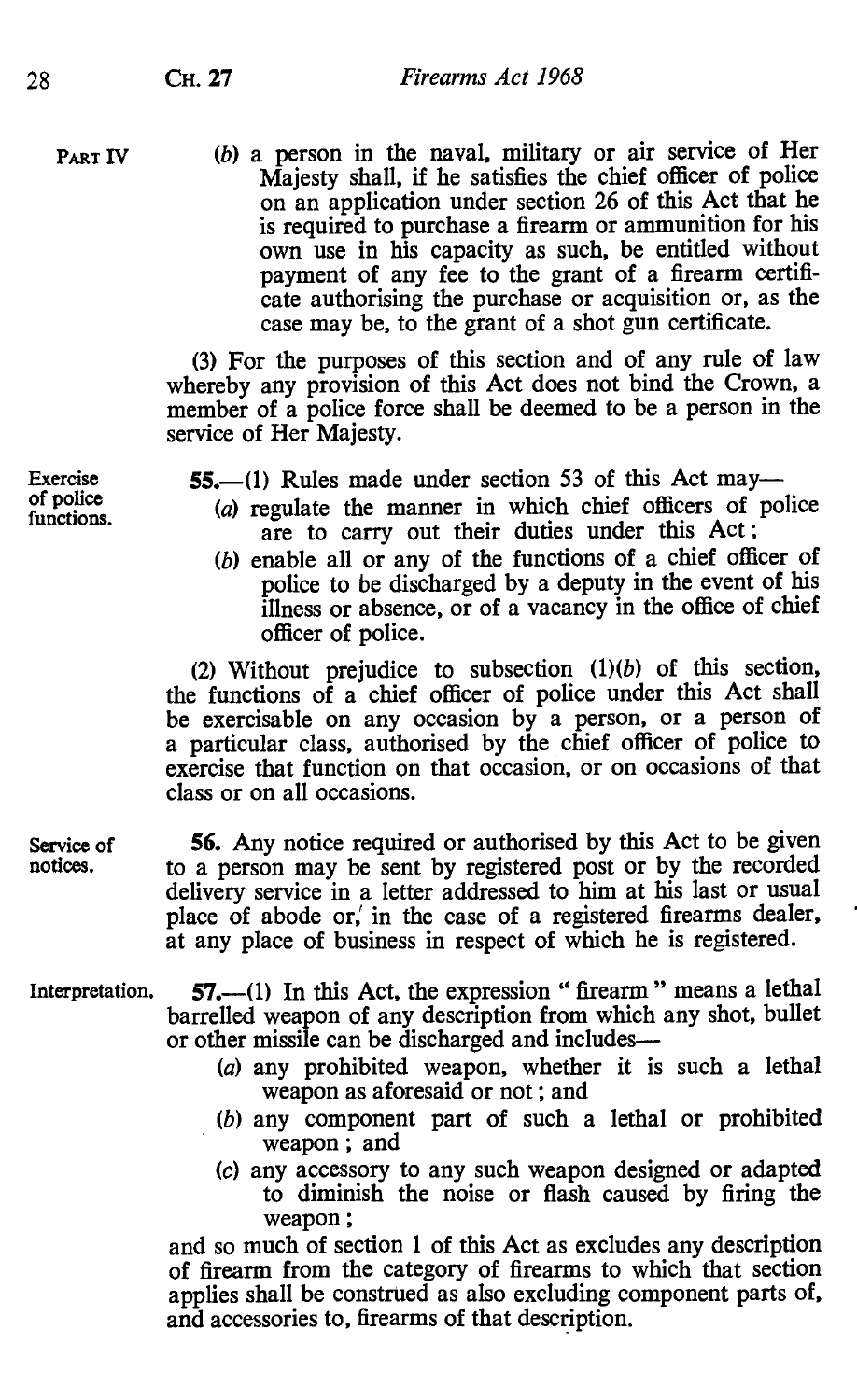(2) In this Act, the expression " ammunition " means ammuni- PART IV tion for any firearm and includes grenades, bombs and other like missiles, whether capable of use with a firearm or not, and also includes prohibited ammunition.

(3) For purposes of sections 45, 46, 50, 51(4) and 52 of this Act, the offences under this Act relating specifically to air weapons are those under sections 22(4), 22(5), 23(1) and 24(4).

- (4) In this Act
	- " acquire " means hire, accept as a gift or borrow and " acquisition " shall be construed accordingly;
	- " air weapon" has the meaning assigned to it by section  $1(3)(\bar{b})$  of this Act:
	- " area " means a police area ;
	- " certificate " (except in a context relating to the registration of firearms dealers) and " certificate under this Act " mean a firearm certificate or a shot gun certificate and-

(a) " firearm certificate " means a certificate granted by a chief officer of police under this Act in respect of any firearm or ammunition to which section 1 of this Act applies and includes a certificate granted in Northern Ireland under section 1 of the Firearms Act 1920 or under an enactment of the 1920 c. 43. Parliament of Northern Ireland amending or substituted for that section ; and

(b) " shot gun certificate " means a certificate granted by a chief officer of police under this Act and authorising a person to possess shot guns ;

- " firearms dealer " means a person who, by way of trade or business, manufactures, sells, transfers, repairs, tests or proves firearms or ammunition to which section <sup>1</sup> of this Act applies, or shot guns ;
- " imitation firearm" means any thing which has the appearance of being a firearm (other than such a weapon as is mentioned in section  $5(1)(b)$  of this Act) whether or not it is capable of discharging any shot, bullet or other missile ;
- "indictable offence" has the same meaning as in the Magistrates' Courts Act 1952, except that it does not 1952 c. 55. include an offence which is triable on indictment only after one or more previous summary convictions thereof ;

" prescribed " means prescribed by rules made by the Secretary of State under section 53 of this Act ;

<sup>&</sup>quot; premises " includes any land;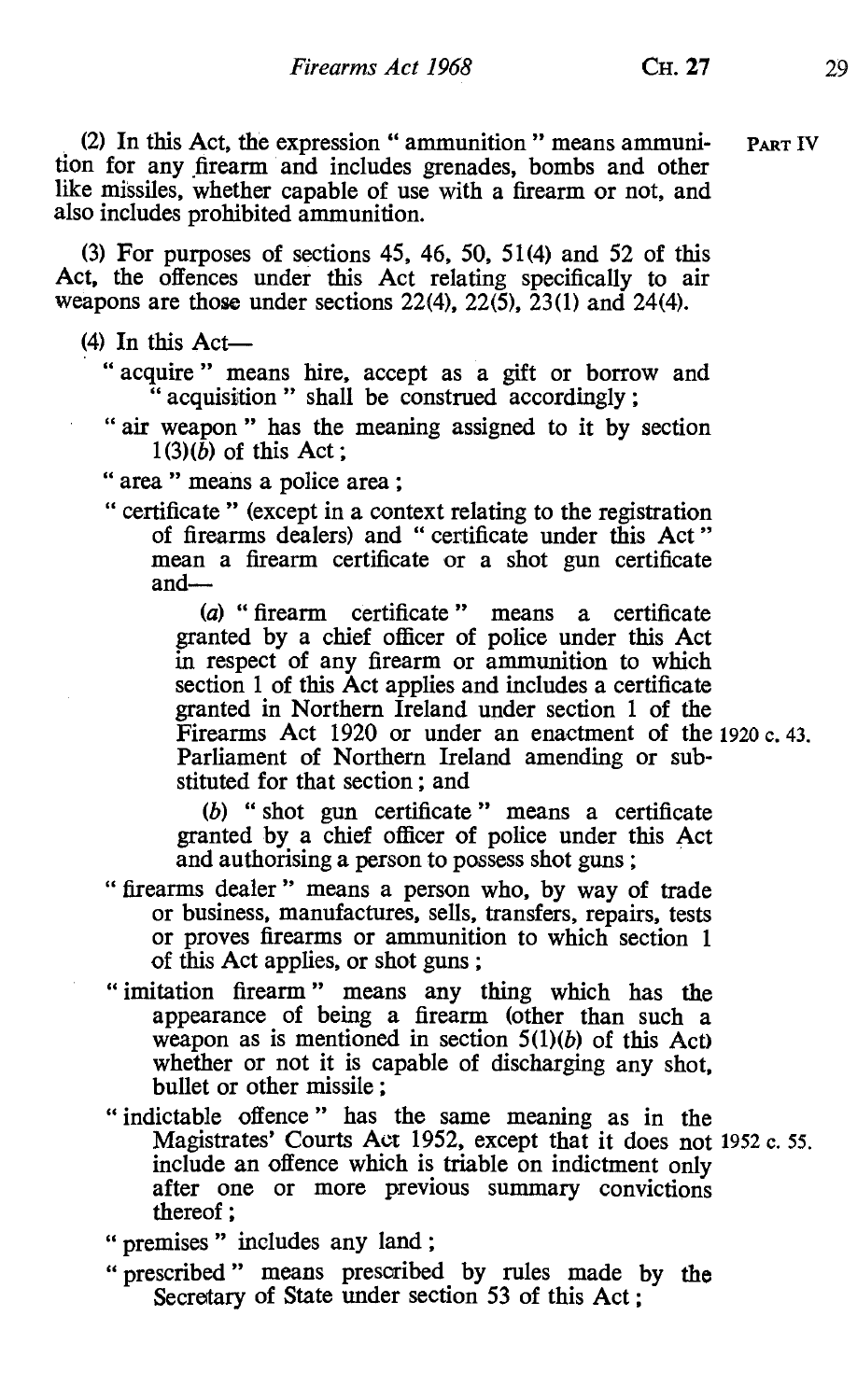PART IV

1920 c. 43.

- " prohibited weapon " and " prohibited ammunition " have the meanings assigned to them by section 5(2) of this Act ;
- " public place" includes any highway and any other premises or place to which at the material time the public have or are permitted to have access, whether on payment or otherwise ;
- " registered ", in relation to a firearms dealer, means registered either-

(a) in Great Britain, under section 33 of this Act, or

(b) in Northern Ireland, under section 8 of the Firearms Act 1920 or any enactment of the Parliament of Northern Ireland amending or substituted for that section,

and references to " the register ", " registration " and <sup>a</sup> " certificate of registration " shall be construed accordingly, except in section 40 ;

- " shot gun" has the meaning assigned to it by section  $1(3)(a)$  of this Act and, in sections 3(1) and 45(2) of this Act and in the definition of "firearms dealer", includes any component part of a shot gun and any accessory to a shot gun designed or adapted to diminish the noise or flash caused by firing the gun ;
- " slaughtering instrument " means a firearm which is speciof animals or for the instantaneous stunning of animals with a view to slaughtering them ; and
- " transfer " includes let on hire, give, lend and part with possession, and " transferee " and " transferor " shall be construed accordingly.

(5) The definitions in subsections (1) to (3) above apply to the provisions of this Act except where the context otherwise requires.

- $(6)$  For purposes of this Act-
	- (a) the length of the barrel of a firearm shall be measured from the muzzle to the point at which the charge is exploded on firing ; and
	- (b) a shot gun or an air weapon shall be deemed to be loaded if there is ammunition in the chamber or barrel or in any magazine or other device which is in such a position that the ammunition can be fed into the chamber or barrel by the manual or automatic operation of some part of the gun or weapon.

30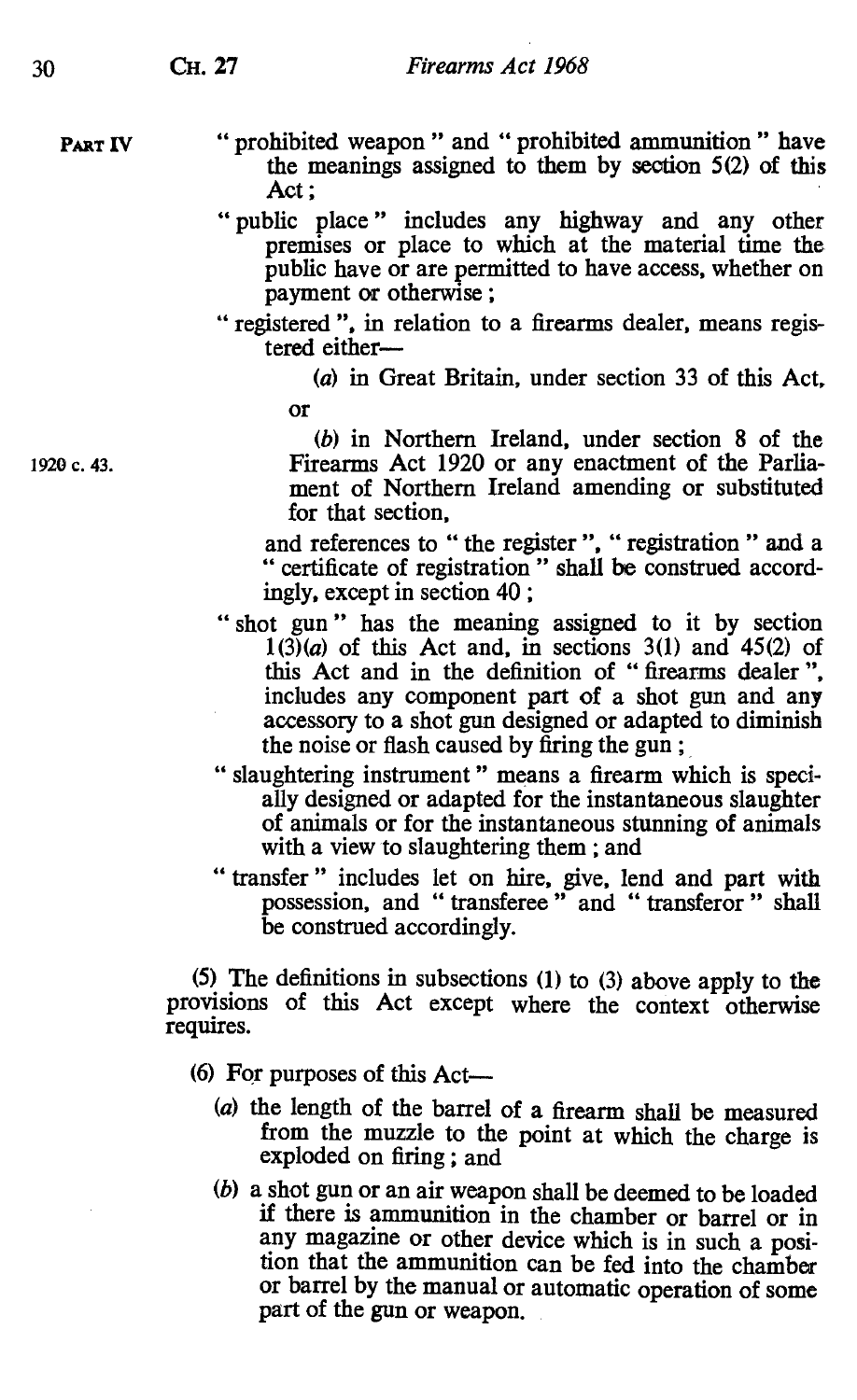$58$ . (1) Nothing in this Act shall apply to the proof houses PART IV of the Master, Wardens and Society of the Mystery of Gun- Particular makers of the City of London and the guardians of the Birming- savings. ham proof house or the rifle range at Small Heath in Birmingham where firearms are sighted and tested, so as to interfere in any way with the operations of those two companies in proving firearms under the provisions of the Gun Barrel 1868 c. cxiii. Proof Act 1868 or any other Acts for the time being in force, or to any person carrying firearms to or from any such proof house when being taken to such proof house for the purposes of proof or being removed therefrom after proof.

(2) Nothing in this Act relating to firearms shall apply to an antique firearm which is sold, transferred, purchased, acquired or possessed as a curiosity or ornament.

(3) The provisions of this Act relating to ammunition shall be in addition to and not in derogation of any enactment relating to the keeping and sale of explosives.

(4) The powers of arrest and entry conferred by Part III of this Act shall be without prejudice to any power of arrest or entry which may exist apart from this Act ; and section 52(3) of this Act is not to be taken as prejudicing the power of a constable, when arresting a person for an offence, to seize property found in his possession or any other power of a constable to seize firearms, ammunition or other property, being a power exercisable apart from that subsection.

(5) Nothing in this Act relieves any person using or carrying a firearm from his obligation to take out a licence to kill game under the enactments requiring such a licence.

59.-(1) The enactments specified in the second column of Repeals and Schedule 7 to this Act are hereby repealed to the extent specified general savings. in the third column of that Schedule.

(2) In so far as any certificate, authority or permit granted, order or rule made, registration effected, or other thing done under an enactment repealed by this Act could have been granted, made, effected or done under a corresponding provision of this Act, it shall not be invalidated by the repeal of that enactment but shall have effect as if granted, made, effected or done under that corresponding provision ; and for the purposes of this provision anything which under section 33(l) or (2) of the Firearms Act 1937 had effect as if done under any 1937 c. 12. enactment in that Act shall, so far as may be necessary for the continuity of the law, be treated as done under the corresponding enactment in this Act.

(3) Any document referring to an enactment repealed by this Act or by the Firearms Act 1937 shall, so far as may be necessary for preserving its effect, be construed as referring, or as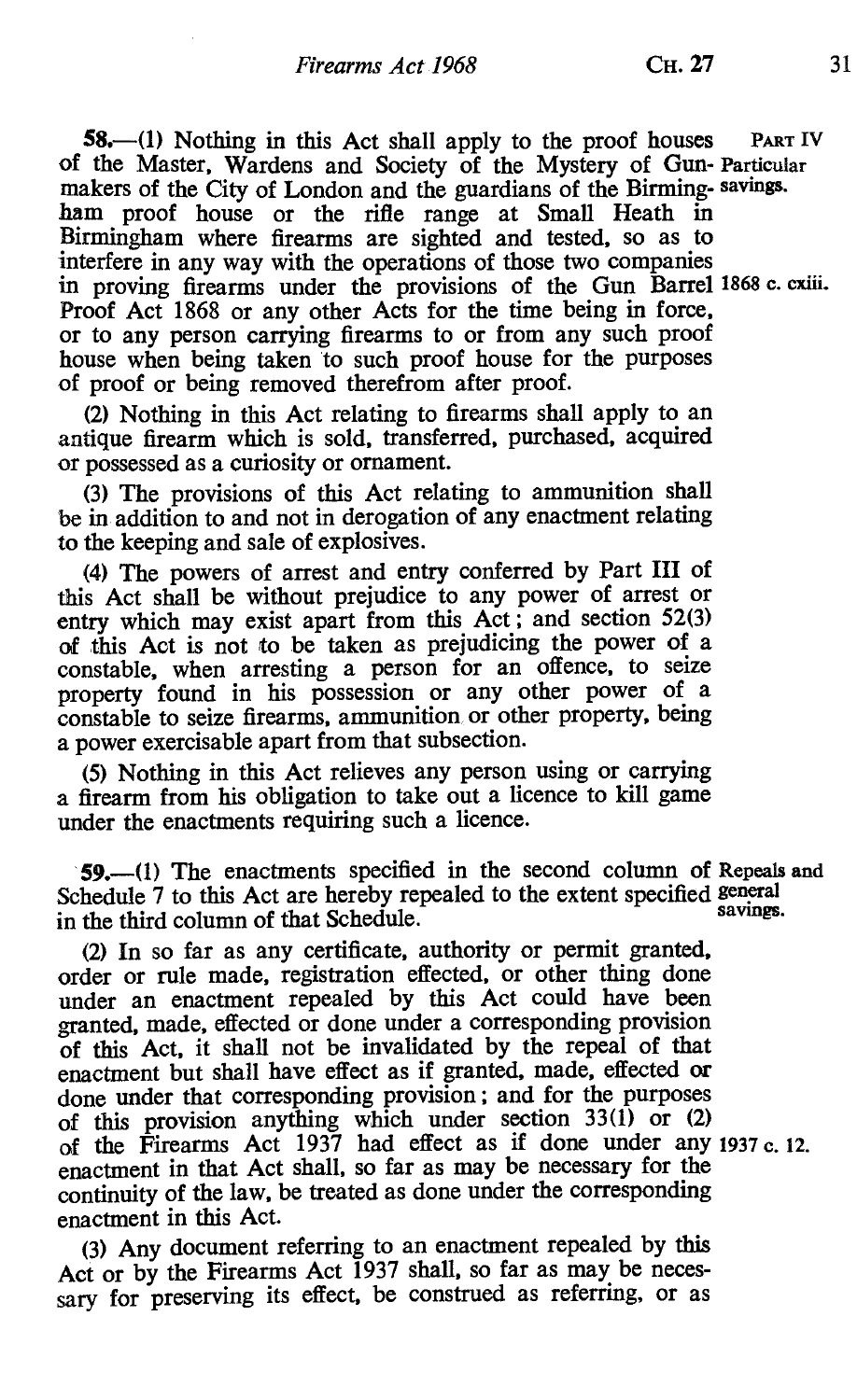#### PART IV including a reference, to the corresponding enactment in this Act.

(4) The mention of particular matters in this section shall not be taken to affect the general application of section 38 of 1889 c. 63. the Interpretation Act 1889 with regard to the effect of repeals.

commence-<br>ment and

Short title,  $60$ .—(1) This Act may be cited as the Firearms Act 1968.

 $\cdot$ 

- ment and  $(2)$  This Act shall come into force on 1st August 1968.
	- (3) This Act shall not extend to Northern Ireland.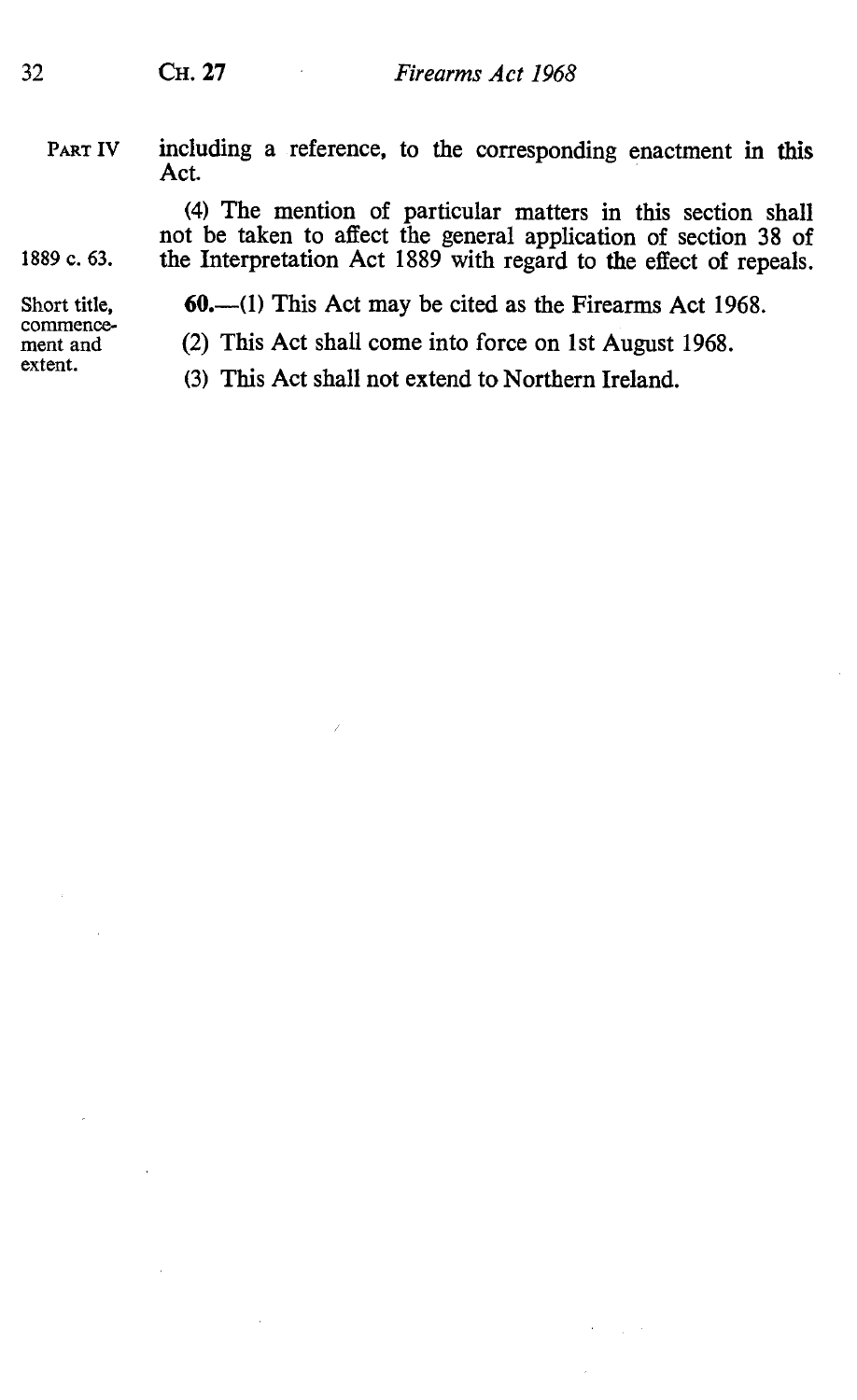#### SCHEDULES

#### SCHEDULE 1 Section 17.

#### OFFENCES TO WHICH SECTION 17(2) APPLIES

1. Offences under any of the following provisions of the Malicious 1861 c. 97. Damage Act 1861:-

sections 1 to 8 (setting fire to buildings and other property);

sections 9 to 12 (blowing up buildings or destroying them by riotous action);

sections 14 and 15 (industrial sabotage);

sections 26 to 29 (sabotage of mines and machinery);

sections 33 to 38 (sabotage of public transport and communications);

section 54 (making or having explosives for destructive purpose).

2. Offences under any of the following provisions of the Offences 1861 c. 100. Against the Person Act  $1861:$ 

sections 20 to 22 (inflicting bodily injury; garrotting; criminal use of stupefying drugs);

section 30 (laying explosive to building etc.);

section 32 (endangering railway passengers by tampering with track) ;

section 38 (assault with intent to commit felony or resist arrest);

section 47 (criminal assaults);

section 56 (child-stealing and abduction).

3. Offences under such of the provisions of section 4 of the Vagrancy 1824 c. 83. Act 1824 as are referred to in and amended by section 15 of the Prevention of Crimes Act 1871 and section 7 of the Penal Servitude 1871 c. 112. Act 1891 (suspected persons and reputed thieves being abroad with 1891 c. 69. criminal intent).

4. Offences under any of the following provisions of the Larceny  $1916c$ , 50. Act  $1916:$  —

sections 2 to 4 (theft and its variants);

sections 12 to 15 (aggravated forms of larceny);

sections 24 to 27 (sacrilege, burglary and housebreaking);

section 28(2), (3) and (4) (going about at night as for burglary);

sections 29 and 30 (demanding with menaces).

5. Offences under section 51(1) of the Police Act 1964 or section 1964 c. 48. <sup>41</sup>of the Police (Scotland) Act 1967 (assaulting constable in execution 1967 c. 77. of his duty).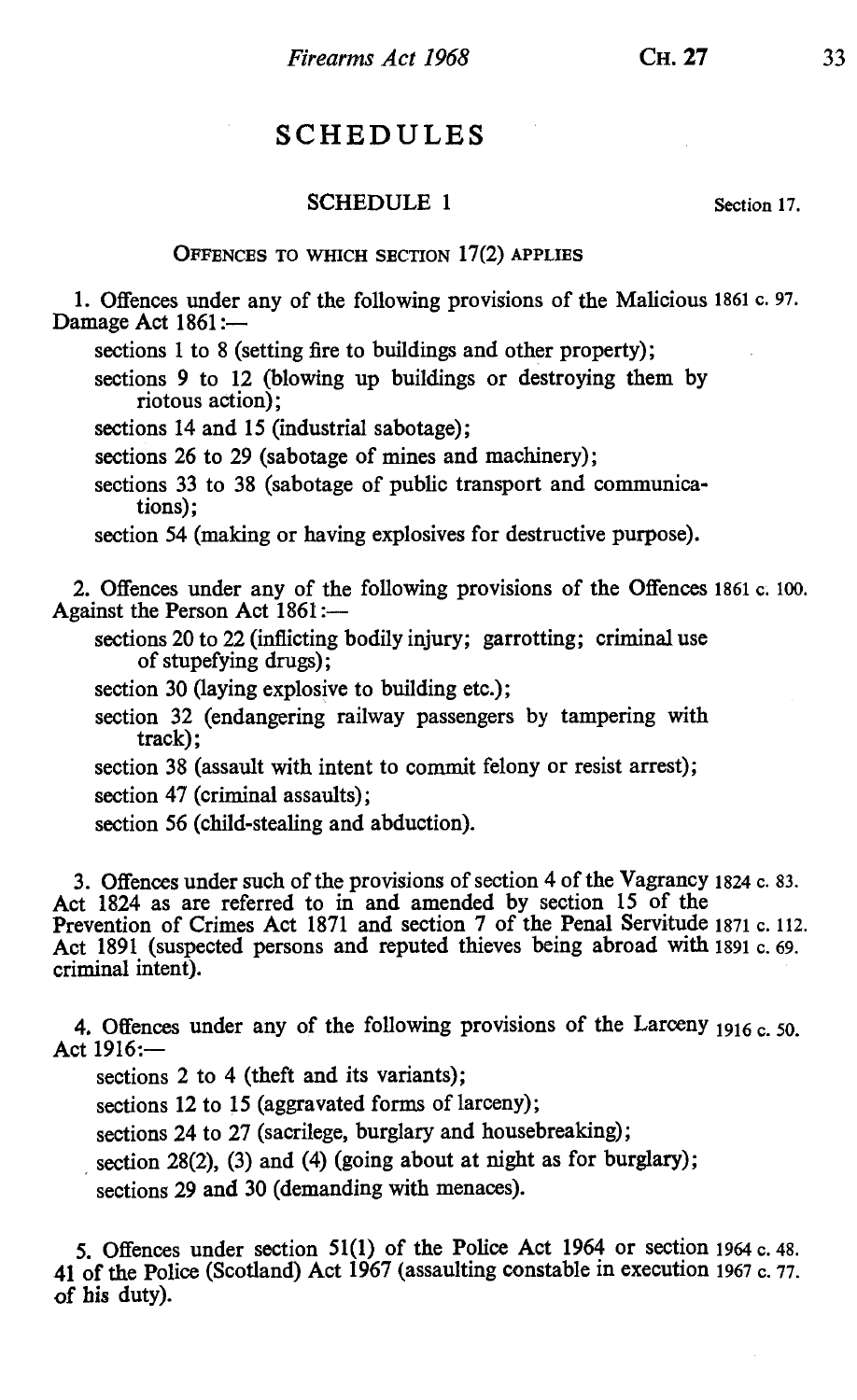| 34                   | Ch. 27                                   | Firearms Act 1968                                                                                                                                                                                              |
|----------------------|------------------------------------------|----------------------------------------------------------------------------------------------------------------------------------------------------------------------------------------------------------------|
| SCH.1<br>1956 с. 69. | Offences Act 1956:-<br>section 1 (rape); | 6. Offences under any of the following provisions of the Sexual                                                                                                                                                |
|                      |                                          | sections 17, 18 and 20 (abduction of women).                                                                                                                                                                   |
| 1960 с. 16.          |                                          | 7. Offences under section 217 of the Road Traffic Act 1960 (taking<br>and driving away a motor vehicle).                                                                                                       |
|                      |                                          | 8. Aiding or abetting the commission of any offence specified in<br>paragraphs 1 to 7 of this Schedule.                                                                                                        |
| 1861 c. 97.          | Act 1861.                                | 9. Attempting to commit any offence so specified, other than an<br>offence under section 8 (arson of buildings), section 27 (arson of<br>mines) or section 38 (sabotage of telegraphs) of the Malicious Damage |

Sections 17, 18.

#### SCHEDULE 2

OFFENCES TO WHICH SECTIONS 17(2) AND 18 APPLY IN SCOTLAND

#### Common Law Offences

1. Abduction.

2. Administration of drugs with intent to enable or assist the commission of a crime.

3. Assault.

4. Housebreaking with intent to steal.

5. Malicious mischief.

6. Mobbing and rioting.

7. Perverting the course of justice.

8. Prison breaking and breaking into prison to rescue prisoners.

9. Rape.

10. Robbery.

11. Theft.

12. Use of threats with intent to extort money or property.

13. Wilful fireraising and culpable and reckless fireraising.

#### Statutory Offences

1824 c. 83. 1871 c. 112. 14. Offences against such of the provisions of section 4 of the Vagrancy Act 1824 as are extended to Scotland by section 15 of the Prevention of Crimes Act 1871.

> 15. Offences against the third and fourth paragraphs of section 7 of the Prevention of Crimes Act 1871.

<sup>1883</sup>c. 3. 16. Offences against sections 2, 3 or 4 of the Explosive Substances Act 1883.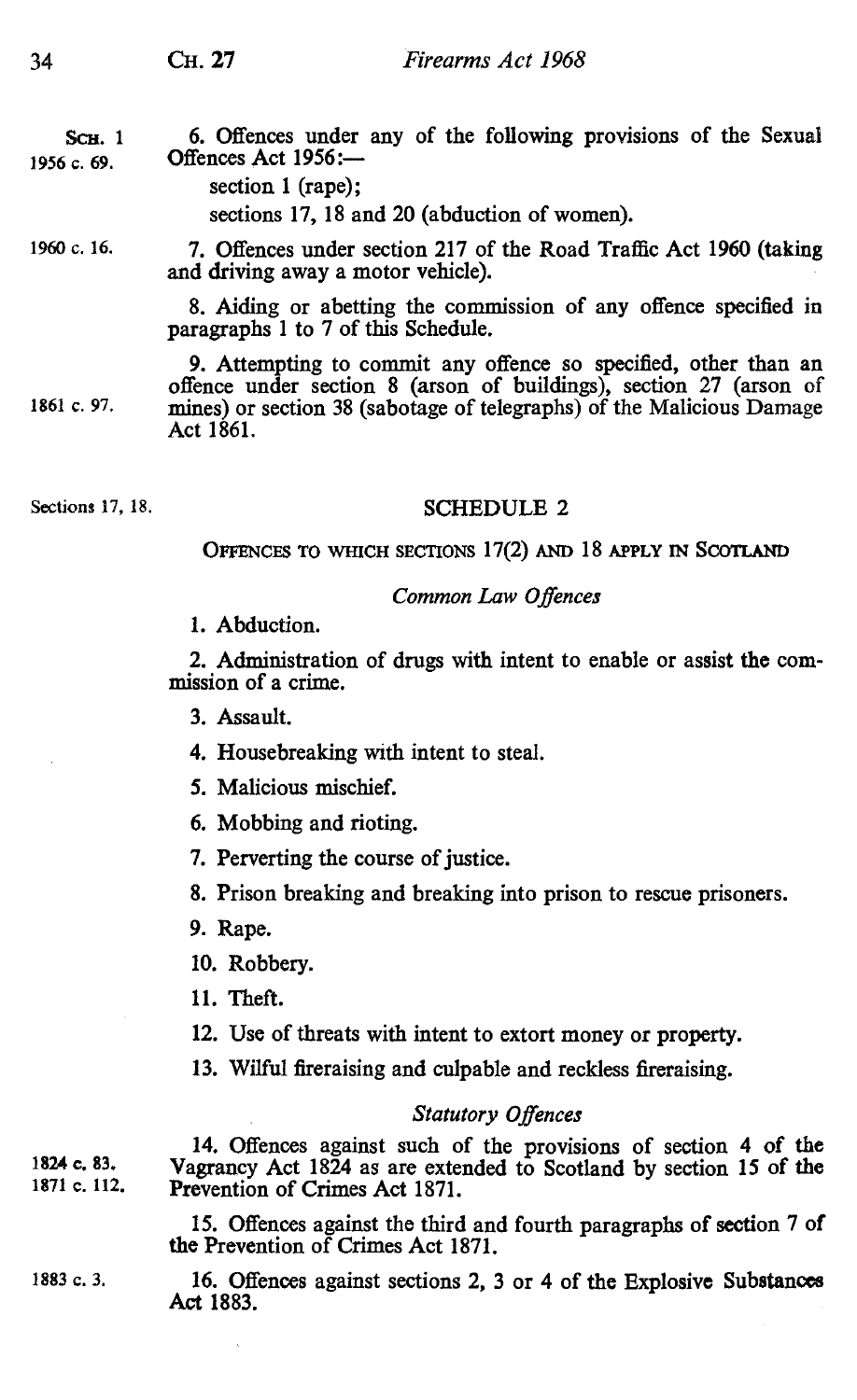17. Offences against section 217 of the Road Traffic Act 1960. Sch. 2

18. Offences against section 41 of the Police (Scotland) Act 1967.  $\frac{1960 \text{ c. } 16.}{1967 \text{ c. } 77.}$ 1967 c. 77.

#### **Attempts**

19. Attempt to commit any of the offences mentioned in this Schedule.

#### SCHEDULE 3 Section 21.

#### JURISDICTION AND PROCEDURE ON APPLICATION UNDER SECTION 21(6)

#### PART I

#### APPLICATION TO QUARTER SESSIONS (ENGLAND AND WALES)

1. The application shall be made to the court of quarter sessions having jurisdiction in the place where the applicant resides.

2. Notice of the application, signed by the applicant or by his agent on his behalf and stating the general grounds of the application, shall be given by him to the clerk of the peace and also to the chief officer of for the area in which the applicant resides.

3. On receiving notice of the application the clerk of the peace shall enter the application and give notice to the applicant, and to the chief officer of police to whom the notice of the application is required by paragraph 2 of this Schedule to be given, of the date, time and place fixed for the hearing; but the date shall not be less than twenty-one clear days after the date when the clerk of the peace received the notice of the application.

4. The applicant may at any time, not less than two clear days before the date fixed for the hearing, abandon his application by giving notice in writing to the clerk of the peace and to the chief officer of police; and if he does so the court of quarter sessions (hereafter in this Schedule referred to as " the court ") may order the applicant to pay to the chief officer of police such costs as appear to it to be just and reasonable in respect of expenses properly incurred by him in connection with the application before notice of abandonment was given to him.

5. The chief officer of police may appear and be heard on the hearing of the application.

6. The court may from time to time adjourn the hearing of the application.

7. On the determination of the application, the court may make such order as to payment of costs as it thinks fit, and may fix <sup>a</sup>sum to be paid by way of costs in lieu of directing a taxation thereof, and any costs ordered to be paid by the court may be recovered summarily as a civil debt and shall not be recoverable in any other manner:

Provided that the chief officer of police shall not under this paragraph be ordered to pay the costs of the applicant.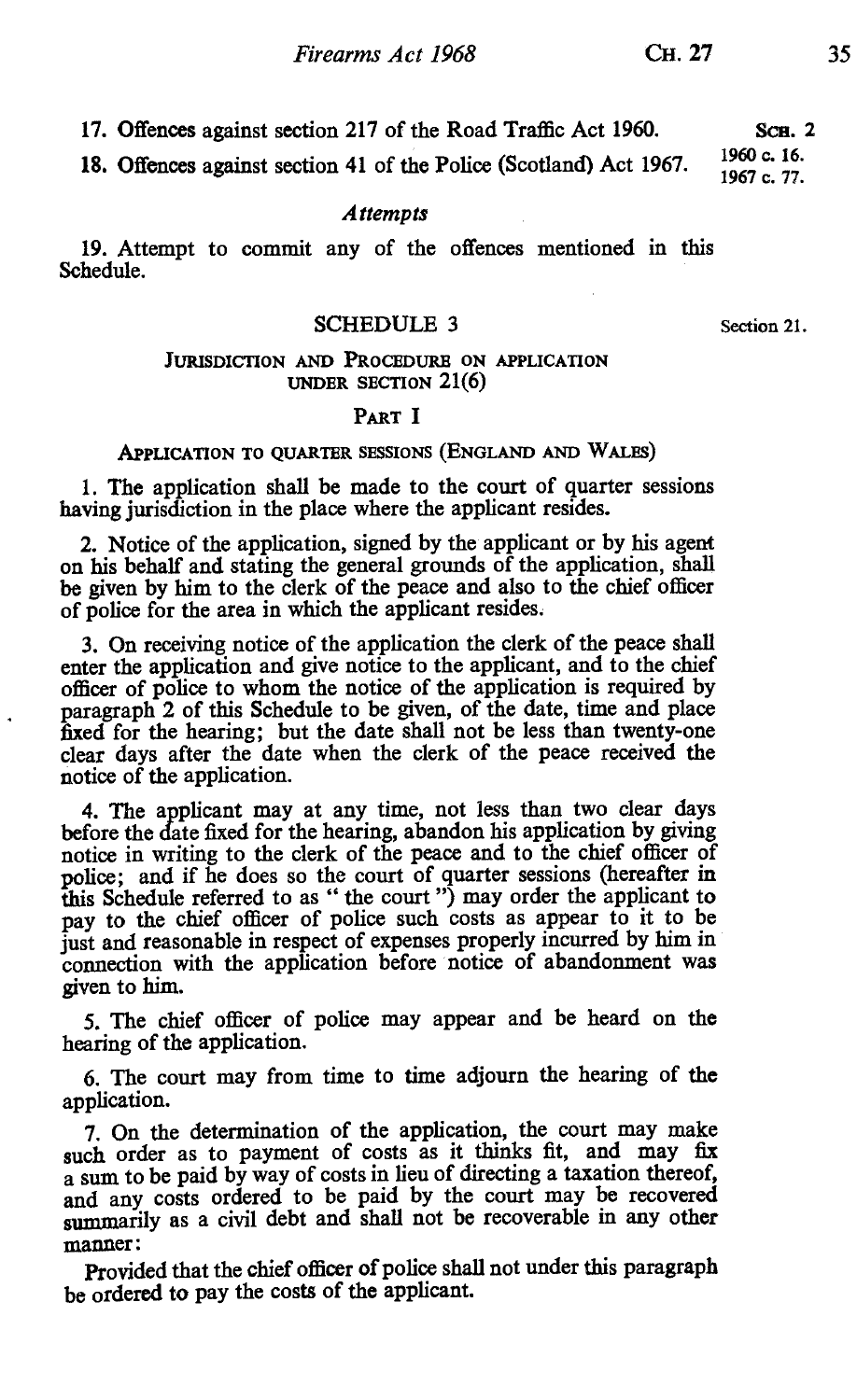#### SCH. 3 PART H

#### APPLICATION TO SHERIFF (SCOTLAND)

8. The application shall be made to the sheriff within whose jurisdiction the applicant resides.

9. Not less than twenty-one days' notice of the application shall be given to the chief officer of police for the area in which the applicant resides.

#### Section 40. SCHEDULE 4

#### PARTICULARS TO BE ENTERED BY FIREARMS DEALER IN REGISTER OF TRANSACTIONS

1. The quantities and description of firearms and ammunition manufactured and the dates thereof.

2. The quantities and description of firearms and ammunition purchased or acquired with the names and addresses of the sellers or transferors and the dates of the several transactions.

3. The quantities and description of firearms and ammunition accepted for sale, repair, test, proof, cleaning, storage, destruction or other purpose, with the names and addresses of the transferors and the dates of the several transactions.

4. The quantities and description of firearms and ammunition sold and transferred with the names and addresses of the purchasers and transferees (except in cases where the purchasers are transferees), the areas in which firearms were issued and the dates of the several transactions.

5. The quantities and description of firearms and ammunition in possession for sale or transfer at the date of the last stocktaking or such other date in each year as may be specified in the register.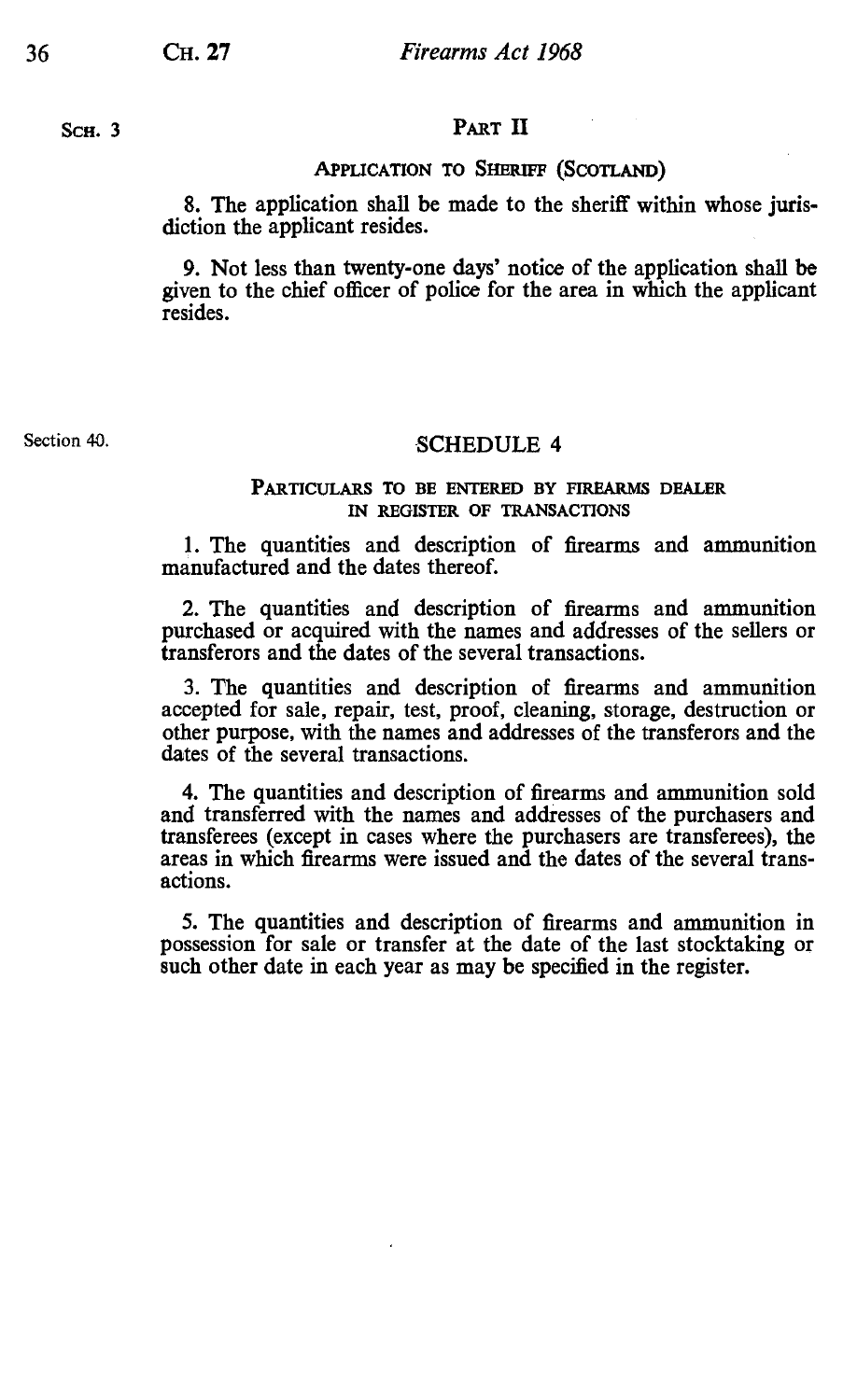#### SCHEDULE 5 Section 44.

PROVISIONS AS TO APPEALS UNDER S. 44 OF THIS ACT

PART I

#### COURTS WITH JURISDICTION TO ENTERTAIN APPEAL

| Nature of<br>appeal                                                                                                                                                                 | Quarter sessions<br>jurisdiction                                                                                                                                                | Sheriff's<br>jurisdiction                                                                                                                                              |
|-------------------------------------------------------------------------------------------------------------------------------------------------------------------------------------|---------------------------------------------------------------------------------------------------------------------------------------------------------------------------------|------------------------------------------------------------------------------------------------------------------------------------------------------------------------|
| 1. Appeal under section<br>26(4), 29(2) or 30(3)<br>(against refusal to grant<br>or renew, or to vary, or<br>against revocation of, a<br>certificate).                              | The court having juris-<br>diction in the place<br>where the appellant re-<br>sides.                                                                                            | The sheriff within<br>whose jurisdiction<br>the appellant re-<br>sides.                                                                                                |
| 2. Appeal under section<br>34(5) by a person<br>aggrieved by the refusal<br>of a chief officer of<br>police to register him as<br>a firearms dealer.                                | The court having juris-<br>diction in the place in<br>which there is situated<br>any place of business in<br>respect of which the<br>appellant has applied to<br>be registered. | The sheriff within<br>whose jurisdiction<br>there is situated<br>any place of busi-<br>ness in respect of<br>which the appel-<br>lant has applied to<br>be registered. |
| 3. Appeal under section<br>$34(5)$ or $37(3)$ by a<br>person aggrieved by the<br>refusal of a chief officer<br>of police to enter a place<br>of business of his in the<br>register. | The court having juris-<br>diction in the place in<br>which there is situated<br>the place of business to<br>which the appeal relates.                                          | The sheriff within<br>whose jurisdiction<br>there is situated<br>the place of busi-<br>ness to which the<br>appeal relates.                                            |
| 4. Appeal under section<br>36(3) (against imposi-<br>tion or variation of con-<br>dition of registration, or<br>refusal to vary or revoke<br>such a condition).                     | The court having juris-<br>diction in the place in<br>which is situated the<br>appellant's place of busi-<br>ness in respect of which<br>the condition is in force.             | The sheriff within<br>whose jurisdiction<br>situated<br>the<br>is.<br>appellant's place<br>of business<br>in<br>respect of which<br>the condition is<br>in force.      |
| 5. Appeal under section<br>$38(7)$ by a person<br>aggrieved by the re-<br>moval of his name from<br>the register.                                                                   | The court having juris-<br>diction in the place in<br>which is situated any<br>place of business in res-<br>pect of which the appel-<br>lant has been registered.               | The sheriff within<br>whose jurisdiction<br>there is situated<br>any place of busi-<br>ness in respect of<br>which the appel-<br>been<br>has<br>lant<br>registered.    |
| 6. Appeal under section<br>38(7) by a person<br>aggrieved by the re-<br>moval from the register<br>of a place of business<br>of his.                                                | The court having juris-<br>diction in the place in<br>which is situated the<br>place of business<br>to<br>which the appeal relates.                                             | The sheriff within<br>whose jurisdiction<br>situated the<br>is<br>place of business<br>to which the<br>appeal relates.                                                 |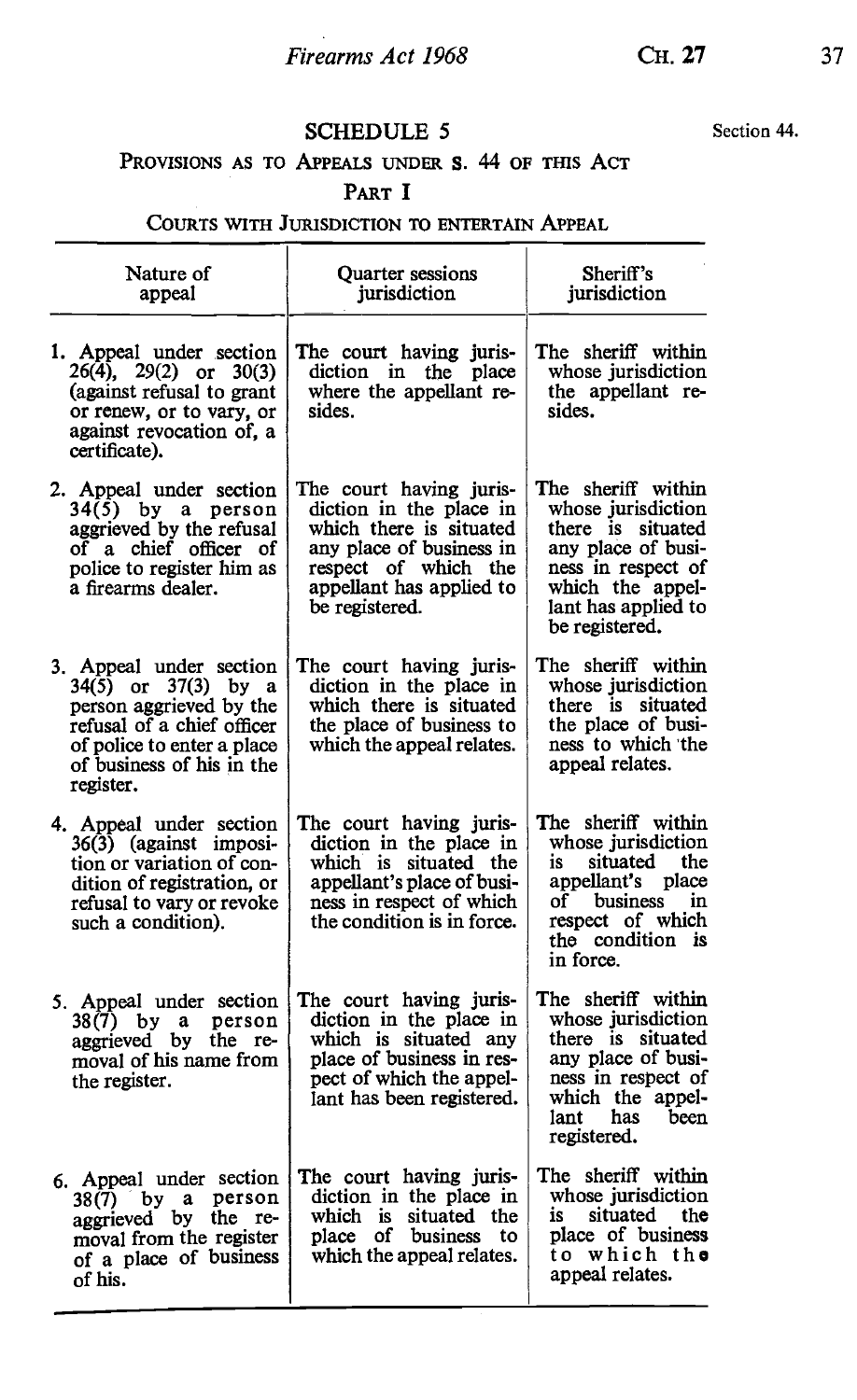#### PART II

#### PROCEDURAL PROVISIONS FOR APPEAL TO QUARTER SESSIONS

1. Notice of an appeal, signed by the appellant or by his agent on his behalf and stating the general grounds of the appeal, shall be given by him to the clerk of the peace and also to the chief officer of police by whose decision the appellant is aggrieved.

2. A notice of appeal shall be given within twenty-one days after the date on which the appellant has received notice of the decision of the chief officer of police by which he is aggrieved.

3. On receiving notice of an appeal the clerk of the peace shall enter the appeal and give notice to the appellant and to the chief officer of police to whom the notice of the appeal is required by paragraph 1 of this Part of this Schedule to be given, of the date, time and place fixed for the hearing.

4. An appellant may at any time, not less than two clear days before the date fixed for the hearing, abandon his appeal by giving notice in writing to the clerk of the peace and to the chief officer of police; and if he does so the court of quarter sessions (hereafter referred to in this Schedule as " the court ") may order the appellant to pay to the chief officer of police such costs as appear to it to be just and reasonable in respect of expenses properly incurred by him in connection with the appeal before notice of abandonment was given to him.

5. The chief officer of police may appear and be heard on the hearing of an appeal.

6. The court may from time to time adjourn the hearing of an appeal.

7. On the hearing of an appeal the court may either dismiss the appeal or give the chief officer of police such directions as it thinks fit as respects the certificate or register which is the subject of the appeal.

8. On the determination of an appeal the court may make such order as to payment of costs as it thinks fit, and may fix a sum to be paid by way of costs in lieu of directing a taxation thereof, and any costs ordered by the court to be paid may be recovered summarily as a civil debt and shall not be recoverable in any other manner.

SCH<sub>2</sub> 5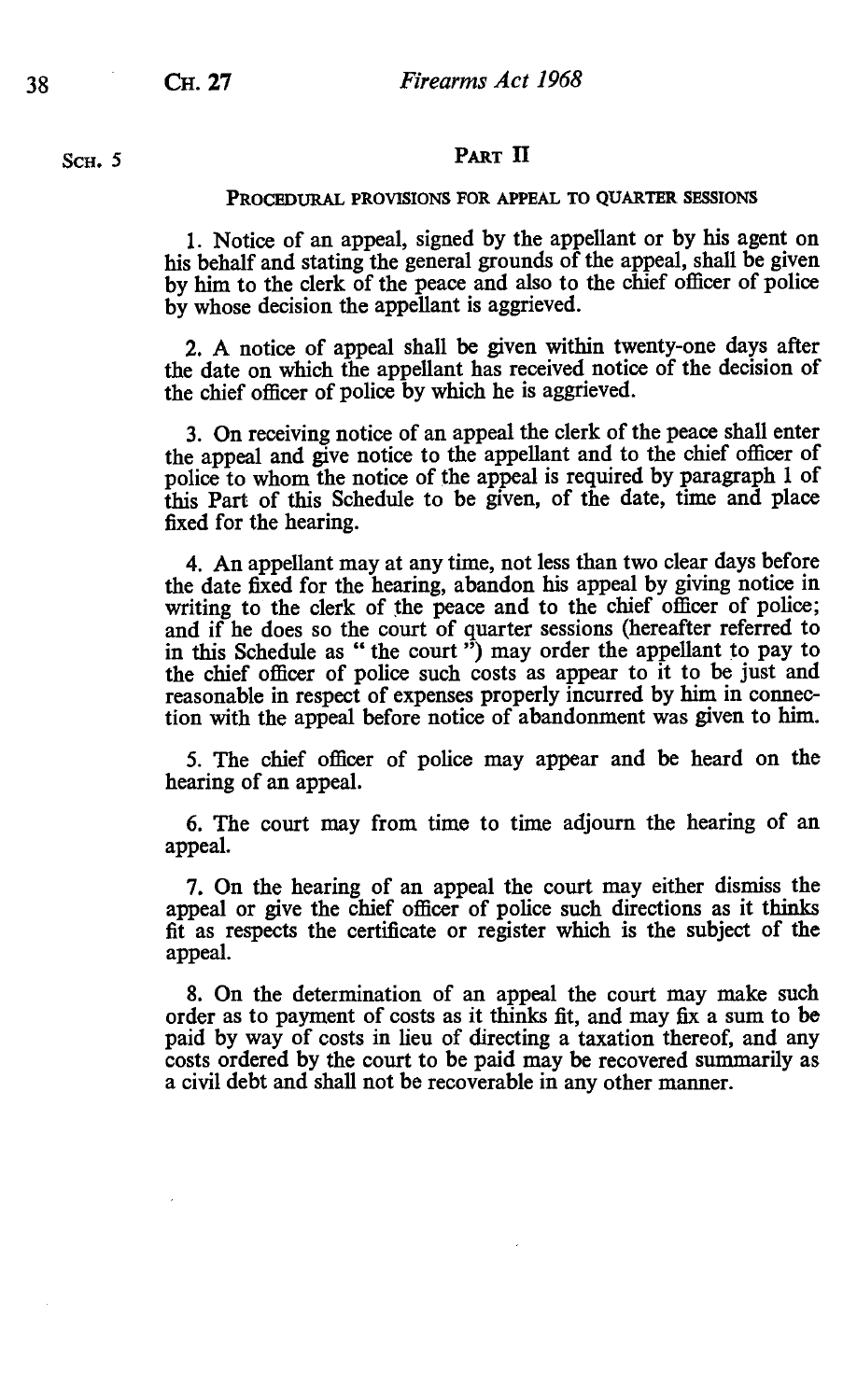Section 51. Section 51.

> **SCHEDULE 6** SCHEDULE 6

PROSECUTION AND PUNISHMENT OF OFFENCES PROSECUTION AND PUNISHMENT OF UFFENCES

## PART I

# À f

 $\checkmark$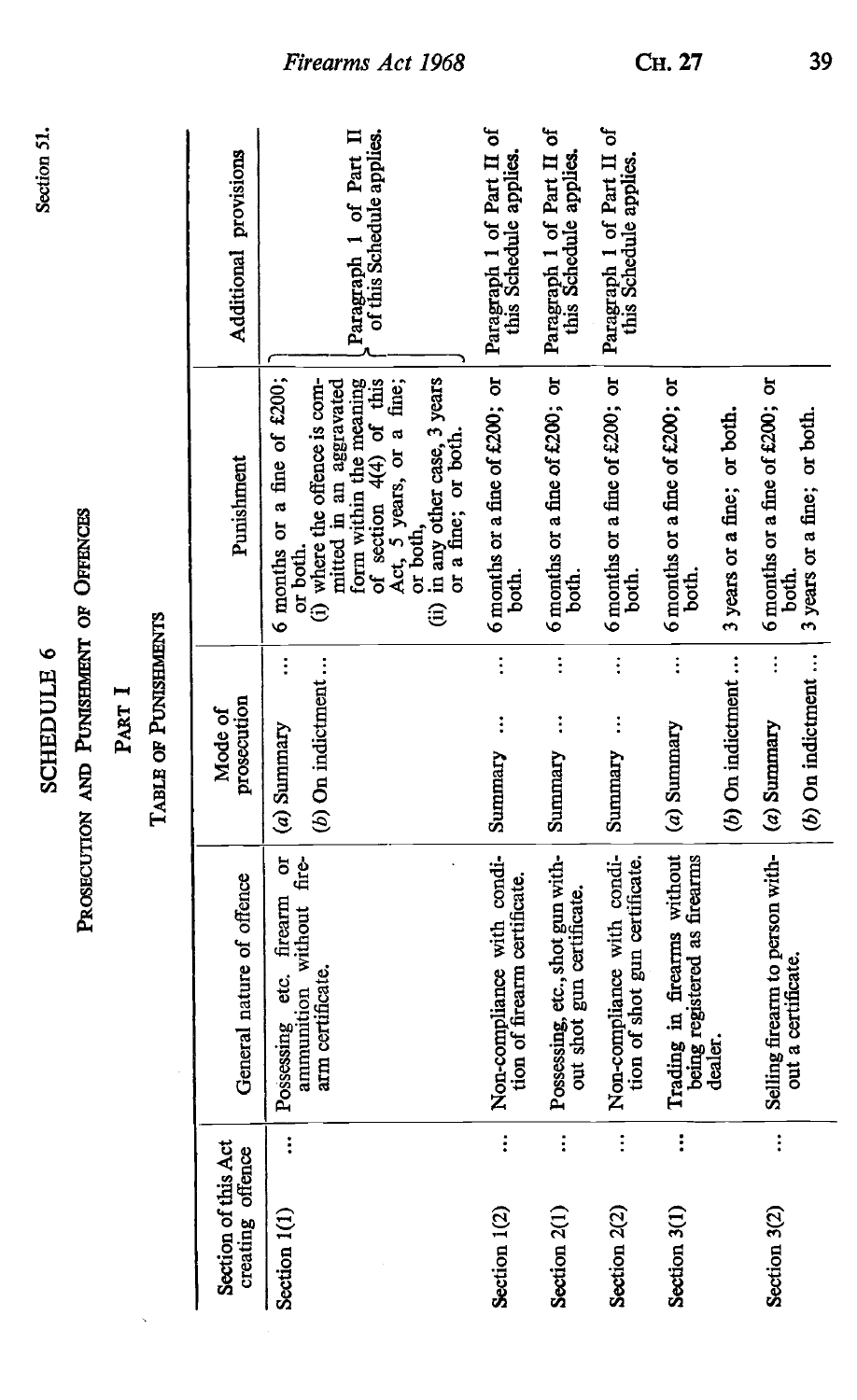| Section of this Act<br>creating offence |          | General nature of offence                                                                                                             | prosecution<br>Mode of                                                  | Punishment                                                                                                                  | Additional provisions                               |
|-----------------------------------------|----------|---------------------------------------------------------------------------------------------------------------------------------------|-------------------------------------------------------------------------|-----------------------------------------------------------------------------------------------------------------------------|-----------------------------------------------------|
| Section 3(3)                            |          | Repairing, testing etc. firearm<br>for person without a certifi-<br>cate.                                                             | $\vdots$<br>$(a)$ Summary                                               | 6 months or a fine of £200; or<br>both.                                                                                     |                                                     |
| Section 3(5)                            | $\vdots$ | Falsifying certificate, etc., with<br>view to acquisition of fire-<br>arm.                                                            | $\vdots$<br>$(b)$ On indictment<br>$(b)$ On indictment<br>$(a)$ Summary | ă<br>6 months or a fine of £200; or<br>years or a fine of £200;<br>3 years or a fine; or both.<br>bоth.<br>ო                |                                                     |
| Section 3(6)                            | $\vdots$ | Pawnbroker taking firearm in<br>pawn.                                                                                                 | $\vdots$<br>$\vdots$<br>Summary                                         | 3 months or a fine of £20; or<br>both.<br>both.                                                                             |                                                     |
| Section $4(1)$<br>$(3)$                 |          | Shortening a shot gun; con-<br>version of firearms.                                                                                   | $\vdots$<br>$(b)$ On indictment<br>(a) Summary                          | 6 months or a fine of £200; or<br>5 years or a fine; or both.<br>both.                                                      |                                                     |
| Section 5(1)                            |          | Possessing or distributing pro-<br>hibited weapons or ammu-<br>nition.                                                                | $\vdots$<br>$(b)$ On indictment<br>$(a)$ Summary                        | 6 months or a fine of £200; or<br>5 years or a fine; or both.<br>both.                                                      |                                                     |
| Section 5(5)                            |          | Non-compliance with condi-<br>tion of Defence Council<br>authority                                                                    | $\vdots$<br>$\vdots$<br>Summary                                         | 6 months or a fine of £200; or<br>both.                                                                                     |                                                     |
| Section 5(6)                            | $\vdots$ | Non-compliance with require-<br>to possess, etc., prohibited<br>ment to surrender authority<br>weapon or ammunition.                  | $\vdots$<br>$\vdots$<br>Summary                                         | A fine of £20.                                                                                                              |                                                     |
| Section 6(3)                            | $\vdots$ | Contravention of order under<br>corresponding<br>s. 6 (or corresponding<br>Northern Irish order)<br>restricting removal of arms.<br>o | $\vdots$<br>$\vdots$<br>Summary                                         | respect of which the offence<br>3 months or, for each firearm<br>is committed, a fine of £20;<br>or parcel of ammunition in | Paragraph 2 of Part II of<br>this Schedule applies. |
| Section 7(2)                            | $\vdots$ | order to obtain police per-<br>mit.<br>Making false statement in                                                                      | $\vdots$<br>Summary                                                     | 6 months or a fine of £200;<br>or both.<br>or both.                                                                         |                                                     |

40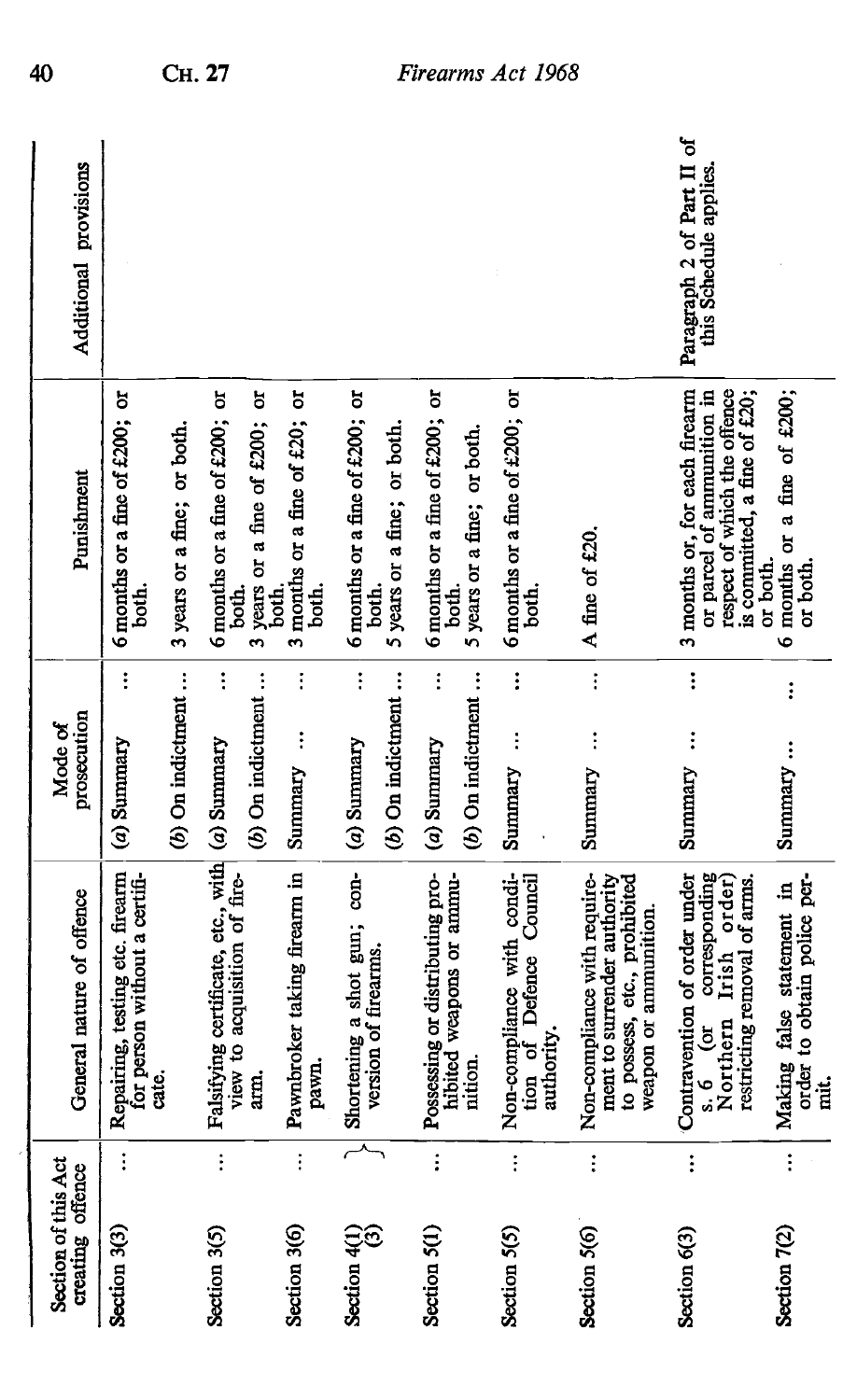| Section 9(3)              |          | taking false statement in $\mid$ ( <i>a</i> ) Summary order to obtain permit for<br>Making false statement<br>auction of firearms etc.                                     | $\vdots$<br>$(b)$ On indictment                                         | 6 months or a fine of £200; or<br>3 years or a fine; or both.<br>both. |                                                             |
|---------------------------|----------|----------------------------------------------------------------------------------------------------------------------------------------------------------------------------|-------------------------------------------------------------------------|------------------------------------------------------------------------|-------------------------------------------------------------|
| Section 13(2)             |          | Making false statement in<br>order to obtain permit for<br>removal of signalling<br>apparatus.                                                                             | $\vdots$<br>$\vdots$<br>Summary                                         | 6 months or a fine of £200; or<br>both.                                |                                                             |
| Section 16                | $\vdots$ | ossession of firearm with<br>intent to endanger life or<br>injure property.                                                                                                | $\vdots$<br>On indictment                                               | $\Xi$<br>England or Wales, both.<br>a fine; or,<br>14 years or         |                                                             |
| Section 17(1)             | $\vdots$ | Use of firearms to resist arrest                                                                                                                                           | $\vdots$<br>On indictment                                               | 14 years or a fine; or, in<br>England or Wales, both.                  | Paragraphs 3 to 5 of<br>Part II of this Schedule<br>apply.  |
| Section 17(2)             | $\vdots$ | Possessing firearm while com-<br>in Schedule 1 or, in Scot-<br>mitting an offence specified<br>land, an offence specified in<br>Schedule 2.                                | $\vdots$<br>On indictment                                               | 르.<br>7 years or a fine; or, England or Wales, both.                   | Paragraphs 3 and 6 of<br>Part II of this Schedule<br>apply. |
| Section 18(1)             | $\vdots$ | arrying firearms or imitation<br>specified in Schedule 2) or to<br>mit indictable offence (or,<br>in Scotland, an offence<br>firearm with intent to com-<br>resist arrest. | Ì<br>On indictment                                                      | .⊟<br>10 years or a fine; or,<br>England or Wales, both.               |                                                             |
| Section 19                | $\vdots$ | Carrying loaded firearm in<br>public place.                                                                                                                                | $\vdots$<br>$(a)$ Summary                                               | 6 months or a fine of £200; or<br>both.                                |                                                             |
|                           |          |                                                                                                                                                                            | (but not if the<br>$(b)$ On indictment<br>firearm is an air<br>weapon). | 5 years or a fine; or both.                                            |                                                             |
| Section 20(1)             | $\vdots$ | Trespassing with firearm in a<br>building.                                                                                                                                 | $\vdots$<br>$(a)$ Summary                                               | 6 months or a fine of £200; or<br>bot <mark>h</mark> .                 |                                                             |
|                           |          |                                                                                                                                                                            | (but not if the<br>$(b)$ On indictment<br>firearm is an air<br>weapon). | 5 years or a fine; or both.                                            |                                                             |
| Section 20 <sub>(2)</sub> | $\vdots$ | Trespassing with firearm on<br>land.                                                                                                                                       | $\vdots$<br>Summary                                                     | 3 months or a fine of £100; or<br>both.                                |                                                             |

Firearms Act 1968

 $\bar{1}$ 

CH. 27

41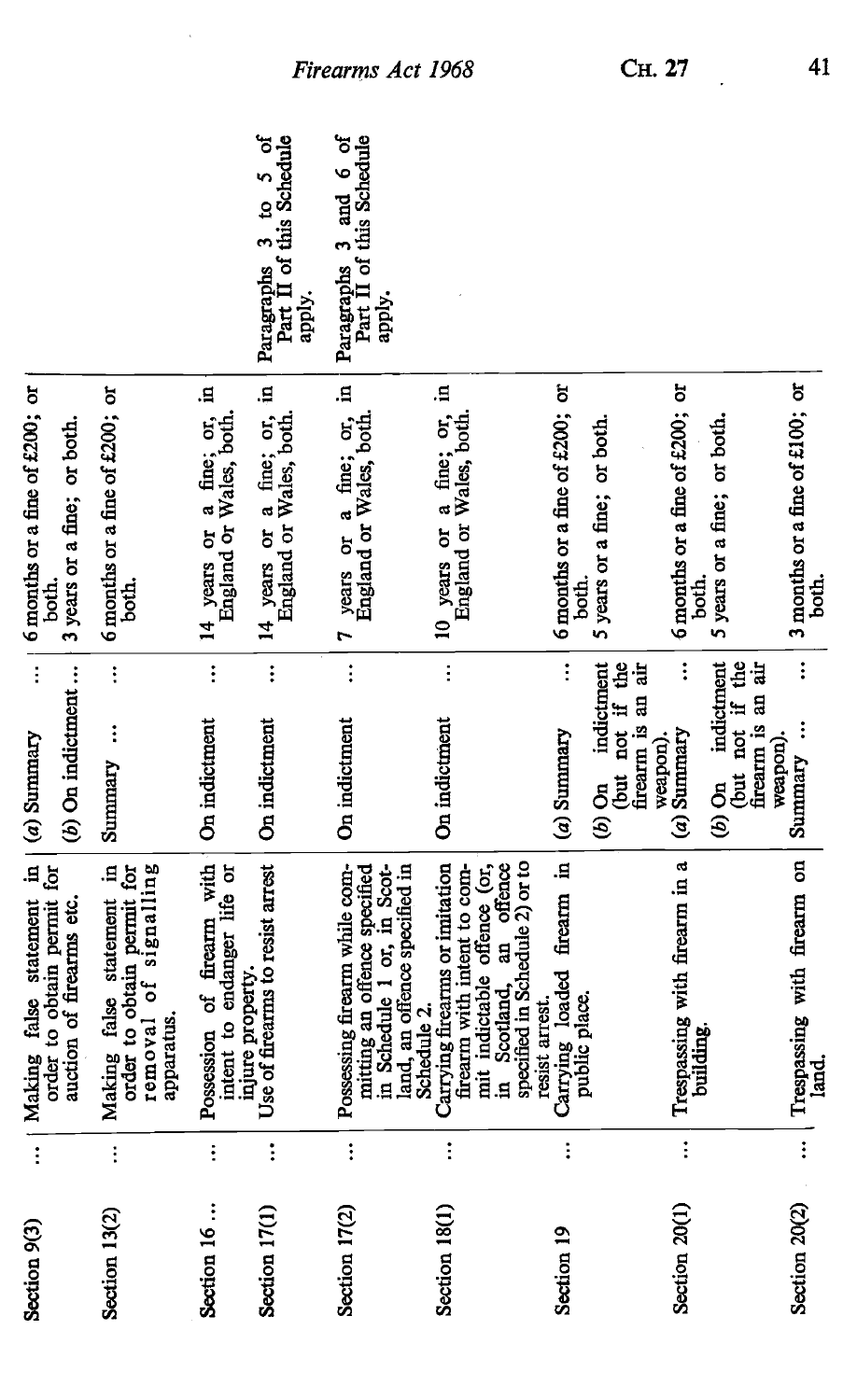| Section of this Act<br>creating offence |          | General nature of offence                                                                                                             | prosecution<br>Mode of                           | Punishment                                                             | Additional provisions                                       |
|-----------------------------------------|----------|---------------------------------------------------------------------------------------------------------------------------------------|--------------------------------------------------|------------------------------------------------------------------------|-------------------------------------------------------------|
| Section 21(4)                           | $\vdots$ | Contravention of provisions<br>ĊX.<br>$\mathbf{c}$<br>prisoners and the like.<br>denying firearms                                     | $\vdots$<br>$(b)$ On indictment<br>$(a)$ Summary | 6 months or a fine of £200; or<br>3 years or a fine; or both.<br>both. |                                                             |
| Section 21(5)                           | $\vdots$ | Supplying firearms to person<br>denied them under section<br>21.                                                                      | $\vdots$<br>$(b)$ On indictment<br>$(a)$ Summary | 6 months or a fine of £200; or<br>3 years or a fine; or both.<br>both. |                                                             |
| Section 22(1)                           | $\vdots$ | Person under 17 acquiring<br>firearm.                                                                                                 | $\vdots$<br>$\vdots$<br>Summary                  | 6 months or a fine of £200; or<br>both.                                |                                                             |
| Section 22(2)                           | $\vdots$ | Person under 14 having fire-<br>arm in his possession with-<br>out lawful authority.                                                  | $\vdots$<br>$\ddot{\ddot{\cdot}}$<br>Summary     | 6 months or a fine of £200; or<br>both.                                |                                                             |
| Section 22(3)                           | $\vdots$ | Person under 15 having with<br>a shot gun without<br>adult supervision.<br>him                                                        | $\vdots$<br>$\vdots$<br>Summary                  | $\vdots$<br>$\vdots$<br>A fine of £50                                  | of this Schedule applies.<br>Paragraph 8 of Part II         |
| Section 22(4)                           | $\vdots$ | Person under 14 having with<br>đ<br>him an air weapon<br>ammunition therefor.                                                         | $\vdots$<br>$\vdots$<br>Summary                  | $\vdots$<br>$\vdots$<br>A fine of £50                                  | Paragraphs 7 and 8 of<br>Part II of this Schedule<br>apply. |
| Section 22(5)                           | $\vdots$ | Person under 17 having with<br>him an air weapon in a<br>an air weapon in a<br>public place.                                          | $\overline{\phantom{a}}$<br>$\vdots$<br>Summary  | $\vdots$<br>$\vdots$<br>A fine of £50                                  | Part II of this Schedule<br>Paragraphs 7 and 8 of<br>apply. |
| Section 23(1)                           | $\vdots$ | Person under 14 making im-<br>proper use of air weapon<br>when under supervision;<br>person supervising him per-<br>mitting such use. | $\vdots$<br>$\vdots$<br>Summary                  | $\vdots$<br>$\vdots$<br>A fine of £50                                  | Paragraphs 7 and 8 of<br>Part II of this Schedule<br>apply. |
| Section 24(1)                           | $\vdots$ | Selling or letting on hire a<br>firearm to person under 17.                                                                           | $\vdots$<br>Summary                              | 6 months or a fine of £200; or<br>both.                                |                                                             |

 $\bar{z}$ 

42

CH. 27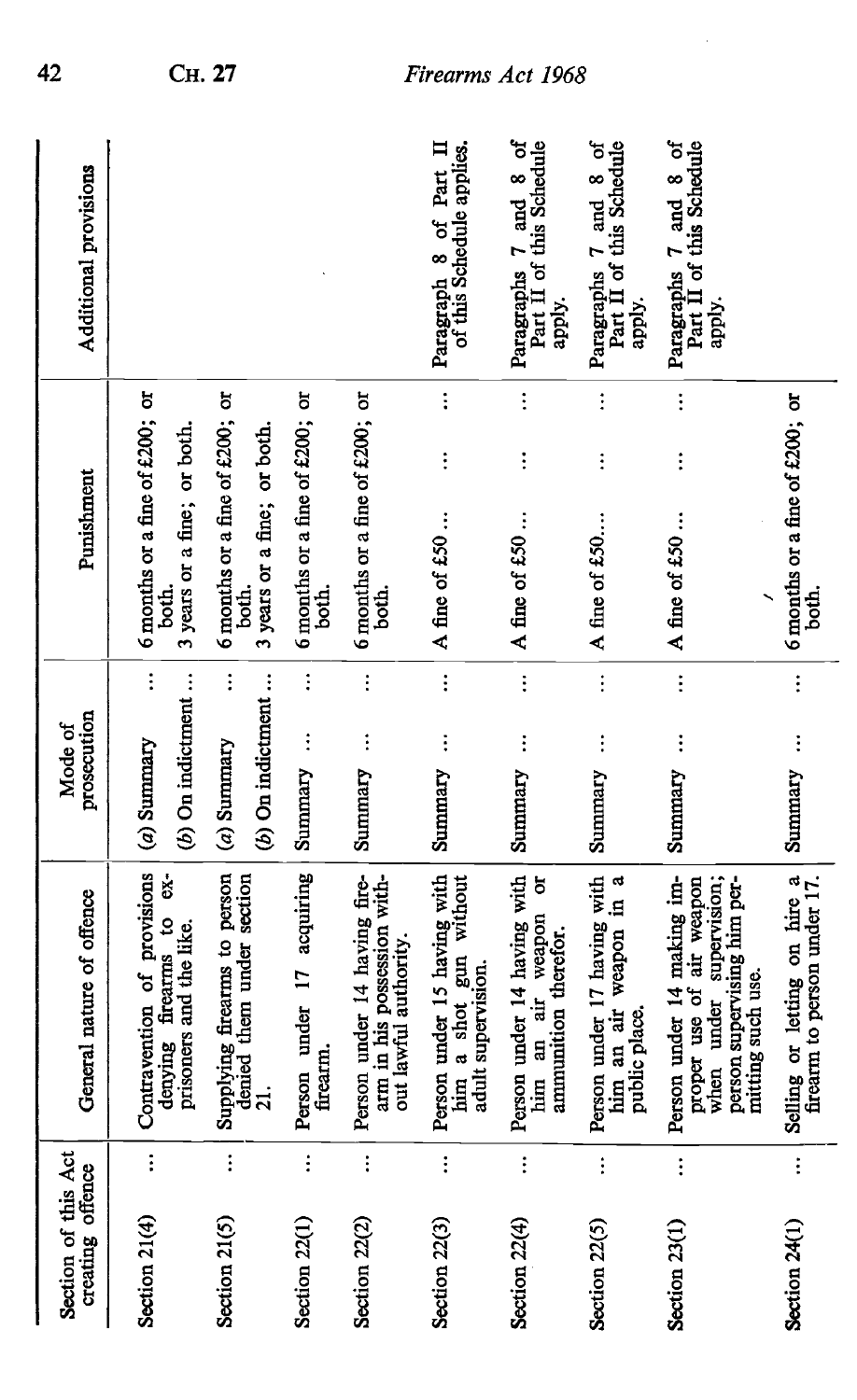|                                                                                                                         | Paragraph 9 of Part II of<br>this Schedule applies. | Paragraphs 7 and 8 of<br>Part II of this Schedule<br>apply. |                                                 |                                                                                                            |                                                                                      |                                                   |                                                                                                              |                                                                                                                              |                                                                                        |
|-------------------------------------------------------------------------------------------------------------------------|-----------------------------------------------------|-------------------------------------------------------------|-------------------------------------------------|------------------------------------------------------------------------------------------------------------|--------------------------------------------------------------------------------------|---------------------------------------------------|--------------------------------------------------------------------------------------------------------------|------------------------------------------------------------------------------------------------------------------------------|----------------------------------------------------------------------------------------|
| 6 months or a fine of £200; or<br>both.                                                                                 | $\vdots$<br>$\vdots$<br>A fine of £50               | A fine of £50.                                              | 3 months or a fine of £20; or<br>both.          | 6 months or a fine of £200; or<br>both.                                                                    | 6 months or a fine of £200; or<br>both.                                              | A fine of £20.                                    | A fine of $£20$ .                                                                                            | 6 months or a fine of £200; or<br>both.                                                                                      | 6 months or a fine of £200; or<br>both.                                                |
| $\vdots$                                                                                                                | $\vdots$                                            | ł                                                           | $\vdots$                                        | $\vdots$                                                                                                   | $\vdots$                                                                             | $\ddot{\phantom{a}}$                              | $\vdots$                                                                                                     | $\vdots$                                                                                                                     | $\vdots$                                                                               |
|                                                                                                                         |                                                     | $\vdots$                                                    | $\vdots$                                        |                                                                                                            |                                                                                      |                                                   | $\vdots$                                                                                                     | ì                                                                                                                            | $\vdots$                                                                               |
| Summary                                                                                                                 | Summary                                             | Summary                                                     | Summary                                         | Summary                                                                                                    | Summary                                                                              | Summary                                           | Summary                                                                                                      | Summary                                                                                                                      | Summary                                                                                |
| Supplying firearm or ammuni-<br>tion (being of a kind to<br>which section 1 of this Act<br>applies) to person under 14. | Making gift of shot gun to<br>person under 15.      | Supplying air weapontoperson<br>under 14.                   | Supplying firearm to person<br>drunk or insane. | faking false statement in<br>order to procure grant or<br>renewal of a firearm or shot<br>gun certificate. | Making false statement in<br>order to procure variation<br>of a firearm certificate. | ailing to surrender certificate<br>on revocation. | ailure to surrender certificate<br>of firearms dealer's name<br>of registration on removal<br>from register. | Aaking false statement in<br>$\mathfrak{a}$<br>order to secure registration<br>or entry in register of<br>place of business. | Registered firearms dealer<br>having place of business not<br>entered in the register. |
| $\vdots$                                                                                                                | $\vdots$                                            |                                                             | $\vdots$                                        |                                                                                                            |                                                                                      |                                                   | $\vdots$                                                                                                     | $\vdots$                                                                                                                     | $\vdots$                                                                               |
| Section 24(2)                                                                                                           | Section 24(3)                                       | Section 24(4)                                               | Section 25                                      | Section 26(5)                                                                                              | Section 29(3)                                                                        | Section 30(4)                                     | Section 38(8)                                                                                                | Section 39(1)                                                                                                                | Section 39(2)                                                                          |

 $\sim$ 

 $\mathcal{F}$ 

43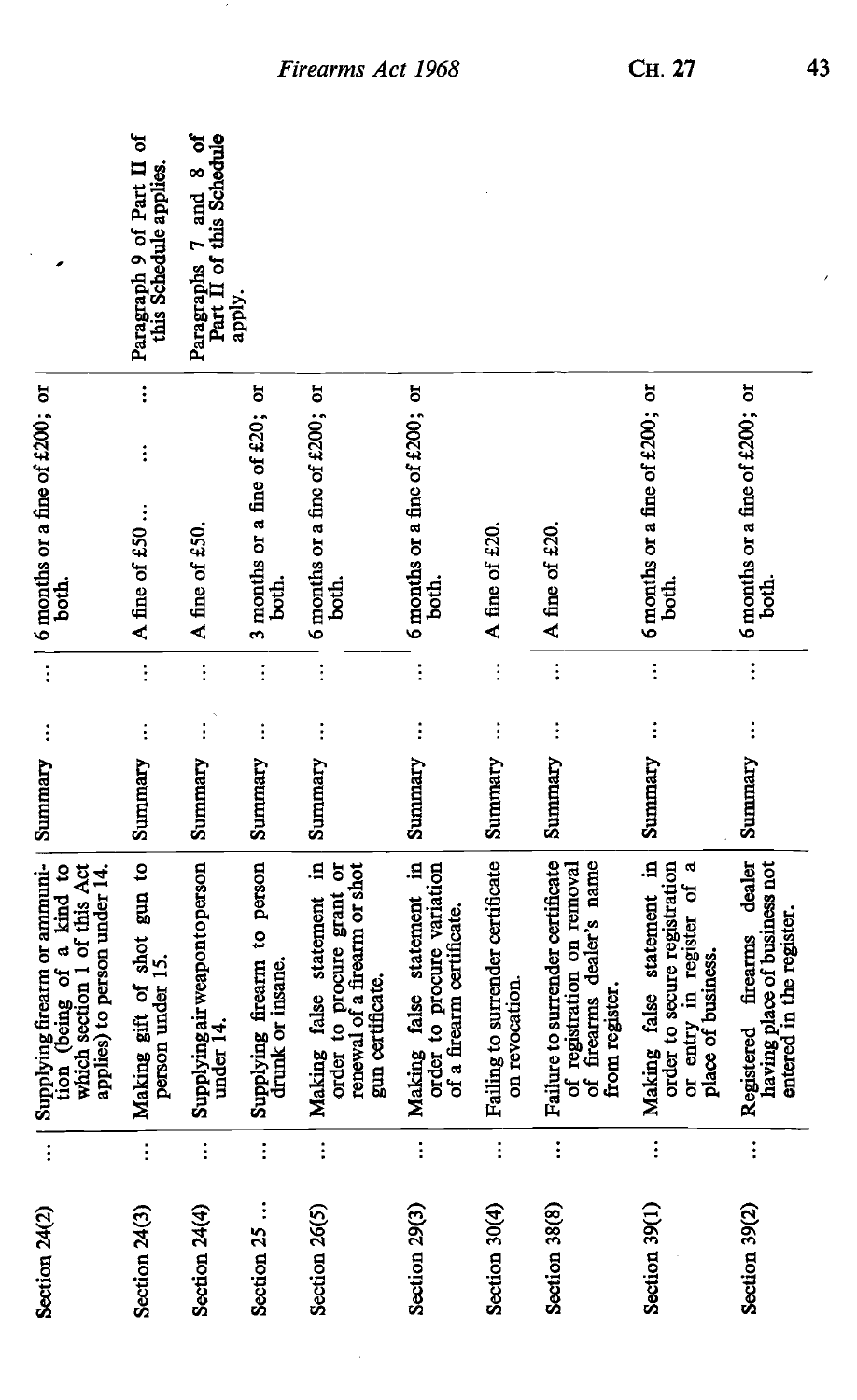| Section of this Act<br>creating offence |          | General nature of offence                                                                                                                                                                                                           | prosecution<br>Mode of                           | Punishment                                                                                                                                | Additional provisions                               |
|-----------------------------------------|----------|-------------------------------------------------------------------------------------------------------------------------------------------------------------------------------------------------------------------------------------|--------------------------------------------------|-------------------------------------------------------------------------------------------------------------------------------------------|-----------------------------------------------------|
| Section 39(3)                           | $\vdots$ | Non-compliance with condi-<br>tion of registration.                                                                                                                                                                                 | $\vdots$<br>Summary                              | 6 months or a fine of £200; or<br>.<br>both                                                                                               |                                                     |
| Section 40(5)                           | $\vdots$ | Non-compliance by firearms<br>to register of transactions;<br>dealer with provisions as<br>$\ddot{=}$<br>false entry<br>making<br>register.                                                                                         | $\vdots$<br>$\vdots$<br>Summary                  | 6 months or a fine of £200; or<br>both.                                                                                                   |                                                     |
| Section 42                              | $\vdots$ | Failure to comply with in-<br>when transferring<br>structions in firearm certifi-<br>dealer; failure<br>transaction to<br>cate when transferring<br>firearm to person other than<br>report<br>registered<br>police.<br>$\mathbf{c}$ | $\vdots$<br>$(b)$ On indictment<br>$(a)$ Summary | 6 months or a fine of £200; or<br>3 years or a fine; or both.<br>both.                                                                    |                                                     |
| Section 47(2)                           | $\vdots$ | Failure to hand over firearm<br>or ammunition on demand<br>by constable.                                                                                                                                                            | $\vdots$<br>Summary                              | 3 months, or a fine of £100;<br>or both.                                                                                                  |                                                     |
| Section 48(3)                           | $\vdots$ | comply with<br>requirement of a constable<br>that a person shall declare<br>his name and address.<br>Failure to                                                                                                                     | $\vdots$<br>Summary                              | A fine of £20.                                                                                                                            |                                                     |
| Section 49(3)                           | $\vdots$ | Failure to give constable facili-<br>for examination of<br>$\boldsymbol{S}$<br>ties for examination<br>firearms in transit, or<br>produce papers.                                                                                   | $\vdots$<br>Summary                              | in respect of which the<br>3 months or, for each firearm<br>offence is committed, a fine<br>or parcel of ammunition<br>of $£20$ ; or both | Paragraph 2 of Part II of<br>this Schedule applies. |
| Section 52(2)(c)                        |          | Failure to surrender firearm<br>or shot gun certificate can-<br>celled by court on convic-<br>tion.                                                                                                                                 | $\vdots$<br>$\vdots$<br>Summary                  | A fine of £20.                                                                                                                            |                                                     |

C<sub>H</sub>. 27

44

 $\bar{\mathcal{A}}$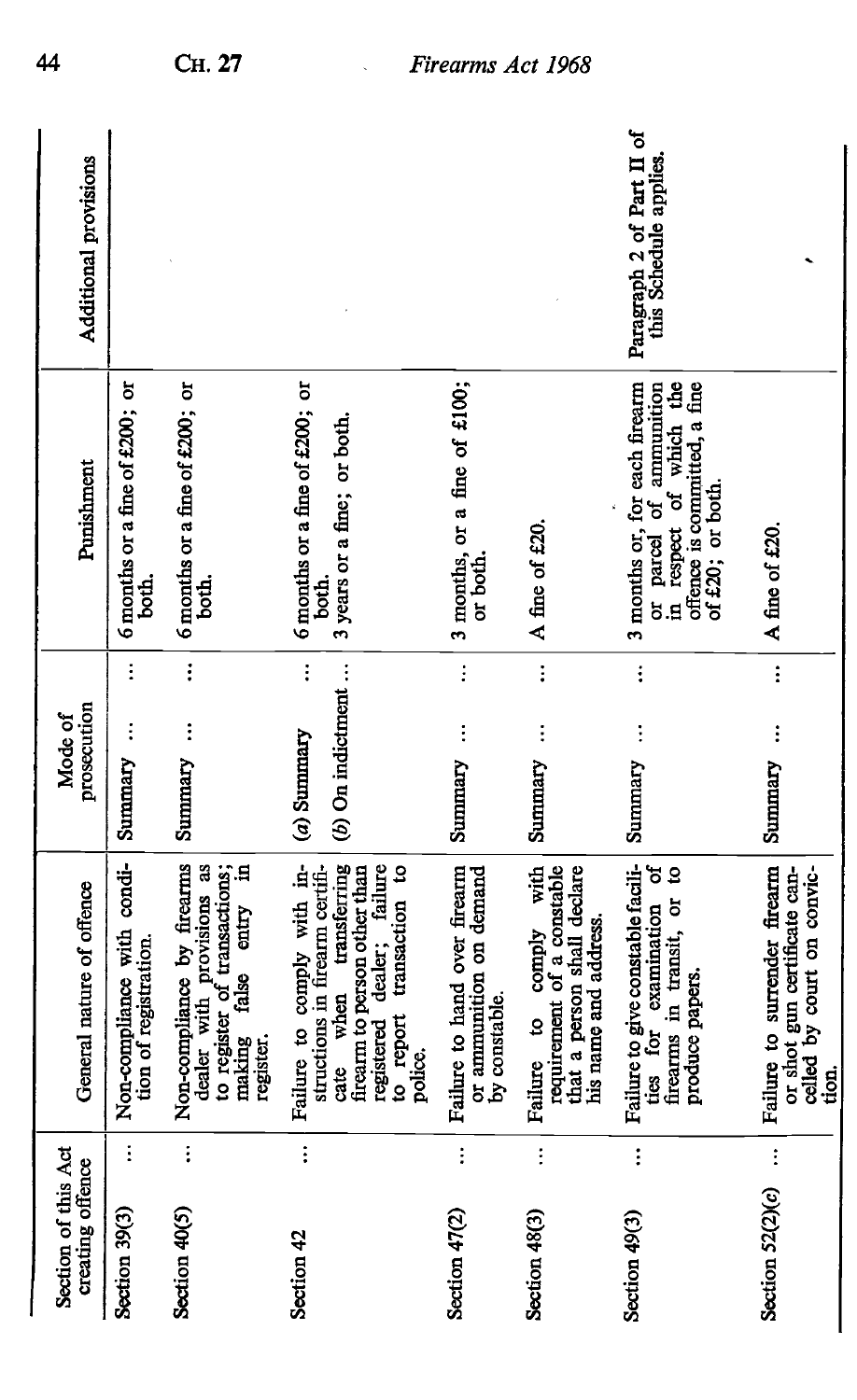#### PART II

#### SUPPLEMENTARY PROVISIONS AS TO TRIAL AND PUNISHMENT OF OFFENCES

1. In Scotland, a contravention of section 1(1) or (2) or section 2(1) or (2) of this Act which, if it had been triable on indictment, could competently have been libelled as an additional or alternative charge in an indictment charging a person with an offence involving any injury or attempted injury of, or any threat or intent to injure, any person or property by the use or attempted use of a firearm, may, notwithstanding anything in those sections or in Part I of this Schedule, be so libelled and tried.

2. In the case of an offence against section 6(3) or 49(3) of this Act, the court before which the offender is convicted may, if the offender is the owner of the firearms or ammunition, make such order as to the forfeiture of the firearms or ammunition as the court thinks fit.

3. Where in England or Wales a person who has attained the age of seventeen is charged before a magistrates' court with an offence specified in Schedule 1 to the Magistrates' Courts Act 1952 and is 1952 c. 55. also charged before that court with an offence under section 17(1) or (2) of this Act, then, notwithstanding anything in section 19 of the said Act of 1952, the court shall not proceed to the summary trial of the first-mentioned offence if the accused is committed for trial in respect of the offence under section 17(1) or (2) of this Act.

4. Where a person commits an offence under section 17(1) of this Act in respect of the lawful arrest or detention of himself for any other offence committed by him, he shall be liable to the penalty provided by Part I of this Schedule in addition to any penalty to which he may be sentenced for the other offence.

5. If on the trial of a person for an offence under section 17(1) of this Act the jury are not satisfied that he is guilty of that offence but are satisfied that he is guilty of an offence under section 17(2), the jury may find him guilty of the offence under section 17(2) and he shall then be punishable accordingly.

6. The punishment to which a person is liable for an offence under section  $17(2)$  of this Act shall be in addition to any punishment to which he may be liable for the offence first referred to in section 17(2).

7. The court by which a person is convicted of an offence under section 22(4) or  $(5)$ , 23(1) or 24(4) of this Act may make such order as it thinks fit as to the forfeiture or disposal of the air weapon or ammunition in respect of which the offence was committed.

8. The court by which a person is convicted of an offence under section 22(3), (4) or (5), 23(1) or 24(4) may make such order as it thinks fit as to the forfeiture or disposal of any firearm or ammunition found in his possession.

9. The court by which a person is convicted of an offence under section 24(3) of this Act may make such order as it thinks fit as to the forfeiture or disposal of the shot gun or ammunition in respect of which the offence was committed.

j.